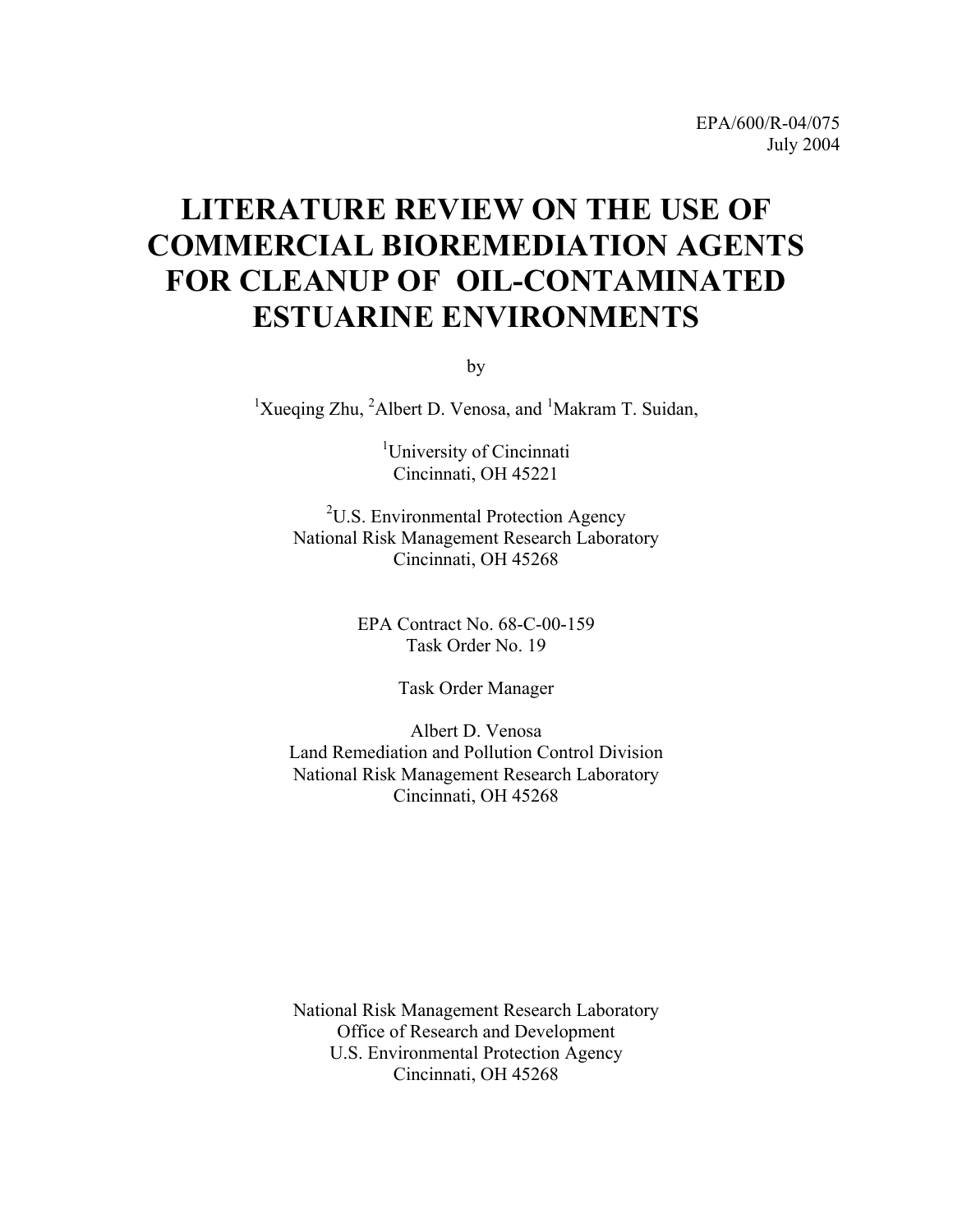# **Disclaimer**

The information in this document has been funded by the United States Environmental Protection Agency (U.S. EPA) under Task Order No. 19 of Contract No. 68-C-00-159 to the University of Cincinnati. It has been subjected to the Agency's peer and administrative reviews and has been approved for publication as an EPA document. Mention of trade names or commercial products does not constitute an endorsement or recommendation for use.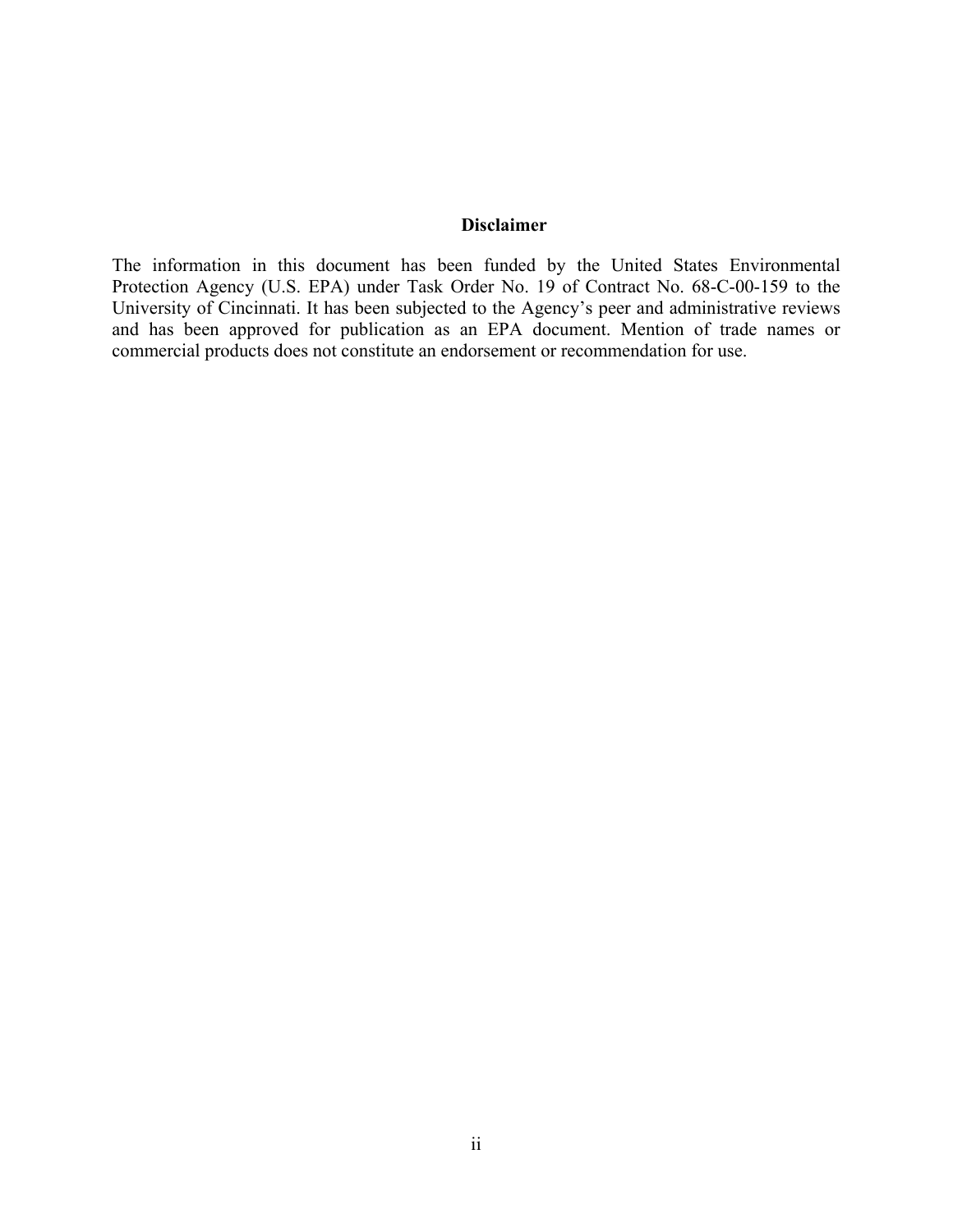## **Foreword**

The U.S. Environmental Protection Agency (EPA) is charged by Congress with protecting the Nation's land, air, and water resources. Under a mandate of national environmental laws, the Agency strives to formulate and implement actions leading to a compatible balance between human activities and the ability of natural systems to support and nurture life. To meet this mandate, EPA's research program is providing data and technical support for solving environmental problems today and building a science knowledge base necessary to manage our ecological resources wisely, understand how pollutants affect our health, and prevent or reduce environmental risks in the future.

The National Risk Management Research Laboratory (NRMRL) is the Agency's center for investigation of technological and management approaches for preventing and reducing risks from pollution that threaten human health and the environment. The focus of the Laboratory's research program is on methods and their cost-effectiveness for prevention and control of pollution to air, land, water, and subsurface resources; protection of water quality in public water systems; remediation of contaminated sites, sediments and ground water; prevention and control of indoor air pollution; and restoration of ecosystems. NRMRL collaborates with both public and private sector partners to foster technologies that reduce the cost of compliance and to anticipate emerging problems. NRMRL's research provides solutions to environmental problems by: developing and promoting technologies that protect and improve the environment; advancing scientific and engineering information to support regulatory and policy decisions; and providing the technical support and information transfer to ensure implementation of environmental regulations and strategies at the national, state, and community levels.

This publication has been produced as part of the Laboratory's strategic long-term research plan. It is published and made available by EPA's Office of Research and Development to assist the user community and to link researchers with their clients.

> Lawrence W. Reiter, Acting Director National Risk Management Research Laboratory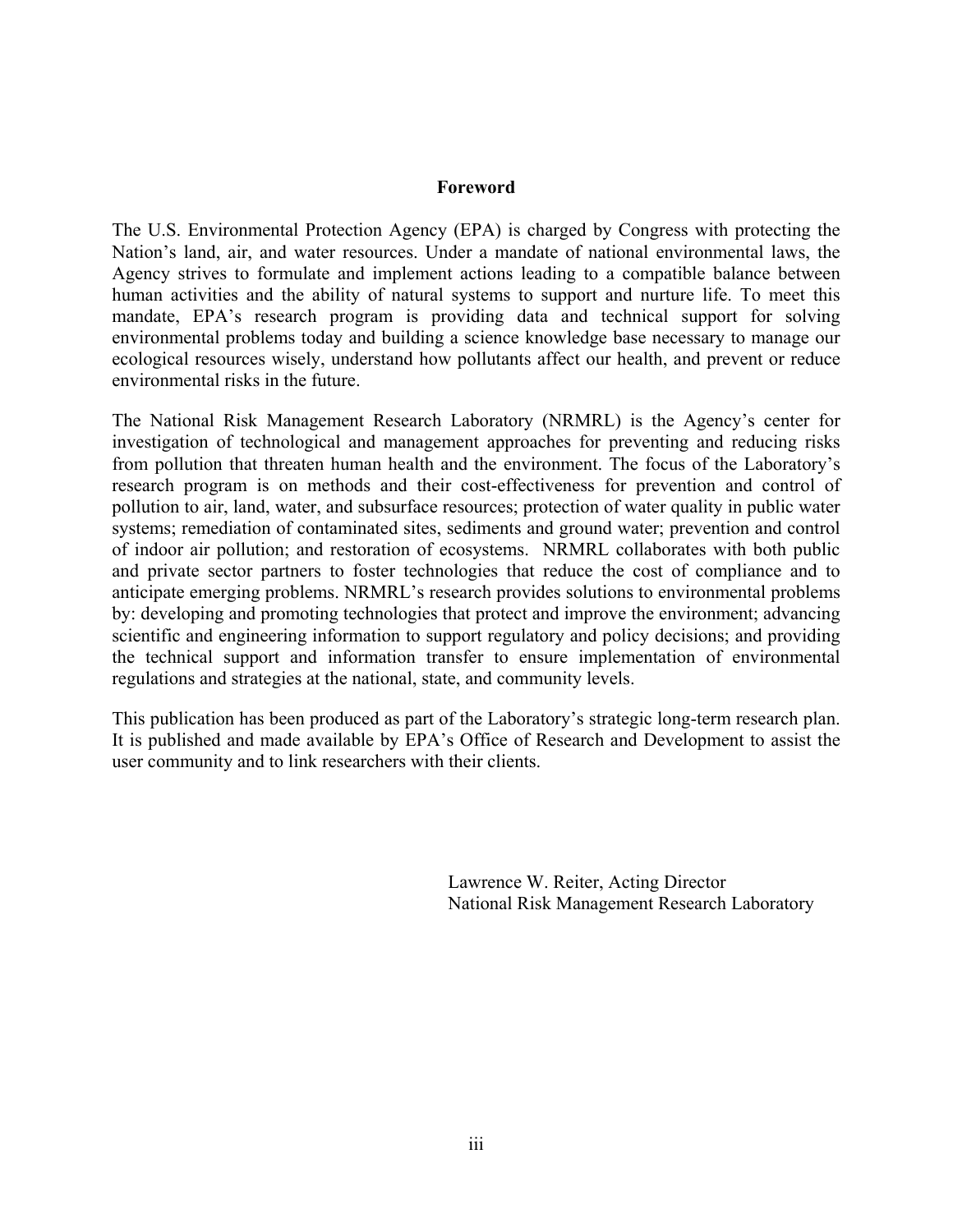# **Executive Summary**

The objective of this document is to conduct a comprehensive review of the use of commercial bioremediation products treating oil spills in all environments. Literature assessed includes peerreviewed articles, company reports, government reports, and reports by cleanup contractors engaged in responses to oil spills. The scope of this review is in the general context of estuarine environments. However, marine shorelines, terrestrial environments, freshwaters, and wetlands are frequent candidates for bioremediation of spilled oil, and these ecosystems are also included in the review for completeness. The review will be useful for oil spill responders (e.g., on-scene coordinators and response contractors) to better understand the feasibility of bioremediation technology and as an aid in selecting bioremediation products.

This state-of-science review on the efficacy of bioremediation products is conducted using different approaches and presented accordingly as follows. Section 1 provides an overall introduction of the background and the scope of this review. Section 2 presents an in-depth review of field tests of bioremediation products based on the scientific literature, which includes peer-reviewed journal articles, books, and major conference proceedings. Section 3 evaluates oil bioremediation products based on the non-peer reviewed literature articles gathered, such as government agency reports and vendor/service provider reports. Finally, Section 4 gives the conclusions and recommendations based on the reviewed information.

The overall conclusions reached by this review are as follows. First, according to the peerreviewed literature, bioaugmentation appears to have little benefit for the treatment of spilled oil in an open environment. Microbial addition has not been shown to work better than nutrient addition alone in many field trials. However, case studies provided by vendors seem to suggest that application of bioaugmentation products could still have some potential in the treatment of specific oil components, isolated spills in confined areas, or certain environments where oildegrading microorganisms are deficient. Unfortunately, the evidence for such a conclusion is not strong and in most, if not all, cases is scientifically deficient.

Biostimulation has been proven to be a promising tool to treat certain aerobic oil-contaminated shorelines. One of the key factors for the success of oil biostimulation is to maintain an optimal nutrient level in the interstitial pore water. In general, commercial oleophilic nutrient products have not shown clear advantages over common agricultural fertilizers in stimulating oil biodegradation. Effects of nutrients are also highly site-specific. For example, the availability of oxygen rather than nutrients is often the limiting factor in wetland environments, where addition of nutrient products has not been successful in enhancing oil biodegradation.

The extreme uncertainty associated with the efficacy of bioremediation agents is due in large part to the poorly designed field tests that have been conducted to demonstrate efficacy. Much of the reported literature either lacked proper controls and quality assurance, or the data were incorrectly analyzed. If there is any hope for advancement of commercial bioremediation, experiments based on sound scientific principles are needed. Unfortunately, due to the extreme resource intensiveness of field studies, the benefit accruing to testing one bioremediation agent is only applicable to the one product being tested. Testing products in the field is not within the purview of the federal government unless such a test has the potential of advancing science in terms of general microbiological and engineering principles.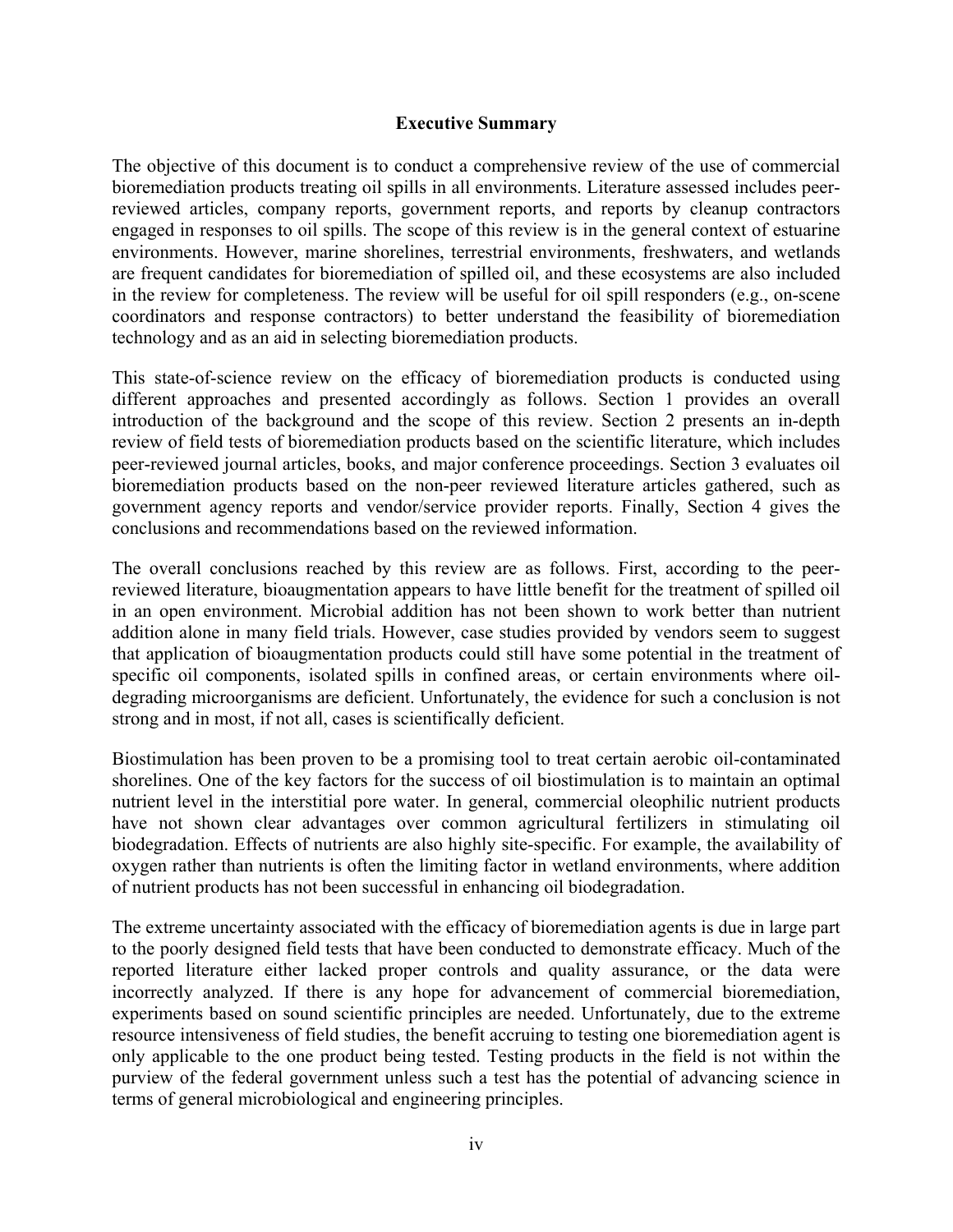# **TABLE OF CONTENTS**

| 1              |                                                                                        |  |
|----------------|----------------------------------------------------------------------------------------|--|
|                | 1.1                                                                                    |  |
|                | 1.2                                                                                    |  |
| $\overline{2}$ | Assessment of Bioremediation Products in the Field: Peer-Reviewed Literature 4         |  |
|                | 2.1                                                                                    |  |
|                | 2.1.1                                                                                  |  |
|                | 2.1.2                                                                                  |  |
|                | 2.2                                                                                    |  |
|                | 2.3                                                                                    |  |
|                | 2.3.1                                                                                  |  |
|                | 2.3.1.1                                                                                |  |
|                | 2.3.1.2                                                                                |  |
|                |                                                                                        |  |
|                | 2.3.2.1                                                                                |  |
|                | 2.3.2.2                                                                                |  |
|                | 2.3.2.3                                                                                |  |
|                | 2.4                                                                                    |  |
| $\overline{3}$ | Assessment of Oil Bioremediation Products: Non-Peer Reviewed Literature  22            |  |
|                | 3.1                                                                                    |  |
|                | 3.1.1                                                                                  |  |
|                | 3.1.2                                                                                  |  |
|                | 3.2                                                                                    |  |
|                | 3.2.1                                                                                  |  |
|                | 3.2.2                                                                                  |  |
|                |                                                                                        |  |
|                |                                                                                        |  |
|                |                                                                                        |  |
|                | 3.2.2.4                                                                                |  |
|                |                                                                                        |  |
|                |                                                                                        |  |
|                |                                                                                        |  |
|                |                                                                                        |  |
|                | 3.2.3                                                                                  |  |
|                | Bioremedial Approaches for Controlling Petroleum Hydrocarbons in Stormwater and<br>3.3 |  |
|                |                                                                                        |  |
|                | 3.3.1 Bioremediation of hydrocarbon contamination from storm water discharges 42       |  |
|                | 3.3.2                                                                                  |  |
| 4              |                                                                                        |  |
| 5              |                                                                                        |  |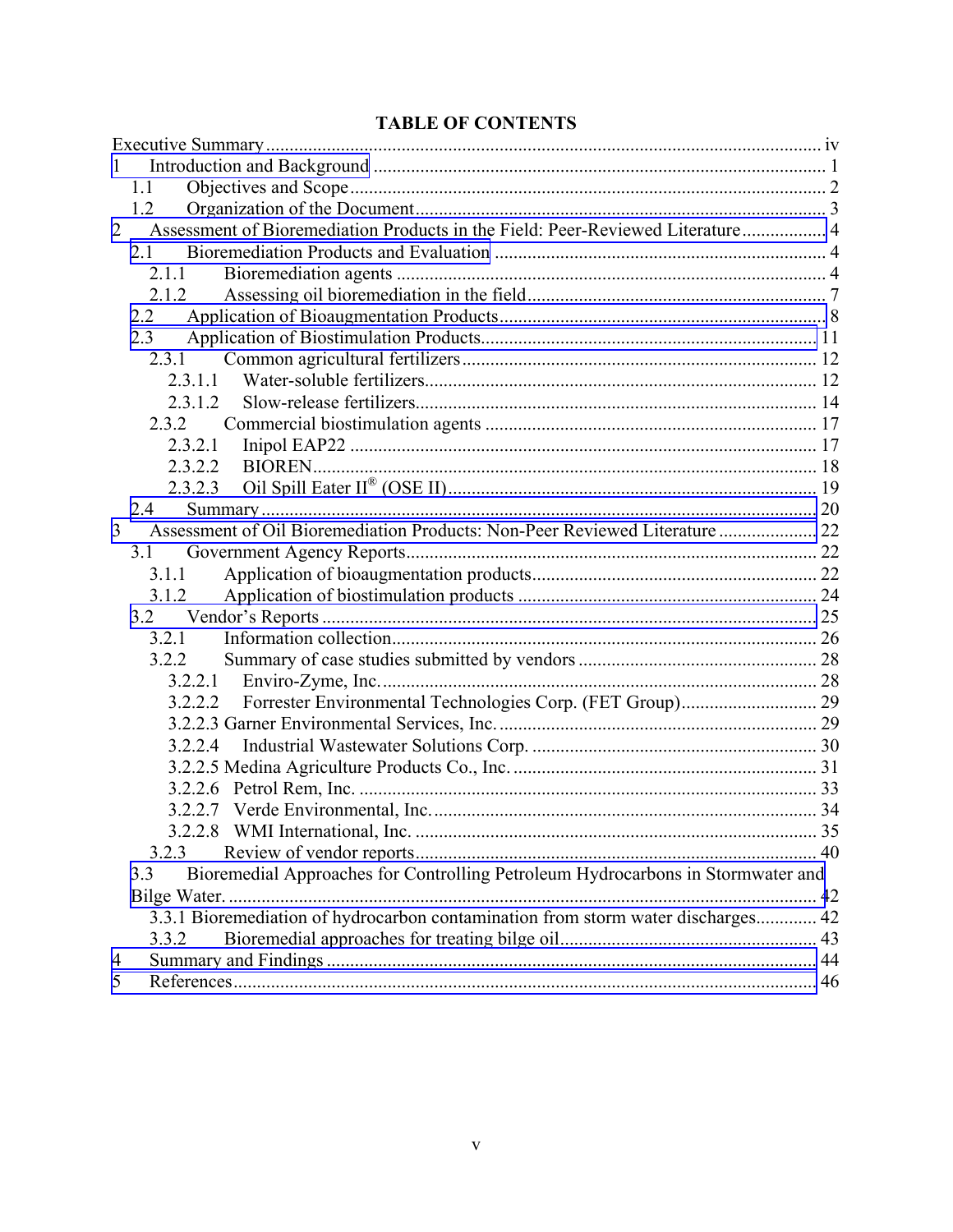#### <span id="page-5-0"></span>**1 Introduction and Background**

It is estimated that between 1.7 and 8.8 million metric tons of oil are released into the world's water every year (NAS, 1985), of which more than 90% is directly related to human activities including deliberate waste disposal. Marine oil spills, particularly large-scale spill accidents, have received great attention due to their catastrophic damage to the environment. For example, the spill of 37,000 metric tons (11 million gallons) of North Slope crude oil into Prince William Sound, Alaska, from the *Exxon Valdez* in 1989 led to the mortality of thousands of seabirds and marine mammals, a significant reduction in population of many intertidal and subtidal organisms, and many long term environmental impacts (Spies *et al*., 1996). Minor oil spills and oil contamination from non-point source discharges (e.g., urban runoff and boat bilge) are no less threats to public health and the environment, although they have received much less attention in the past. According to recent *National Water Quality Inventory* reports, non-point source pollution remains the Nation's largest source of water quality problems (U.S. EPA, 1996&2000). It is the main reason that approximately 40 % of surveyed rivers, lakes, and estuaries are not clean enough to meet basic uses such as fishing or swimming.

Conventional oil spill countermeasures include various physical, chemical, and biological methods. Commonly used physical methods include booming and skimming, manual removal (wiping), mechanical removal, water flushing, sediment relocation, and tilling. Physical containment and recovery of bulk or free oil is the primary response option of choice in the United States for the cleanup of oil spills in marine and freshwater shoreline environments. Chemical methods, particularly dispersants, have been routinely used in many countries as a response option. However, chemical methods have not been extensively used in the United States due to the disagreement about their effectiveness and the concerns of their toxicity and long-term environmental effects (U.S. EPA, 1999). With the recent development of less toxic chemical dispersants, the potential for their applications may increase.

Although conventional methods, such as physical removal, often are the first response option, they rarely achieve complete cleanup of oil spills. According to the Office of Technology Assessment (OTA, 1990), current mechanical methods typically recover no more than 10-15 percent of the oil after a major spill, although significantly higher recoveries have been achieved, depending on the environment. Bioremediation is beginning to emerge as a promising technology, particularly as a secondary treatment option for oil cleanup. Bioremediation has been defined as "the act of adding materials to contaminated environments to cause an acceleration of the natural biodegradation processes" (OTA, 1991). This technology is based on the premise that a large percentage of oil components are readily biodegradable in nature (Atlas, 1984, 1981; Prince, 1993). Bioremediation has several potential advantages over conventional technologies, such as being less costly, less intrusive to the contaminated site, and more environmentally benign in terms of its end products.

The success of oil spill bioremediation depends on one's ability to establish and maintain conditions that favor enhanced oil biodegradation rates in the contaminated environment. Numerous scientific review articles have covered various factors that influence the rate of oil biodegradation (Zobell 1946; Atlas, 1981 & 1984; Atlas and Bartha, 1992; NAS, 1985; Focht and Westlake, 1987; Leahy and Colwell, 1990). One important requirement is the presence of microorganisms with the appropriate metabolic capabilities. If these microorganisms are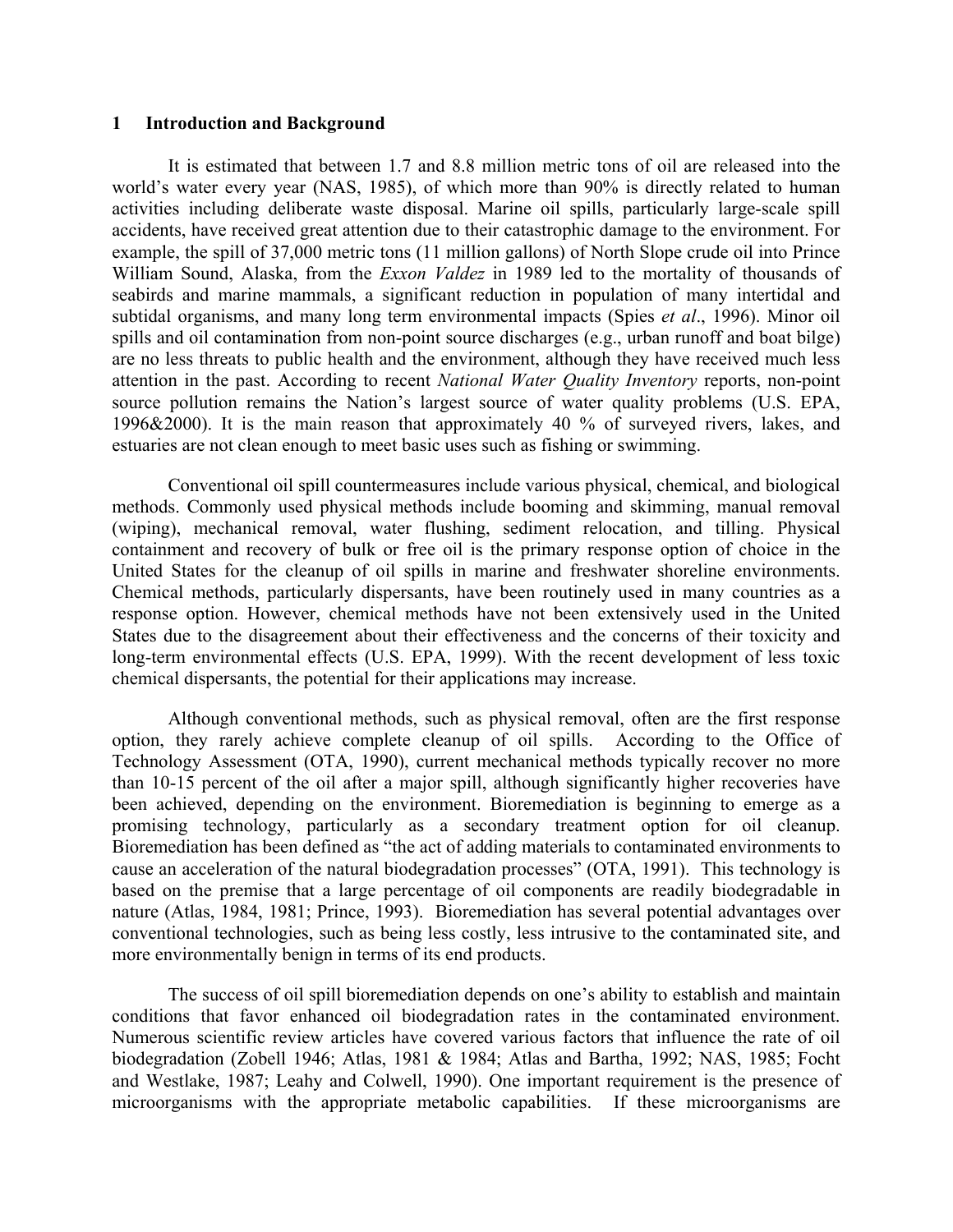present, then optimal rates of growth and hydrocarbon biodegradation can be sustained by ensuring that adequate concentrations of nutrients and oxygen are present and that the pH is between 6 and 9. The physical and chemical characteristics of the oil and oil surface area are also important determinants of bioremediation success. There are two main approaches to oil spill bioremediation:

- *Bioaugmentation,* in which known oil-degrading bacteria are added to supplement the existing microbial population, and
- *Biostimulation*, in which the growth of indigenous oil degraders is stimulated by the addition of nutrients or other growth-limiting co-substrates.

Although extensive research has been conducted on oil bioremediation during the last decade, the effectiveness of this technology has only rarely been convincingly demonstrated, and in the case of commercial bioremediation products, the literature is virtually completely lacking in supportive evidence of success. Most existing studies have concentrated on evaluating the factors affecting oil bioremediation or testing favored products and methods through laboratory studies (Mearns, 1997). Only limited numbers of pilot-scale and field trials, which may provide the most convincing demonstrations of this technology, have been reported in the peer-reviewed literature (Prince 1993, Swannell *et al*, 1996, Venosa *et al*., 1996 and 2002). The scope of current understanding of oil bioremediation is also limited because the emphasis of most of these field studies and reviews has been on the evaluation of bioremediation technology for dealing with large-scale oil spills on marine shorelines. To help oil spill responders in the selection and application of bioremediation products, there is an immediate need to gather and evaluate information about the field performance of commercial bioremediation products, especially for dealing with low-level petroleum hydrocarbon contamination.

To better understand the potential effectiveness of bioremediation technology, Public Law 105-457 entitled "Estuaries and Clean Waters Act of 2000" (the Act) was enacted, which states specifically that "the Administrator of the Environmental Protection Agency (EPA) shall begin a two-year study on the efficacy of bioremediation products." The Act mandated that "the study shall evaluate and assess bioremediation technology (a) on low-level petroleum hydrocarbon contamination from recreational boat bilges, (b) on low-level petroleum hydrocarbon contamination from storm water discharges, (c) on non-point source petroleum hydrocarbon discharges, and (d) as a first response tool for petroleum hydrocarbon spills." This report is a part of EPA's efforts to address the Congressional mandate under the Act by extensive review of literature where bioremediation products have been used for oil spill cleanup.

## **1.1 Objectives and Scope**

The objective of this document is to conduct a thorough assessment of bioremediation products by a comprehensive review of the actual use of bioremediation in real world cases. Literature assessed includes peer-reviewed articles, company reports, government reports, and actual reports by cleanup contractors engaged in responses to spills in inland, estuarine, and marine environments. The review will be useful for oil spill responders (e.g., on-scene coordinators and response contractors) to better understand the feasibility of bioremediation technology and as an aid in selecting bioremediation products.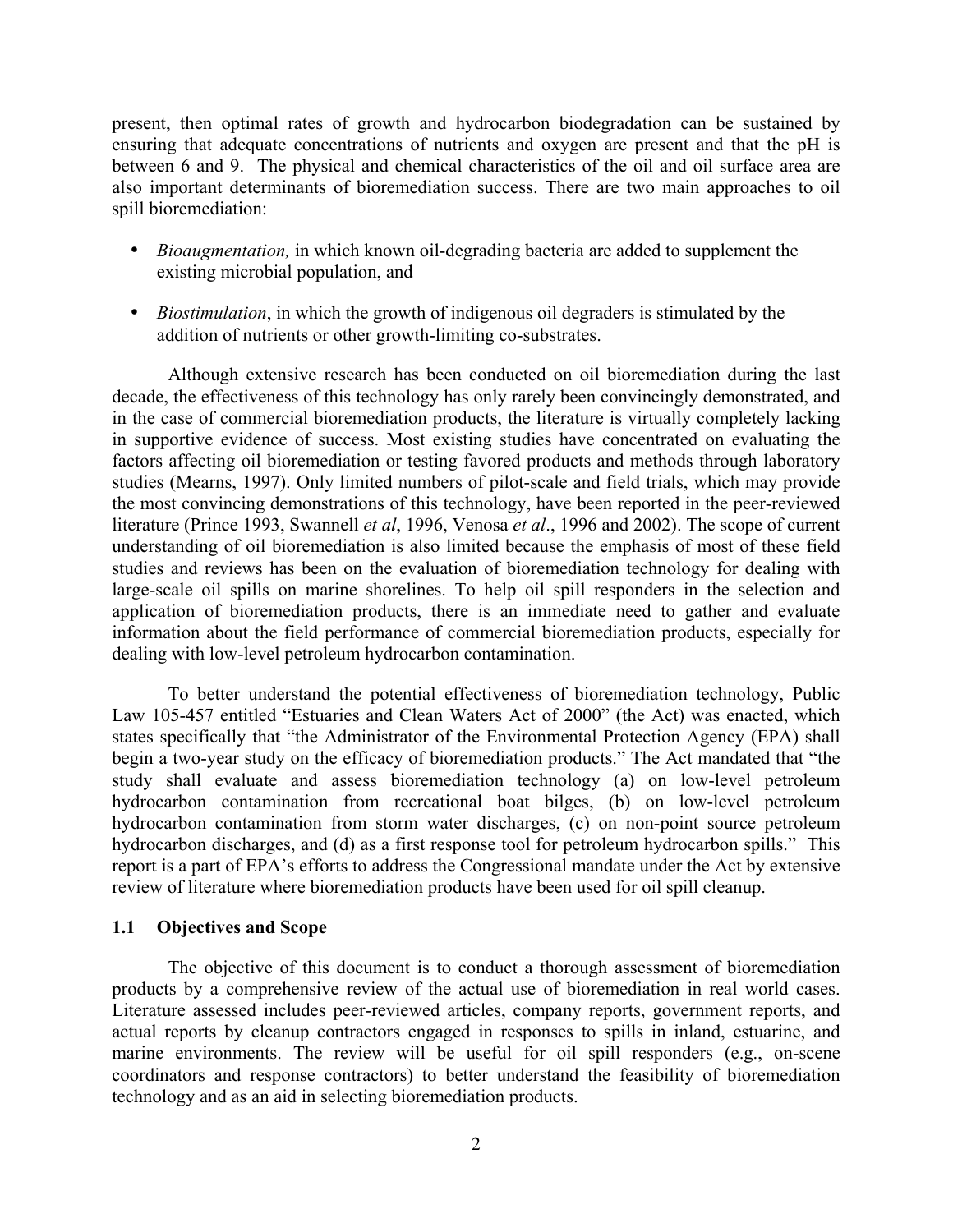As mentioned earlier, only a limited number of scientific, peer-reviewed journal articles are available on the performance of bioremediation products for oil spill cleanups. However, there are many reports pertaining to the use of bioremediation products in the non-peer reviewed or "gray" literature. Various government agencies [e.g., U.S. EPA, U.S. Coast Guard, U.S. Navy, U.S. Army, Department of Energy (DOE), the National Oceanic and Atmospheric Administration (NOAA)] have involved field investigation of bioremedial approaches for treating petroleum hydrocarbon contamination. More than 170 companies around the world are listed in *Oil Spill Intelligence Report* (2000), which offer either bioremediation products or bioremediation services. It is reasonable to assume that many field trials or applications conducted by government agencies, vendors, and responders have been documented but are not readily available to the public for various reasons. A thorough search for the "gray" literature is an important part of this project. The in-depth review of these non-peer reviewed reports will fill the "information gap" and provide a better picture in regard to the present and potential of the use of bioremediation products as a viable option for oil spill cleanups.

It should be noted that all the reports collected are evaluated comprehensively for their scientific merit, and only those judged appropriate and scientifically sound are earmarked for inclusion in this document. If a report is deemed invalid due to technical deficiencies or insufficient information, it will also be mentioned but explanations given to why it was not an integral part of our final recommendation.

The scope of this review is in the general context of estuarine environments. However, marine shorelines, terrestrial environments, freshwaters, and wetlands are frequent candidates for bioremediation of spilled oil, and these ecosystems are also included in the review for completeness.

## **1.2 Organization of the Document**

This state-of-science review on the efficacy of bioremediation products is conducted using three different approaches and, accordingly, presented in the following major Sections. Section 2 presents an in-depth review of field tests of bioremediation products based on scientific literature, which includes peer-reviewed journal articles, books, and major conference proceedings (e.g., *International Oil Spill Conference* and *International Bioremediation Symposium*). Section 3 evaluates oil bioremediation products based on all the non-peer reviewed literature articles gathered, such as government agency reports and vendor/service provider reports. A discussion is also presented in Section 3 in regard to the potential of using bioremediation products in the areas of non-point source and stormwater runoff countermeasures and for treating bilge oil from boats, ships, cutters, and other watercraft. Finally, Chapter 4 gives the conclusions and recommendations based on all the information reviewed throughout this document.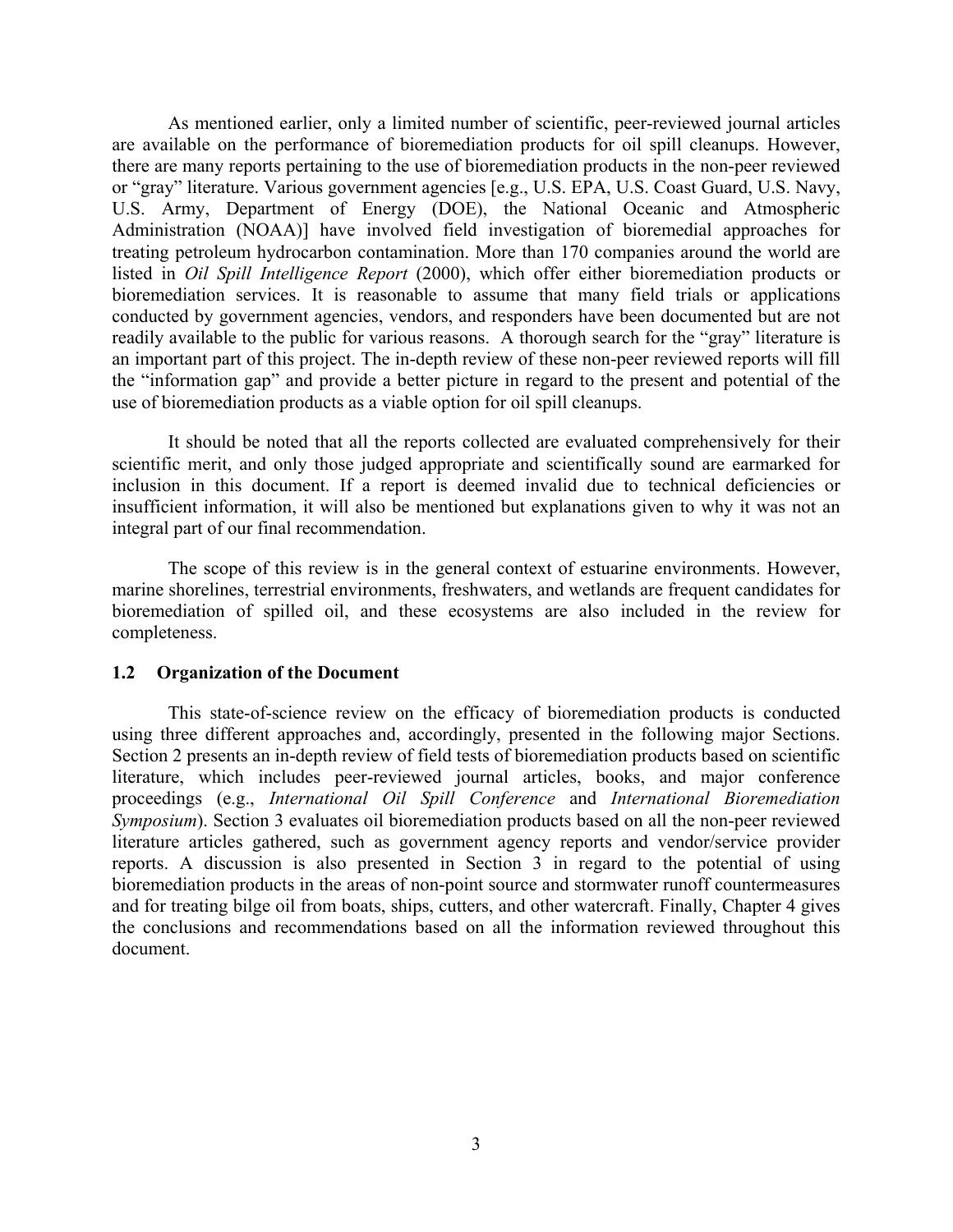## <span id="page-8-0"></span>**2 Assessment of Bioremediation Products in the Field: Peer-Reviewed Literature**

Field studies can provide the most convincing demonstration of the effectiveness of oil bioremediation since laboratory studies are not always able to account for numerous real world conditions such as spatial heterogeneity, biological interactions, and mass transfer limitations. Swannell *et al.* (1996) conducted the most extensive review available on field evaluations of oil bioremediation in marine environments. Venosa (1998) presented an in-depth critical review of research studies emphasizing extensive inadequacies in the experimental design and control of published field tests. Other reviews are also available (Prince, 1993; Leahy and Colwell, 1990). However, none of existing reviews has focused on the field performance of commercial bioremediation agents. They did not distinguish bioremediation due to addition of commercial products and bioremediation due to application of common agricultural fertilizers/nutrient solutions or non-commercial microbial strains. This chapter will present a comprehensive review with the emphasis on the efficacy of commercial bioremediation products in the field by reviewing latest peer reviewed articles, as well as summarizing major points identified in the previous reviews. Non-commercial products or common agricultural fertilizers may also be covered only for the purpose of comparison.

#### **2.1 Bioremediation Products and Evaluation**

## **2.1.1 Bioremediation agents**

The U.S. EPA has defined Bioremediation agents as "microbiological cultures, enzyme additives, or nutrient additives that significantly increase the rate of biodegradation to mitigate the effects of the discharge" (Nichols, 2001). Bioremediation agents are also classified as bioaugmentation agents and biostimulation agents based on the two main approaches to oil spill bioremediation. Numerous bioremediation products have been proposed and promoted by their vendors, especially during early 1990s, when bioremediation was popularized as "the ultimate solution" to oil spills (Hoff, 1993). The U.S. EPA is often inundated with salespeople wanting to have EPA endorse their products. To have bioremediation products used properly, the U.S. EPA has compiled a list of bioremediation agents (Nichols, 2001; USEPA, 2002) as part of the National Oil and Hazardous Substances Pollution Contingency Plan (NCP) Product Schedule, which is required by the Clean Water Act, the Oil Pollution Act of 1990, and the National Contingency Plan. The Schedule is intended for use by Federal On-Screen Coordinators (FOSCs), Regional Response Teams (RRT), and other oil spill responders as an aid in determining the most appropriate products to use in various spill scenarios.

At the time of this writing, 15 bioremediation agents were listed on the NCP Schedule as shown in Table 2.1. This list has been modified recently, and the number has been reduced to nine. A product can be placed on the Schedule only if all the required data have been submitted and when its safety and effectiveness have been demonstrated under the conditions of a test protocol developed by EPA (NETAC, 1993a; Nichols, 2001). However, the listing of a product on the Schedule does not mean that the product is approved or certified for use on an oil spill. At present, the only efficacy requirement for being listed is to pass the Bioremediation 28-Day Effectiveness Test. The test protocol uses laboratory shake flasks to compare the degradation of artificially-weathered crude oil in natural seawater with and without a bioremediation product. This test alone cannot demonstrate that a product will be effective in the field. Studies have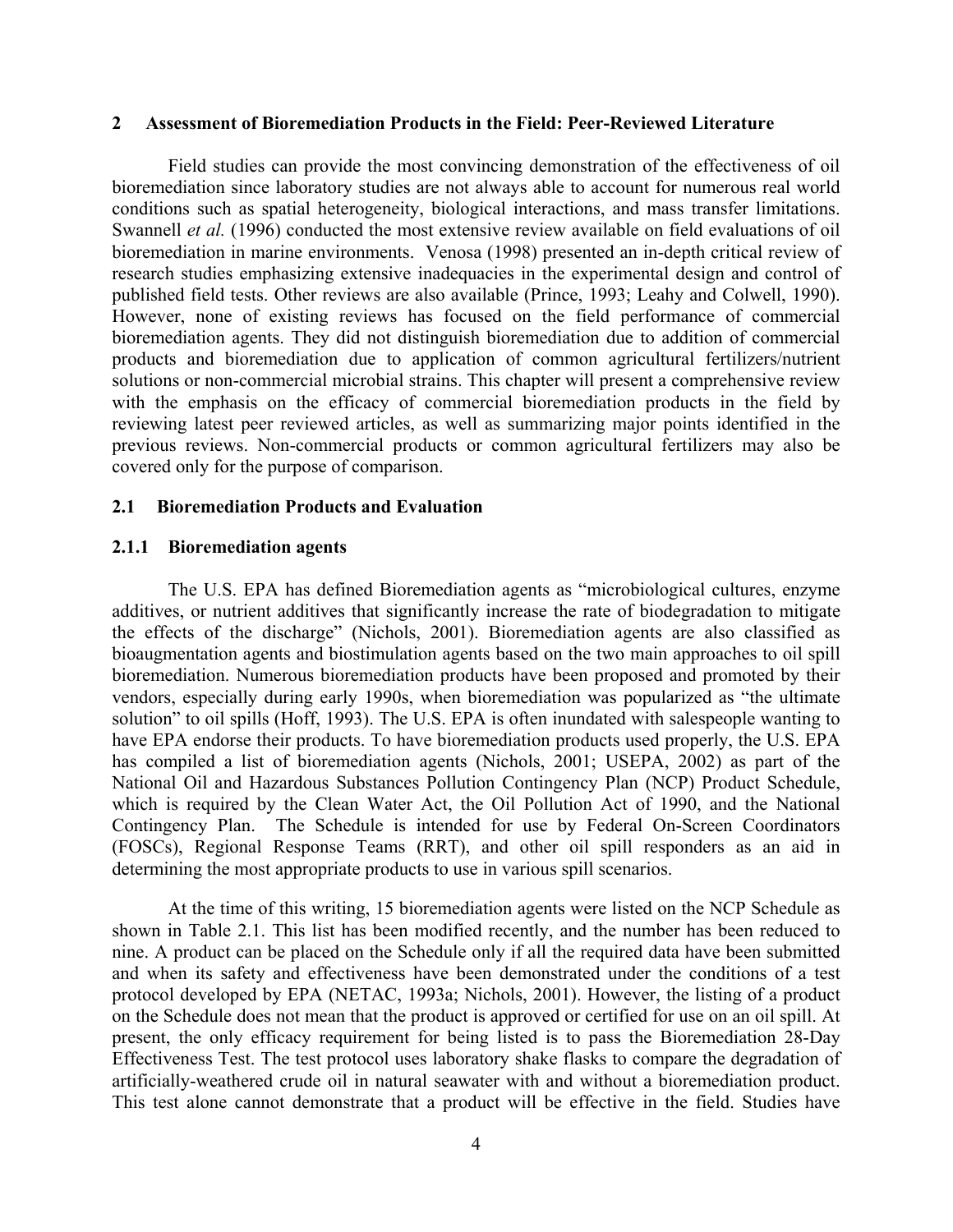shown that bioremediation products may be effective in the laboratory but significantly less so in the field (Lee *et al*., 1997, Mearns, 1997; Venosa *et al*., 1992 and 1996). This is because laboratory studies cannot always simulate complicated real world conditions such as spatial heterogeneity, biological interactions, climatic effects, and nutrient mass transport limitations. Therefore, field studies and applications are the ultimate tests or the most convincing demonstration of the effectiveness of bioremediation products.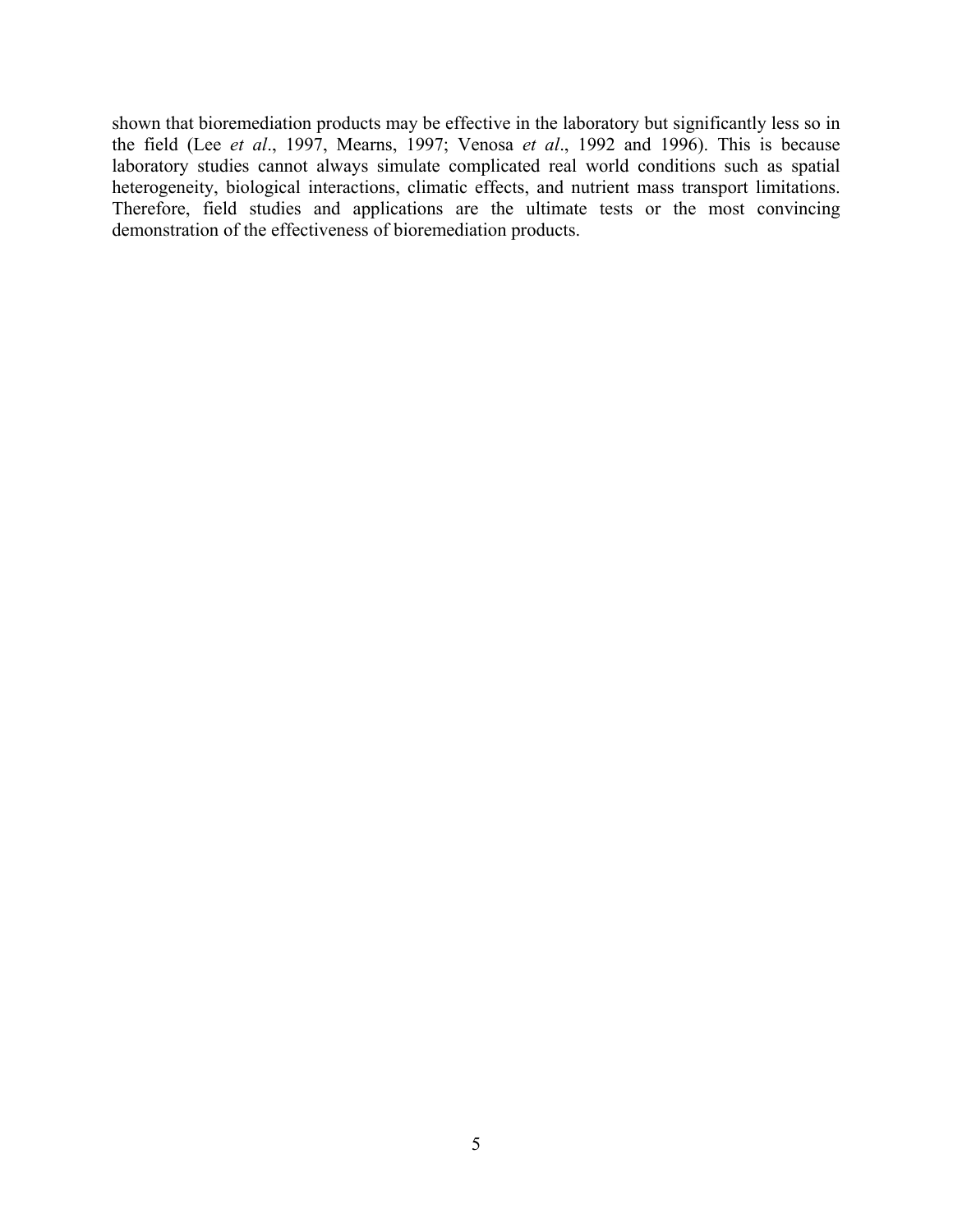| Name or Trademark                                                  | Product Type | Manufacture                                                     |
|--------------------------------------------------------------------|--------------|-----------------------------------------------------------------|
| <b>BET BIOPETRO</b>                                                | <b>MC</b>    | BioEnviro Tech, Tomball, TX                                     |
| <b>BILGEPRO</b>                                                    | NA           | International Environmental Products, LLC,<br>Conshohocken, PA  |
| <b>INIPOL EAP 22</b>                                               | <b>NA</b>    | Societe, CECA S.A., France                                      |
| <b>LAND AND SEA</b><br><b>RESTORATION</b>                          | <b>NA</b>    | Land and Sea Restoration LLC, San Antonio,<br><b>TX</b>         |
| MICRO-BLAZE                                                        | <b>MC</b>    | Verde Environmental, Inc., Houston, TX                          |
| <b>OIL SPILL EATER II</b>                                          | NA/EA        | Oil Spill Eater International, Corporation<br>Dallas, TX        |
| OPPENHEIMER FORMULA                                                | <b>MC</b>    | Oppenheimer Biotechnology, Inc., Austin, TX                     |
| PRISTINE SEA II                                                    | <b>MC</b>    | Marine Systems, Baton Rouge, LA                                 |
| <b>STEP ONE</b>                                                    | <b>MC</b>    | B & S Research, Inc., Embarrass, MN                             |
| <b>SYSTEM E.T. 20</b>                                              | <b>MC</b>    | Quantum Environmental Technologies, Inc.<br>(QET), La Jolla, CA |
| $VB591$ <sup>TM</sup> WATER,<br>VB997™SOIL, AND<br><b>BINUTRIX</b> | <b>NA</b>    | BioNutraTech, Inc., Houston, TX                                 |
| <b>WMI-2000</b>                                                    | <b>MC</b>    | WMI International, Inc., Houston, TX                            |

Table 2.1 Bioremediation agents in NCP product schedule (Adapted from USEPA, 2002)

Abbreviations of product type:

MC -- Microbial Culture

EA -- Enzyme Additive

NA -- Nutrient Additive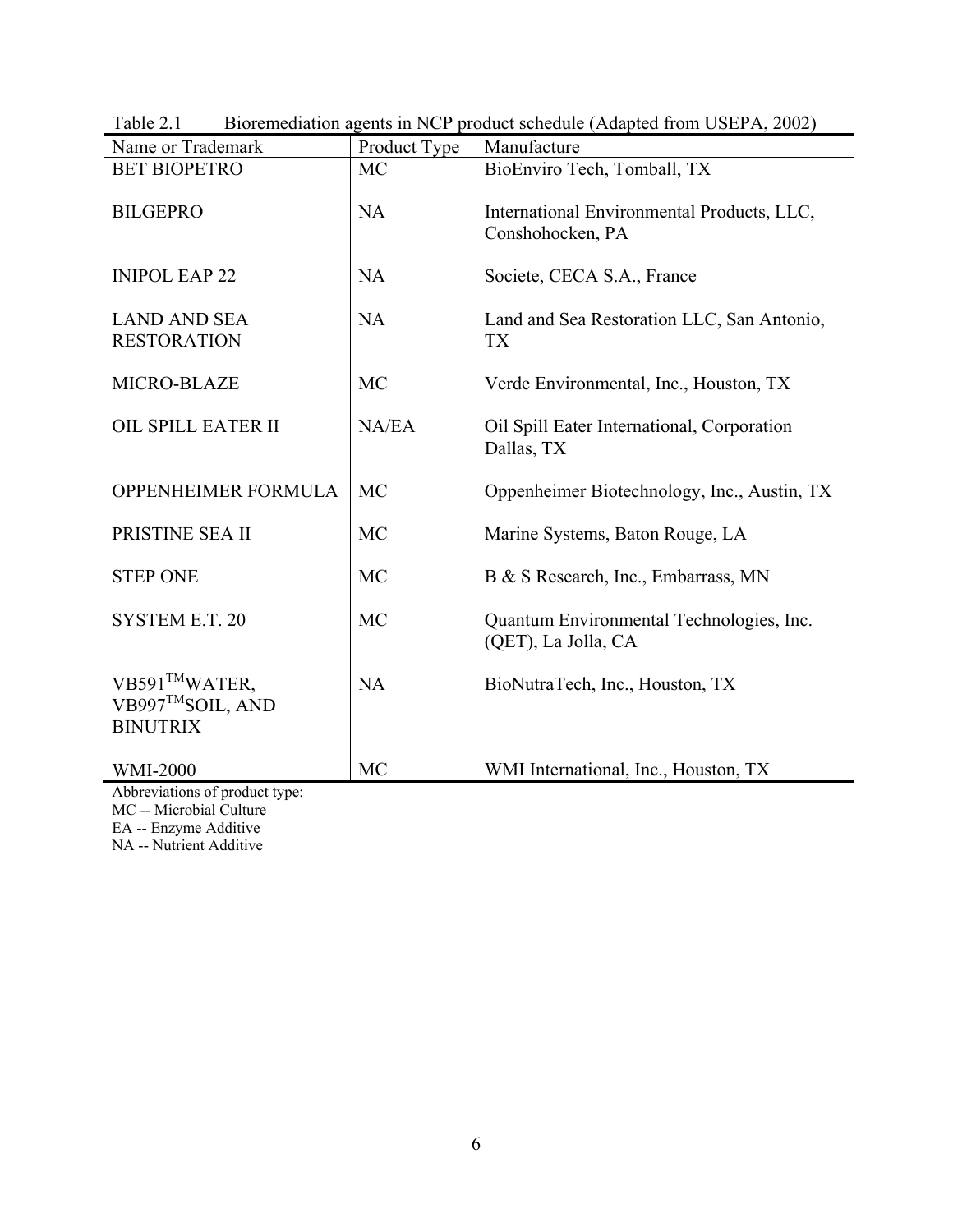#### **2.1.2 Assessing oil bioremediation in the field**

Compared to laboratory investigations, few tests have been carried out to evaluate the effectiveness of bioremediation products in the field because such trials are both difficult and expensive to conduct. One of the most difficult tasks in field studies is the proper evaluation of oil biodegradation. Oil contaminated sites are often highly heterogeneous, where oil concentrations can vary greatly within a small area. Physical and chemical weathering may also significantly affect the composition and concentration of oil contamination. Consequently, variability associated with field studies can be so high as to preclude or interfere with one's ability to discern significant treatment differences. Nevertheless, the efficacy of bioremediation in the field can be verified through well-designed monitoring programs and proper data interpretation.

Evidence for the effectiveness of oil bioremediation should include: (1) faster disappearance of oil in treated areas than in untreated areas, and (2) a demonstration that biodegradation was the main reason for the increased rate of oil disappearance. To obtain such evidence, one has to be careful in selecting proper oil analysis procedures as well as in interpreting the data. Oil analysis methods can be generally classified into two categories: nonspecific methods to measure total petroleum hydrocarbons (TPHs), and specific methods using various chromatographic techniques to quantify target oil constituents. Total petroleum hydrocarbons (TPH) techniques have been widely accepted methods to rapidly quantify the oil due to their simplicity and low costs. However, these methods are severely affected by the spatial heterogeneity and, more importantly, they are much less able to distinguish between abiotic and biotic losses. The reason for this is that conventional TPH analysis is confounded by the presence of plant lipids and other biogenic compounds that interfere with interpretation of the analysis.

In recent years, non-biodegradable or slowly biodegradable components in oil - often called biomarkers - have been used successfully to distinguish between biodegradation and the physical or chemical loss of oil and to mitigate the high variability associated with field studies (Bragg *et al*., 1994; Venosa *et al*., 1996; Lee *et al*., 1997). This approach estimates the extent of biodegradation by using GC/MS techniques and evaluating the ratios of target hydrocarbon concentrations relative to the concentration of these recalcitrant biomarkers, such as hopanes and steranes and to a lesser extent alkyl-substituted 4-ring PAHs such as  $C_3$ -chrysene. Studies have shown that normalizing target oil constituents to biomarkers mitigates the spatial variability of oil contamination when compared to other mass balance approaches and allows biodegradation to be monitored effectively by reducing the number of samples required (Douglas *et al.*, 1994).

To ensure that monitored results reflect reality in a highly heterogeneous environment, it is also critical that a bioremediation sampling plan be designed according to valid statistical principles that include the principles of randomization, replication, and the use of proper controls. For example, to minimize bias, a random sampling plan should be used to evaluate treatment effects and their variance within the bioremediation zone. Efforts should also be made to ensure that an adequate number of independent samples are taken to reach a given accuracy and confidence. A proper control or untreated set aside area is also critical to demonstrate the true impact of a treatment. Detailed procedures to properly evaluate oil bioremediation can be found in *Guidelines for the Bioremediation of Marine Shorelines and Freshwater Wetlands* (Zhu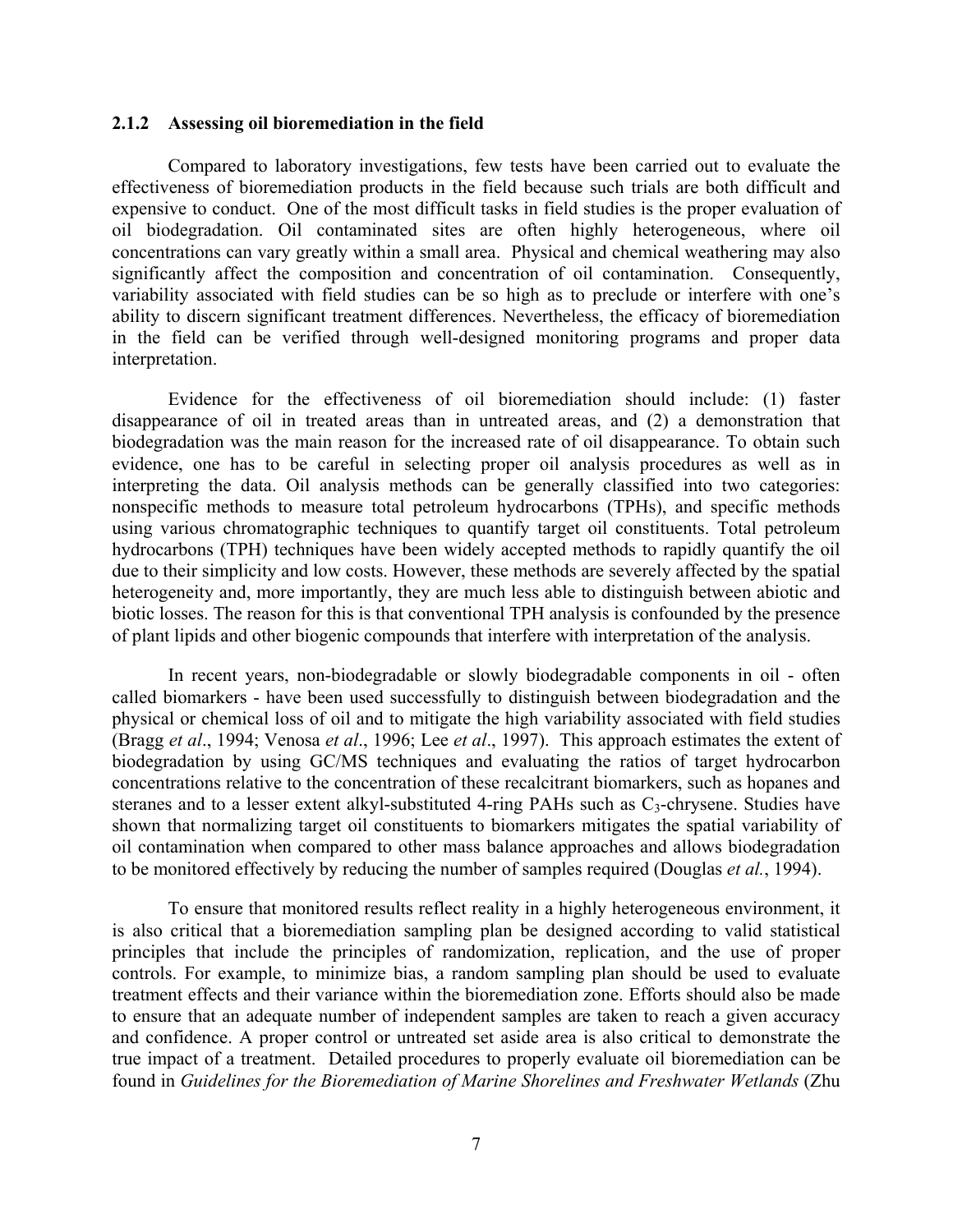<span id="page-12-0"></span>*et al*., 2001). All these principles will be used as the basis to evaluate the technical merit of the literature reviewed in this document.

#### **2.2 Application of Bioaugmentation Products**

Since the 1970s, bioaugmentation, or the addition of oil-degrading microorganisms to supplement the indigenous populations, has been proposed as an alternate strategy for the bioremediation of oil contaminated environments. The rationale for this approach is that indigenous microbial populations may not be capable of degrading the wide range of potential substrates present in complex mixtures such as petroleum (Leahy and Colwell, 1990) or that they may be in a stressed state as a result of the recent exposure to the spill. Other conditions under which bioaugmentation may be considered are when the indigenous hydrocarbon-degrading population is low, the speed of decontamination is the primary factor, and when seeding may reduce the lag period to start the bioremediation process (Forsyth *et al*., 1995). For this approach to be successful in the field, the seed microorganisms must be able to degrade most petroleum components, maintain genetic stability and viability during storage, survive in foreign and hostile environments, effectively compete with indigenous microorganisms, and move through the pores of the sediment to the contaminants (Atlas, 1977; Goldstein *et al*., 1985).

Methods involving the addition of selected oil-degrading microorganisms into spilled oil have been patented and marketed since early 1970s (Azarowick, 1973; Linn, 1971; and Mohan *et al*., 1975). However, before the *Exxon Valdez* spill in 1989, little information on the performance of commercial bioaugmentation products was available in the peer-reviewed literature. Atlas and Bartha (1973) conducted one of the first laboratory tests on the effectiveness of commercial mixed bacterial cultures. Two commercial petroleum-degrading bacterial inocula, Ekolo-Gest (also marketed as Petrobac, National Chem. Corp.) and DBC bacteria (Gerald Bauer Corp.), were tested using shake flasks to compare the degradation of Sweden crude oil. The study found that none of the commercial mixtures was superior to the indigenous microorganisms in coastal marine waters.

One of first field trials on oil bioremediation using a microbial product in a marine environment was reported by Lee and Levy (1987). The study involved seeding a mixed culture of marine oil-degrading bacteria (strains of *Pseudomonas aeruginosa*, *Pseudomonas stutzeri,* and *Bacillus subtilis* grown on bran) in a Scotian Shelf Condensate (SSC) contaminated sandy beach. The extent of biodegradation was measured by the decline in the n- $C_{17}/\text{pristance}$  ratio in this study. The results showed that the n- $C_{17}/$ pristane ratio in the seeded plots did decrease slightly. However, due to high inter-and intra-plot variability, no significant difference in the rate of oil loss was observed among the treatments. This study also observed that the number of oildegrading bacteria did not increase until 10 to 15 days after the addition of oil. However, the addition of the microbial product did not reduce this lag period, suggesting that the toxic volatile components in the oil, which evaporated mostly during the first week, was the main cause of the lag period.

Since the application of nutrient amendments for the cleanup of the *Exxon Valdez* spill in 1989, bioremediation has received increased attention, and several field tests and applications of bioaugmentation have been reported. Venosa *et al*. (1992) conducted a field test in Prince William Sound following the *Exxon Valdez* spill to investigate the effectiveness of two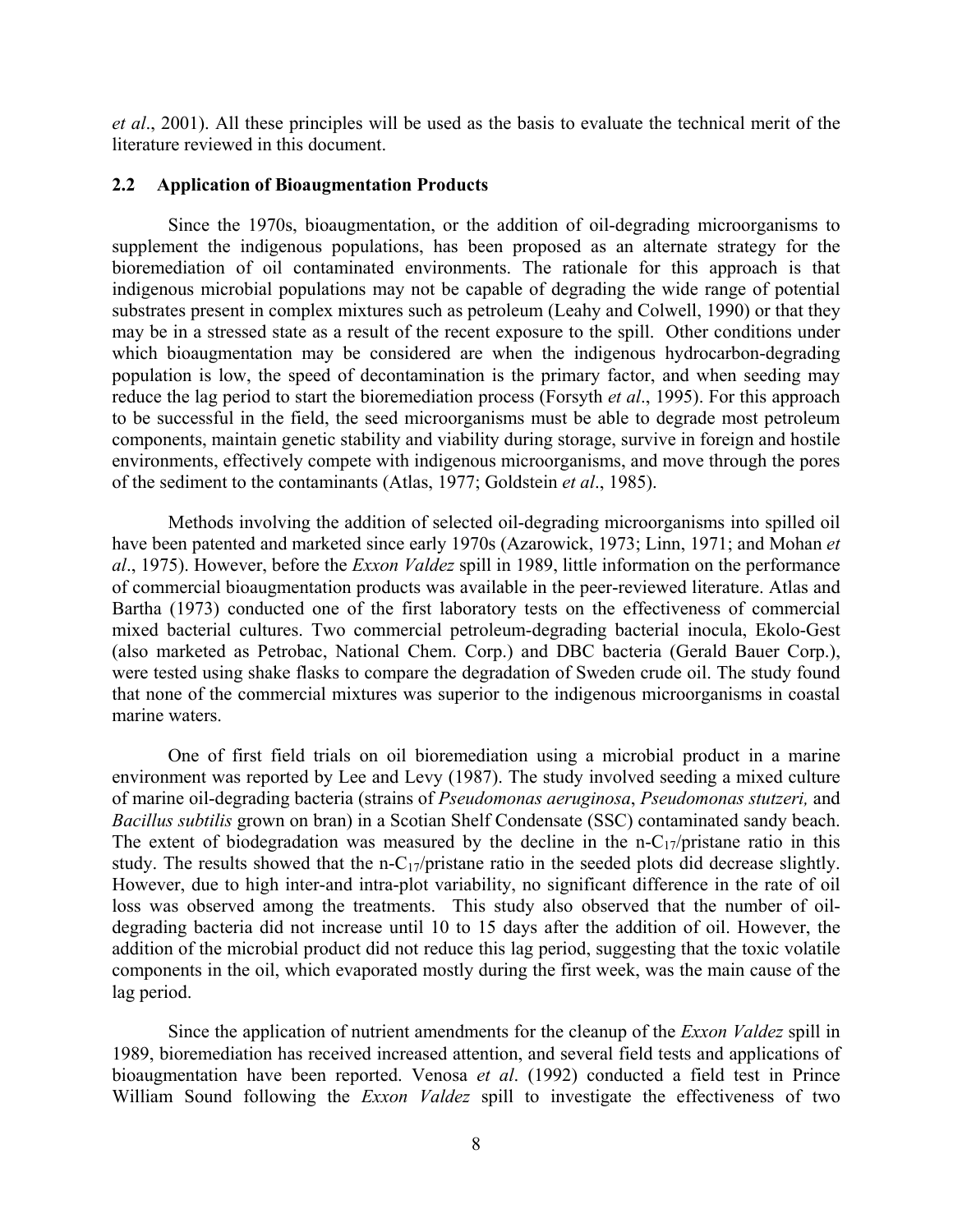commercial microbial products vis-à-vis natural attenuation and nutrient addition alone. These products were selected based on a previous laboratory study (Venosa *et al.*, 1991). This field trial failed to demonstrate enhanced oil biodegradation by these products. No biostimulation occurred in the nutrient control plots either. There were no significant differences between any of the treatment and control plots during the 27-day trial period. However, the site where the project took place (Disk Island) was characterized as having highly weathered (degraded) oil and very calm waters, so dissolved oxygen may have been limiting, thus precluding effective biodegradation by any means.

One approach in overcoming the competition problem was proposed by Rosenberg *et al*. (1992). They developed a product that combined a polymerized ureaformaldehyde fertilizer, which they called F-1, with a selected oil-degrading culture capable of using this fertilizer as a nitrogen source. Thus, the culture had a selective advantage over the indigenous population unable to utilize F-1 as nutrient source. A field trial conducted at an Israeli beach showed that this approach seemed to be successful in enhancing oil biodegradation. However, conclusions were confounded by the lack of adequate controls in the study (Swannell *et al*., 1996; Venosa, 1998).

To evaluate the effectiveness of two commercial bioaugmentation products in an estuarine environment, a field trial was carried out in a Texas coastal wetland by a research group from Texas A&M University (Simon *et al*., 1999; Townsend *et al*., 1999). The two products were selected based on a previous laboratory efficacy test, in which four out of twelve products showed an enhancement of oil biodegradation with significantly higher degradation rates of alkanes and aromatics when compared to a nutrient control (Aldrett *et al.*, 1997). The 21 plot site, named San Jacinto Wetland Research Facility (SJWRF) has been used for a series of studies on oil spills and their countermeasures. In this study, four treatment strategies were examined: an oiled control, biostimulation with inorganic nutrient addition (diammonium phosphate) , and commercial bioaugmentation with 2 different products. Arabian medium crude oil was selected in this test and the 21 plots each measuring 5 x 5 m were arranged in a balanced, incomplete block experimental design. Oil constituents were determined using gas chromatography/mass spectrometry (GC/MS) and were normalized to  $17\alpha(H)$ ,  $21\beta(H)$ -hopane to reduce the effects of sample heterogeneity and physical losses. The results showed that the addition of microbial products could not significantly enhance oil biodegradation rates. No differences were observed between treatments when comparing the first order biodegradation rate coefficients for the total target saturates, total target aromatics, and individual hydrocarbon target analytes. The authors also pointed out that one of the products (BP8) "did show consistently higher biodegradation rates, though the rates were not significantly different from the control." Because this microbial product was applied with vendor supplied inorganic nutrients (Townsend *et al*., 1999), it is difficult to conclude whether the "consistently but insignificantly" higher rates resulted from the additions of the microbial components or the nutrient components. The fact that neither addition of bioaugmentation agents nor application of inorganic nutrients significantly enhanced oil biodegradation suggested that other factors, such as oxygen, could have been limiting oil degradation in that environment.

Studies comparing the performance of bioaugmentation and biostimulation have suggested that nutrient addition alone had a greater effect on oil biodegradation than did the addition of microbial products when oxygen supply was not limited (Jobson *et al*., 1974; Lee *et*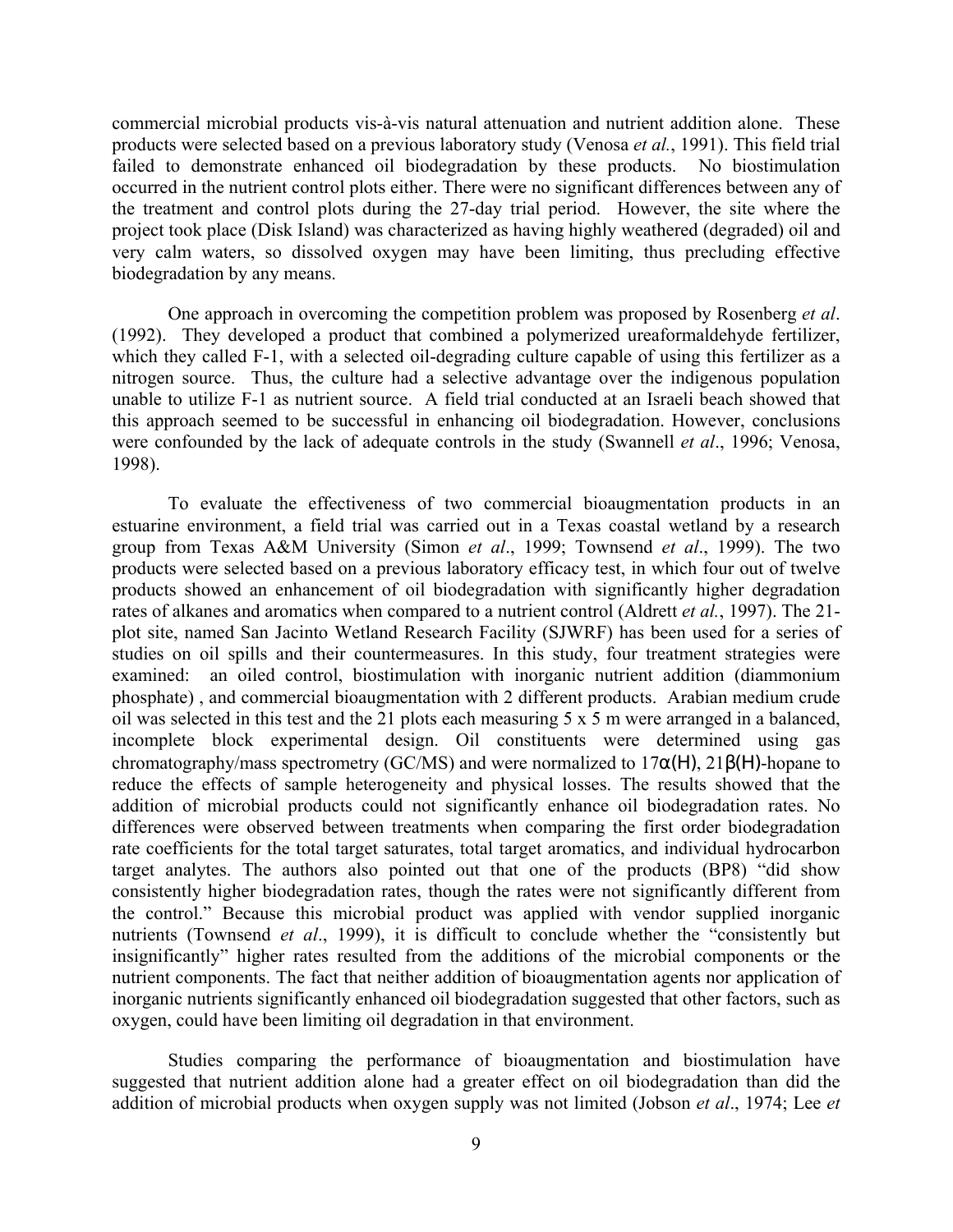*al*., 1997; Venosa *et al.*, 1996). This is probably because the hydrocarbon-degrading population is rarely a limiting factor as compared to the nutrients since the size of the hydrocarbondegrading bacterial population usually increases rapidly in response to oil contamination. One of the first comprehensive field tests evaluating various bioremediation approaches to enhance oil biodegradation was carried out in a soil environment in northwest area of Canada in early 1970s (Jobson et al., 1974). A randomized block design was used to examine the effects of four treatments (control, inorganic fertilizer application, ; addition of a microbial culture alone , and combined fertilizer and microbial culture addition) over a 308-day time period. The microbial culture was grown in the laboratory and consisted of several genera of oil-degrading bacteria (*Flavobacterium* and *Cytophoga* sp., *Pseudomonas* sp., *Xanthomonas* sp., *Alcaligenes* sp., and *Arthrobacter* sp*.*). The study showed that the nutrient application resulted in a significant stimulation of bacterial numbers and in the degradation rate of n-alkane components of the crude oil. The application of the microbial agent, however, resulted in only a slightly enhanced degradation rate of n-alkane components of chain lengths C20 to C25.

A field study conducted on a sandy beach in Delaware also showed that addition of a microbial inoculum did not enhance oil biodegradation more than addition of inorganic nutrients alone (Venosa et al., 1996). A randomized block design was used in this study to assess the effects of three treatments: a no-nutrient control (natural attenuation), addition of water-soluble nutrients, and addition of water-soluble nutrients supplemented with a natural microbial inoculum from the site. No significant differences were observed between plots treated with nutrients alone and plots treated with nutrients and the indigenous inoculum, suggesting that supplementation of the natural population with indigenous cultures from the same site still did not result in further enhancement over simple nutrient addition on marine shorelines. The authors also indicated that this conclusion could be extended to include exogenous microbial inocula or commercial microbial agents because "if indigenous cultures do not accelerate the degradation rates, organisms enriched from different environments, grown in the laboratory, and not acclimated to a particular climatic or geographic location should be even less able to compete with the natural population."

Lee *et al.* (1997) conducted a 129-day field trial to compare the effect of four treatments on biodegradation of weathered Venture Condensate on a sandy beach in Nova Scotia, Canada. The four treatments (control, inorganic nutrient addition, a commercial bioremediation product, and addition of inorganic nutrients along with bioremediation product) as well as an unoiled control were replicated in a complete block design using 20 enclosures or plots.  $C_2$ -chrysene was used as the normalizing biomarker due to the low concentration of hopane in the condensate. PRP (PetrolRem, Inc.) was selected to be the representative commercial bioremediation agent in this study. This product is no longer listed in the current NCP Product Schedule. According to Lee *et al*. (1997), PRP contains mineral nutrients and nonpathogenic bacteria within spherical particles made from plant derived natural products (beeswax) and exhibits both bioaugmentation and biostimulation properties. The agricultural fertilizer used in this study was a mixture of granular forms of ammonium nitrate (N:P:K: 33-0-0) and triple super phosphate (N:P:K: 0-46-0). The study showed that an average of 11.0% of the n-alkanes remained in the oiled control plots, and only 0.1% of the oil remained in the enclosures treated with inorganic nutrients alone; 5.4% of the alkanes were found in the plots treated with inorganic nutrients and PRP, and 25.3% remained in the plots treated with PRP alone. The results indicate that periodic addition of inorganic nutrients was the most effective strategy for enhancing oil degradation and that the full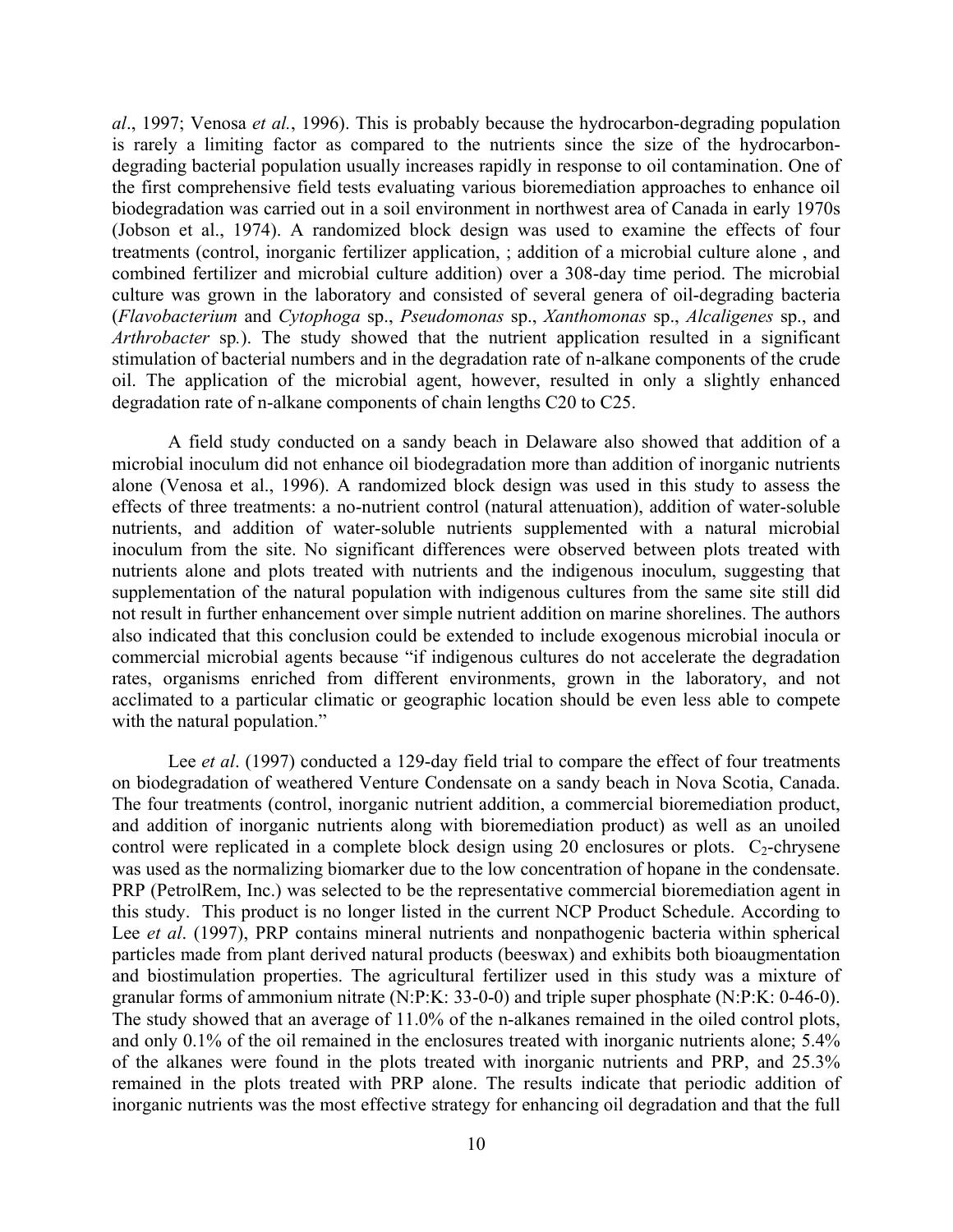<span id="page-15-0"></span>potential of the bioremediation product was limited by nutrient availability. This field trial demonstrated that adding the bioremediation product did not perform better in terms of enhancing alkane degradation than applying inorganic agricultural fertilizers alone.

Several other possible reasons for the failure of inocula in degrading contaminants in nature were summarized by Goldstein *et al*. (1985), which include: (1) the concentration of the contaminant may be too low to support the growth of the inoculated species, (2) the natural environment may contain substances inhibiting growth or activity of the inocula, (3) the growth rate of the inoculated species may be limited by predation such as protozoa, (4) the added species may use other substrates in nature rather than the targeted contaminants, and (5) the seeded microorganisms may be unable to move through the pores of the sediment to the contaminants.

A few field trials did claim success in demonstrating the effectiveness of oil bioaugmentation, such as using Alpha BioSea<sup>TM</sup> (Alpha Environmental, Inc.) to treat the Angolan Palanca crude oil spilled from *Mega Borg* off Texas coast (Mauro and Wynne, 1990; Swannell *et al.*, 1996) and using TerraZyme<sup>TM</sup> (Oppenheimer Biotechnology) in enhancing biodegradation of a heavy oil spilled from *Nakhodka* in Japan (Tsutsumi *et al*., 2000). However, the success of these studies was based on either visual observation (i.e. the *Mega Borg* study) or digital photographic image analysis (i.e., the *Nakhodka* study). No comprehensive monitoring program was used to verify the oil was indeed removed through enhanced biodegradation. The two products basically contain the same bacterial cultures and nutrients (Hozumi *et al*., 2000). The observed visual effects might have been due to physical or chemical processes such as surfactant action associated with the products (Swannell *et al*., 1996) or sinking.

All these peer-reviewed journal articles show that even though the addition of microorganisms may be able to enhance oil biodegradation in the laboratory, the effectiveness of bioaugmentation has not been convincingly demonstrated in the field. Actually, most field studies indicated that bioaugmentation is not effective in enhancing oil biodegradation in inland, estuarine, and marine environments. It appears that in most environments, indigenous oildegrading microorganisms are more than sufficient to carry out oil biodegradation if nutrient levels and other adverse environmental conditions do not limit them.

## **2.3 Application of Biostimulation Products**

Biostimulation involves the addition of rate-limiting nutrients to accelerate the biodegradation process. In most shoreline ecosystems that have been heavily contaminated with hydrocarbons, nutrients are likely the limiting factors in oil biodegradation. The one exception is wetlands. If oil has penetrated wetland or marsh sediment to any appreciable extent, the impact zone is anoxic or anaerobic, and oxygen limitation will be the predominant mechanism precluding effective treatment. Theoretically, approximately 150 mg of nitrogen and 30 mg phosphorus are consumed in the conversion of 1 g of hydrocarbon to cell material (Rosenberg and Ron, 1996). Therefore, a commonly used strategy has been to add nutrients at concentrations that approach a stoichiometric ratio of C:N:P of 100:5:1. However, the practical use of these ratio-based strategies remains a challenge. Particularly, in marine shorelines, maintaining a certain nutrient ratio is impossible because of the dynamic washout of nutrients resulting from the action of tides and waves. A more practical approach is to maintain the concentrations of the limiting nutrient or nutrients within the pore water at an optimal range (Bragg *et al*., 1994;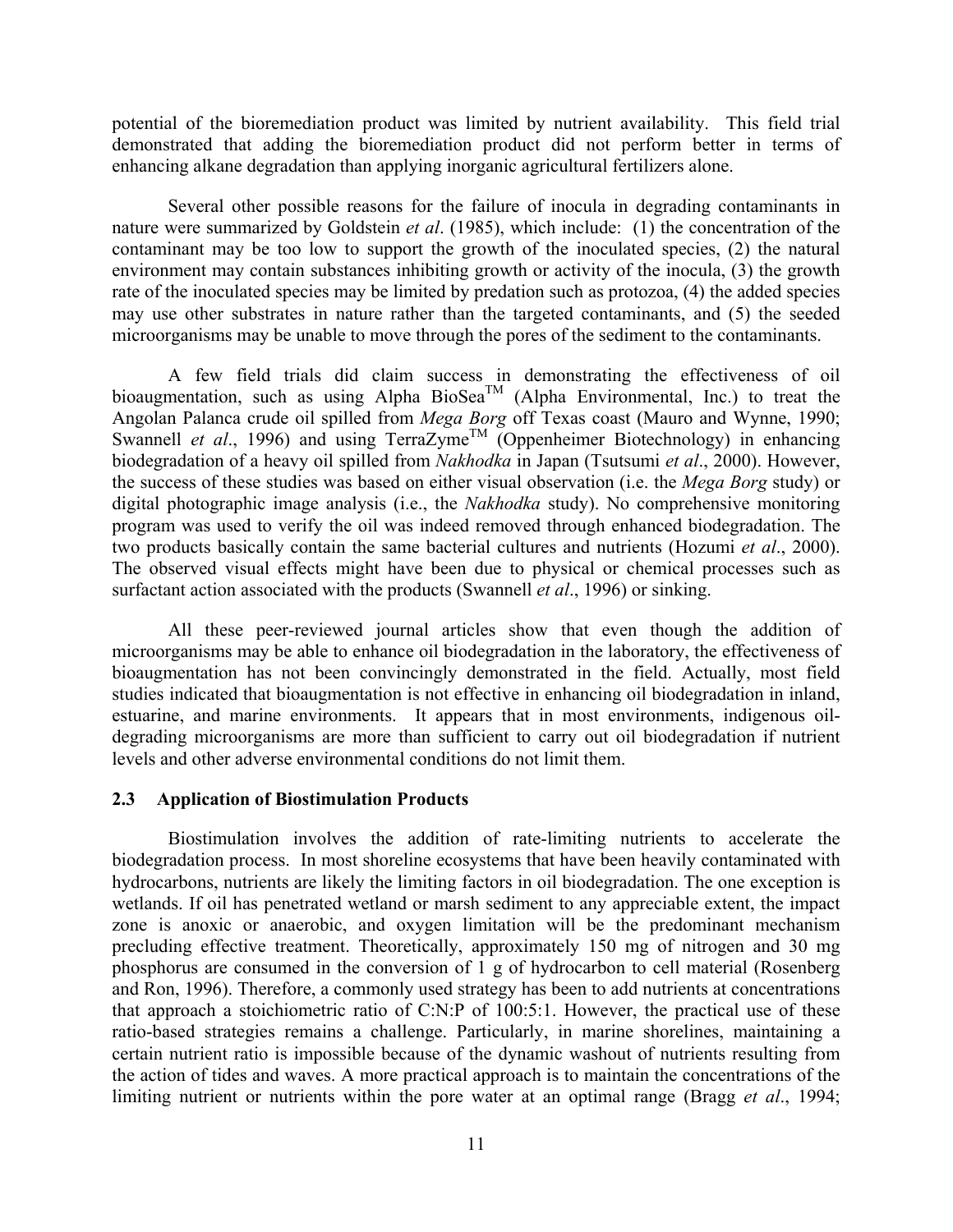Venosa *et al*., 1996). It is overwhelmingly evident from the literature that common agricultural fertilizers would be the first choice of nutrient additives since they are both inexpensive and readily available. However, because water-soluble nutrients are amenable to rapid washout, attempts have been made to design nutrient delivery systems that overcome the washout problems and to enhance nutrient availability for oil biodegradation. As a result, a few commercial biostimulation products have been developed. Field studies on both common agriculture fertilizers and commercial biostimulation agents are reviewed in the following section.

#### **2.3.1 Common agricultural fertilizers**

#### **2.3.1.1 Water-soluble fertilizers**

Commonly used water-soluble nutrient products include mineral nutrient salts (e.g.  $KNO<sub>3</sub>$ , NaNO<sub>3</sub>, NH<sub>4</sub>NO<sub>3</sub>, K<sub>2</sub>HPO<sub>4</sub>, MgNH<sub>4</sub>PO<sub>4</sub>), and many commercial inorganic fertilizers. They are usually applied in the field through the spraying of nutrient solutions or spreading of dry granules. This approach has been effective in enhancing oil biodegradation in many field trials (Swannell *et al*., 1996; Venosa *et al*., 1996). One of the early field trials using common commercial fertilizers was carried out in Spitsbergen, Norway in 1976 (Sendstad, 1980). Forcados unweathered crude oil was released at a rate of 10  $\text{L/m}^2$  on each of two 10 m<sup>2</sup> plots. One plot served as an oiled control, and the other was treated with an unspecified commercial fertilizer at a concentration of 0.1 kg/m<sup>2</sup>. A marked increase in microbial respiration rate was observed in the fertilized plot compared to the control plot, suggesting that the application of fertilizer stimulated oil degradation. However, the conclusion was questionable due to the inadequate control and the lack of replicate plots in this study (Venosa, 1998).

Researchers from Fisheries and Oceans-Canada (Lee and Levy, 1987; Lee and Levy, 1989; Lee and Levy, 1991; Lee and Trembley, 1993; Lee *et al*., 1995; and Lee *et al*., 1997) conducted a series of field tests to investigate the effect of different types of fertilizer and different delivery strategies in a low energy, sandy beach or in a salt marsh. Their studies demonstrated that biostimulation using periodic addition of inorganic fertilizers (ammonium nitrate and triple super phosphate) increased the rate of oil removal from beaches as measured by changes in oil composition relative to conserved biomarkers such as  $C_2$ -chrysene and/or the decline in the *n*-C17/pristane and *n*-C18/phytane ratios (Lee and Levy, 1987 and 1989). Another study involved periodic addition of water-soluble fertilizer granules (ammonium nitrate and triple super phosphate) in an attempt to enhance biodegradation of waxy crude oil in a lowenergy, sandy beach and in a salt marsh (Lee and Levy, 1991). Two concentrations of the  $NH<sub>4</sub>NO<sub>3</sub>$  were tested (0.34 and 1.36 g/L sediment). The oil used was Terra Nova crude at two different levels (0.3 and 3.0%). Results from the sandy beach showed that at the lower level of oil contamination, no enhancement by fertilizer was achieved. However, at the higher oil contamination level, substantial oil degradation occurred in the fertilized plots compared to the unfertilized ones. Results in the salt marsh were the exact opposite. Enhancement by fertilizer was significant at the 0.3% contamination level, but no enhancement occurred at 3% oil contamination, which was attributed to the penetration of oil into the anaerobic zone where little degradation is expected. Another field study conducted by Lee *et al.* (1995) compared the performance of inorganic nutrients with organic fish bone-meal fertilizer. These results showed that the organic fertilizer had the greatest effect on microbial growth and activity due to the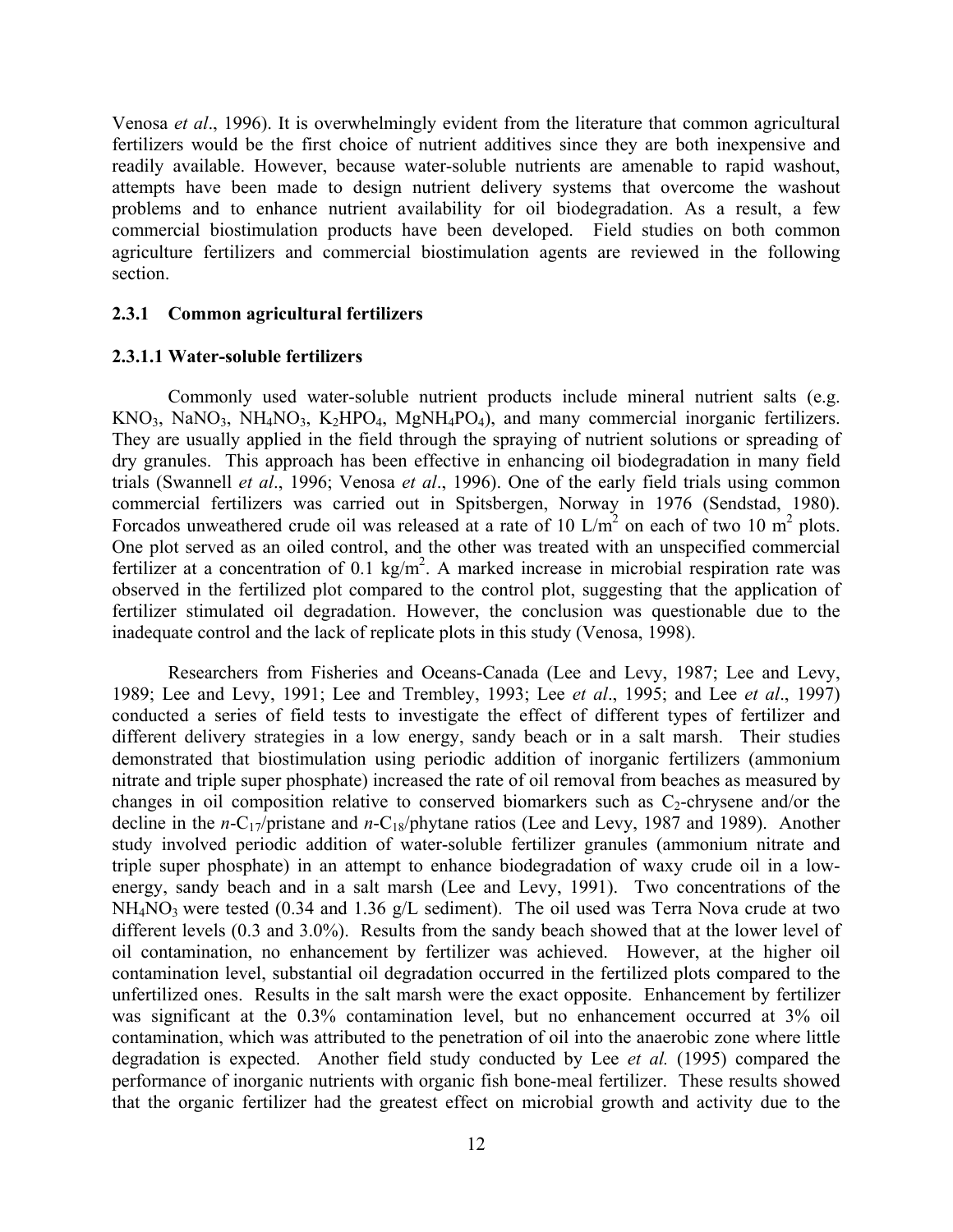presence of a readily biodegradable form of carbon in the bone meal, while the inorganic nutrients were much more effective in stimulating crude oil biodegradation.

Recent studies found that the oil biodegradation rate depends on the nutrient concentrations in the pore water of the sediments, which provides important guidance for nutrient applications (Bragg *et al*., 1994; Venosa *et al*., 1996). This finding may also explain why some earlier trials failed to demonstrate the effectiveness of nutrient application since the nutrient concentrations in the interstitial pore water had not been monitored and controlled in most of these studies. As mentioned earlier, the Delaware field study compared the effectiveness of biostimulation with inorganic mineral nutrients with that of microbial inoculation in enhancing the removal of crude oil. Venosa *et al.* (1996) found that maintenance of a threshold nitrogen concentration of 1-2 mg N/L in the interstitial pore water would result in close to maximum hydrocarbon biodegradation in a sandy beach. Another important conclusion from this study was that background nutrient concentrations at the contaminated site should be a determining factor in the decision to apply bioremediation. The background nitrogen concentration at the Delaware beach was high enough to permit close to maximum hydrocarbon biodegradation without the need to apply additional fertilizer despite the enhancement observed from nutrient addition. The enhanced effect, although statistically significant, was not substantial enough to have warranted a decision to implement bioremediation on a full-scale basis had there been a real spill at this site. This demonstrates that nutrient amendment might not always be necessary if sufficient nutrients are naturally present at a spill site in high enough concentrations to perform natural cleanup.

This conclusion is mitigated somewhat by the need to consider the resources at risk. For example, every spring in the Delaware Bay, horseshoe crabs come ashore to mate and lay eggs in the intertidal zone of the beaches. Migratory birds making their way from South America to Arctic Canada stop at this location to feed on the horseshoe crab eggs deposited in the sand. If an oil spill were to take place a few weeks before this feeding season occurs, biostimulation might be warranted despite the already high natural concentrations of nutrients present in the bay. Any amount of acceleration of the disappearance of oil in order to protect these sensitive bird populations would be justified. If a similar spill occurred in July, however, then bioremediation would likely not be justified since the natural attenuation rate is expected to be high enough to allow sufficient rates of biodegradation to take place with little likelihood of exposure of sensitive species to the oil spill.

Field studies conducted in wetland environments showed that biostimulation was ineffective in treating certain oil-contaminated salt marshes or freshwater wetlands due to oxygen limitation (Garcia-Blanco *et al*., 2001; Shin *et al*., 1999; Venosa et al., 2002). In 1999 and 2000, a field study was conducted on the shoreline of the St. Lawrence River (Garcia-Blanco *et al.*, 2001; Venosa *et al.*, 2002). The experimental design was similar to the one used on the marine shoreline in Delaware Bay (Venosa *et al.*, 1996). The four oiled treatments included: (A) a natural attenuation control plot with no amendments; (B) a plot receiving ammonium nitrate and orthophosphate nutrients but with the wetland plants continually cut back to ground surface to suppress photosynthetic activity and growth; (C) a plot receiving the same nutrients as Treatment B but with the plants left intact, and (D) a plot similar to Treatment C but with only nitrate (no ammonium) serving as the nitrogen source. The results demonstrated that with respect to biodegradation of total alkanes and PAHs during the first 21 weeks of the investigation as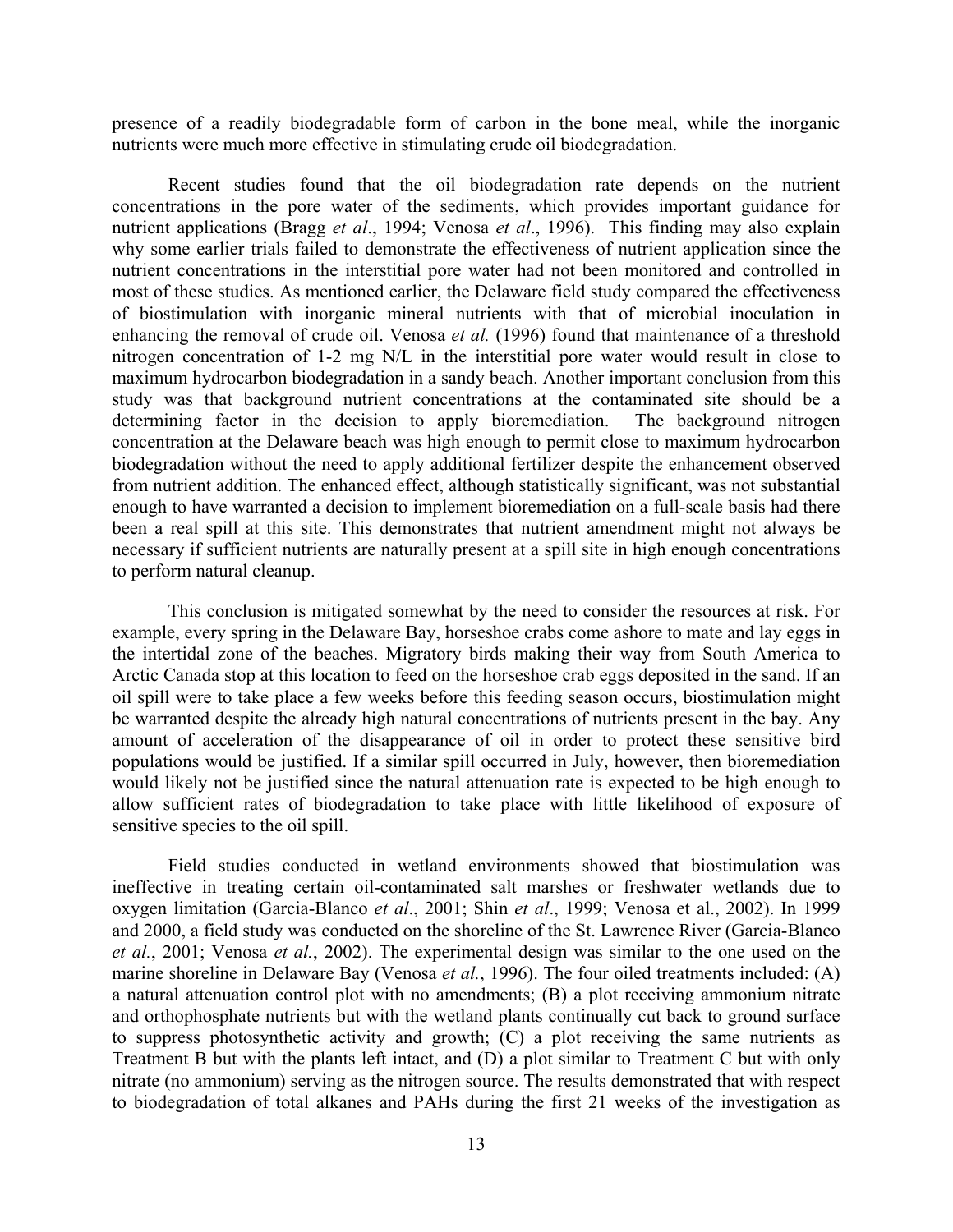measured by GC/MS analysis, only about 35% biodegradation occurred in all treatments on average, and no significant differences among any of the treatments were observed ( $p > 0.05$ ). The study also found that better biodegradation occurred in surface samples in plots where the plants had been removed than in any of the core samples because of the oxic nature of the surface and the lack of competition for nutrients by the plant species. The authors concluded that nutrient amendment of an oil-contaminated freshwater wetland *where significant penetration of oil has taken place into the sediment* has limited potential for enhanced cleanup of the contamination. A similar result was obtained from a field trial conducted in a Louisiana salt marsh (Shin *et al*., 1999), in which natural attenuation of crude oil was as effective as nitrogen  $(NH_4NO_3)$  amendment, and oxygen availability appeared to control the oil biodegradation process in salt marshes.

All these results suggest that the success of biostimulation is case specific, depending on oil properties, the nature of the nutrient products and the characteristics of the contaminated environments. When oxygen is not a limiting factor, one of keys for the success of oil biostimulation is to maintain an optimal nutrient level in the interstitial pore water. To achieve this under field conditions, especially in many estuarine and marine environments, frequent nutrient applications are required when using water-soluble fertilizers, therefore, resulting in more labor-intensive, costly, and physically intrusive operations.

#### **2.3.1.2 Slow-release fertilizers**

Use of slow release fertilizers is one of the approaches used to overcome washout problems and provide continuous sources of nutrients to oil contaminated areas. Slow release fertilizers are also readily available nutrient products normally in solid forms that consist of either relatively insoluble nutrients or water-soluble nutrients coated with hydrophobic materials such as paraffin or vegetable oils. This approach may also cost less than adding water-soluble nutrients due to the need for less frequent applications. Slow release fertilizers have shown some promise in oil bioremediation studies and applications. For example, following the *Exxon Valdez* accident, a slow-release granular fertilizer, Customblen (Sierra Chemical Co.), was chosen as one of the bioremediation agents to apply over 120 km of the oil-contaminated shorelines during 1989 and 1990. This fertilizer consists of vegetable oil coated calcium phosphate, ammonium phosphate, and ammonium nitrate (N:P:K ratio 28-8-0). The results showed that Customblen performed well on some of the shorelines of Prince William Sound, particularly in combination with an oleophilic fertilizer, Inipol EAP22 (see next section) (Atlas, 1995; Pritchard *et al*., 1992; Swannell *et al*., 1996).

Several field studies have been carried out to evaluate the effectiveness of slow-release fertilizers on enhancing oil biodegradation. A field test was carried out to evaluate the performance of bioremediation by nutrient amendments for treating a mixture of Forties Crude Oil and Heavy Crude Oil stranded on Bullwell Bay, Milford Haven, UK, after the grounding of the Sea Empress in 1996 (Swannell *et al*., 1999a&b). A randomized block design with triplicate treatments was used to test the efficacy of two biostimulation amendments: a weekly application of an inorganic nutrient solution (NaNO<sub>3</sub> and KH<sub>2</sub>PO<sub>4</sub>) and a single application of a slow-release fertilizer. The slow release fertilizer pellets consisted of a mixture of inorganic nutrients (15-4.8- 13) with a coating derived from soya oil. Oil components were measured using GC/MS, and hopane was used as a biomarker. Results showed that the addition of both liquid inorganic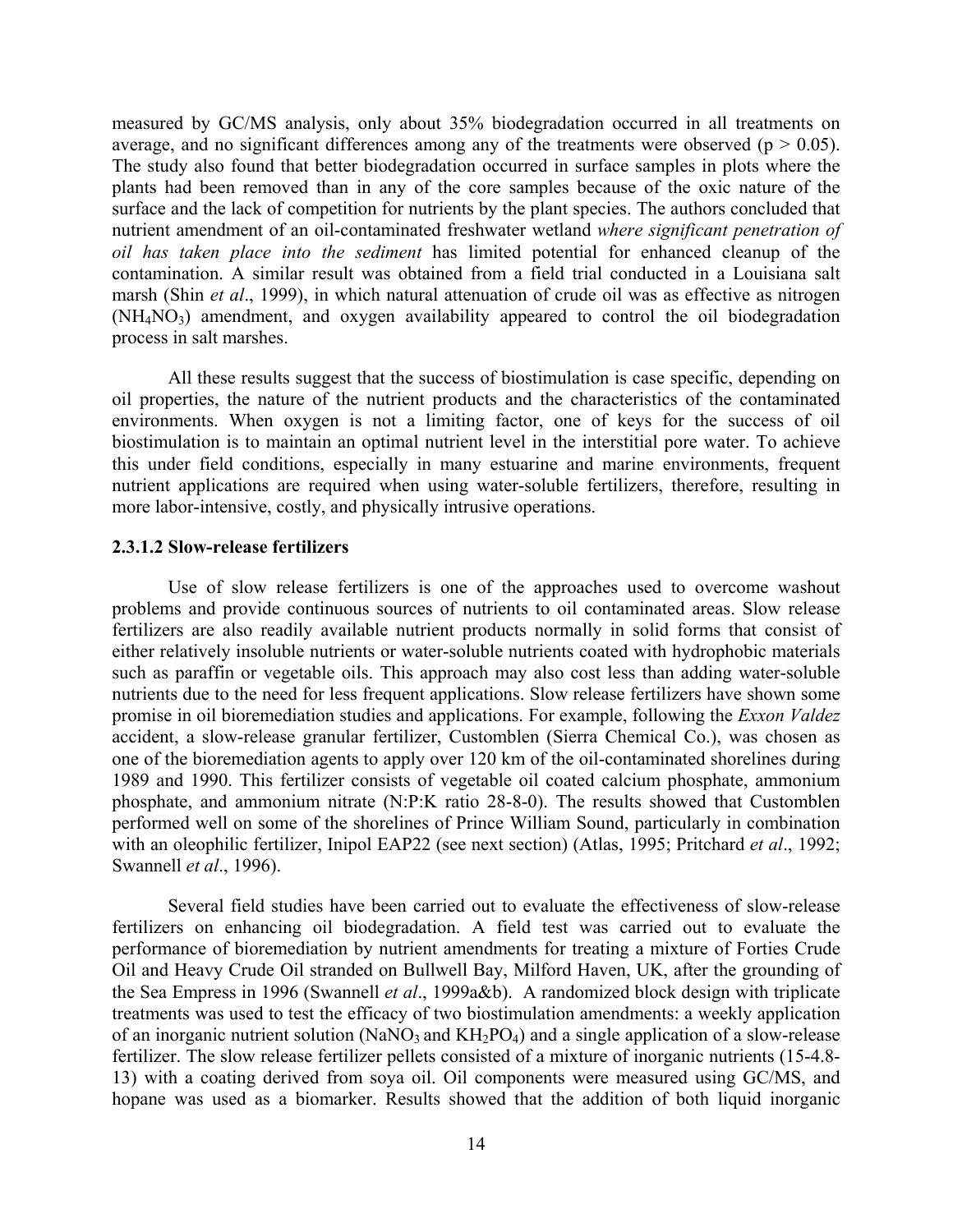nutrients and the slow release fertilizer significantly stimulated natural oil biodegradation. After two months, the oil in the nutrient-amended plots was 37% more degraded than that found in the control plots. Because the slow-release fertilizer was much less labor-intensive to apply, the study concluded that the application of slow-release fertilizers might be a cost-effective method for treating low-energy, oil-contaminated shorelines.

A field study conducted in a tropical marine wetland in Australia also showed promise for the application of slow-release fertilizers (Burns *et al*., 2000). In this study, four oiled treatments (two types of oils with and without the bioremediation treatments) and two unoiled controls (enclosure and ambient controls) were tested. Four replicate plots were used for each treatment in the salt marsh plots. The bioremediation treatment consisted of sprinkling Osmocote Tropical fertilizer at  $0.15 \text{ kg m}^2$  40 hours after oiling. Other than total petroleum hydrocarbons (TPHs), individual alkanes were also analyzed using GC-FID, and phytane was used as a biomarker. The results indicated that although the predominant oil removal processes were evaporation and dissolution, the addition of the fertilizer to the salt marsh plots stimulated the degradation of the medium range crude oil (Gippsland), resulting in about 20% more oil loss as compared with the untreated plots after 9 months. However, the nutrient amendment did not significantly affect the rate of loss for the heavier Bunker C oil, confirming that the efficacy of bioremediation is somewhat dependent on the type of oil to be treated.

Another field trial involving the application of a slow-release fertilizer was carried out on an Arctic beach (Prince et al., 1999). Four treatments (tilled, tilled & fertilized, fertilized, and oiled control) were evaluated on four unreplicated plots along a gravel shoreline contaminated with a fuel oil (IF-30) near Sveagruva, Norway. A series of applications of various nutrient products were performed for both fertilized plots during the first two months of study. These nutrient products included a mixture of water-soluble fertilizers, yeast extract, and a slow-release formulation (Inipol SP1, CECA, Paris La Defense), which contained  $18\%$  NH<sub>4</sub> –N and  $1\%$  P as  $P_2O_5$ . By 399 days after the first application of the fertilizers, changes in the chemical oil compositions (ratio of phenanthrene to the dimethyl- and ethyl-phenanthrenes) suggested to the investigators that biodegradation was significant. However, the extent of this preferential removal of phenanthrene was not different among the two fertilized plots and the oiled control (no statistical analysis was possible because of the lack of replicate plots). The authors concluded that the biostimulation application was effective in enhancing oil biodegradation based only on increased microbial activity (oxygen consumption) and biomass growth. This conclusion, which is based on indirect evidence, may be somewhat questionable due to lack of replication in the experimental design and the attempt to determine too many factors in a limited number of tests, resulting in the confounding of different effects (e.g., the effect of yeast extract on enhancing oxygen consumption).

The efficacy of biostimulation also depends on environmental factors such as temperature, shoreline energy, substrate, and background nutrient concentrations. A field study conducted by Lee *et al*. (1993) indicated that the effectiveness of specific nutrient formulations might be influenced by temperature conditions. The study investigated the efficacy of watersoluble inorganic fertilizers (ammonium nitrate and triple super phosphate) and a slow release fertilizer (sulfur-coated urea) to enhance the biodegradation of a waxy crude oil in a low energy shoreline environment. The results showed that at temperate conditions above 15°C, the slowrelease fertilizer appeared to be more effective in retaining elevated nutrient concentrations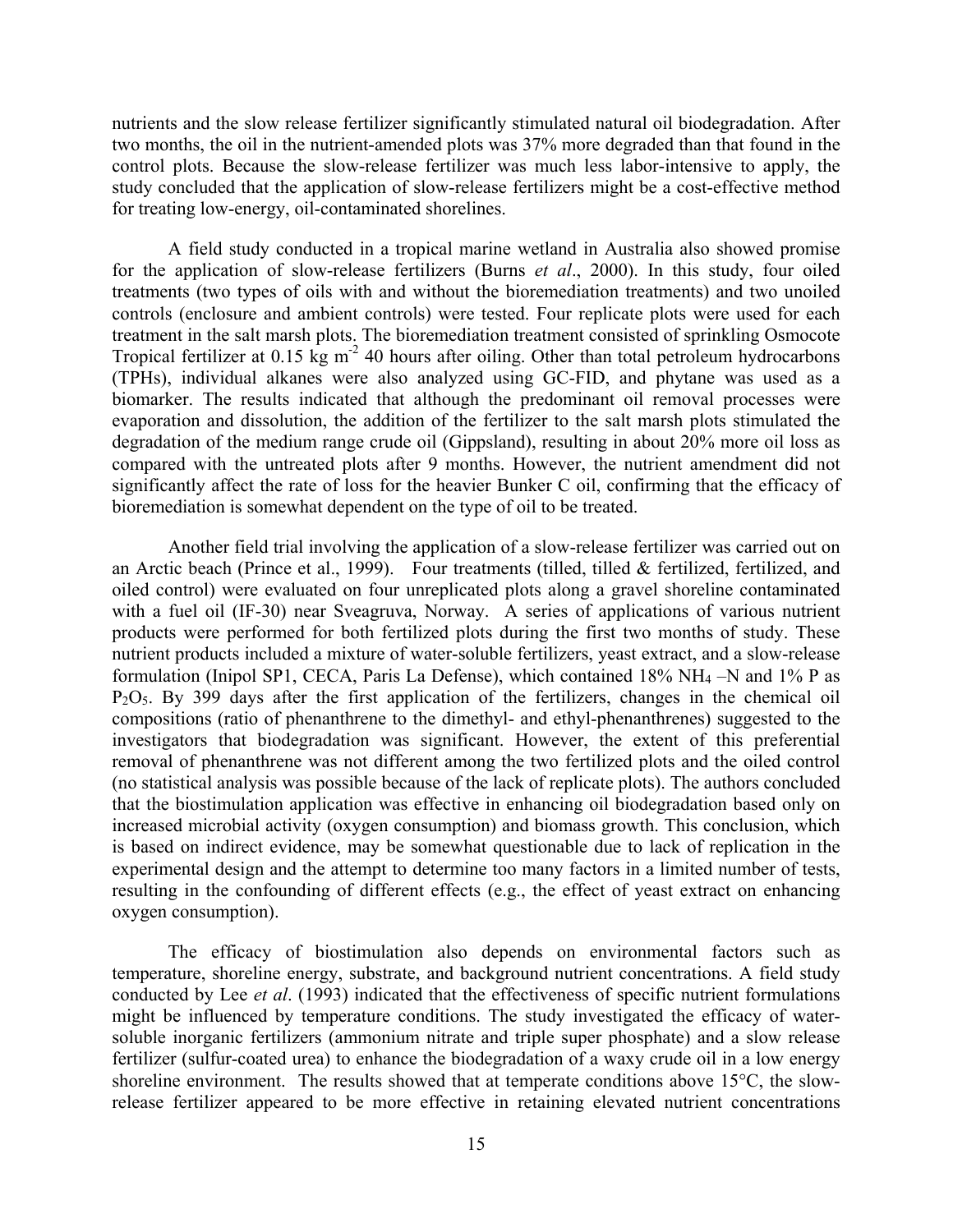within the sediments and enhancing oil degradation than water-soluble fertilizers. However, lower temperatures were found to reduce the permeability of the coating on the slow-release fertilizer, and as a result nutrient release rates were suppressed. Water-soluble fertilizers, such as ammonium nitrate, were recommended under these temperature conditions.

Oudot et al. (1998) evaluated the influence of a slow-release fertilizer (Max-Bac, Grace-Sierra International) on the biodegradation rate of an Arabian Light crude oil contaminating an estuarine environment in the bay of Brest, France. A randomized block design with five replicate plots was used to examine the effects of two treatments (oiled control and fertilizer addition). The slow-release fertilizer (10%  $NO<sub>3</sub>-N$ , 12%  $NH<sub>4</sub>-N$  and 13%  $P<sub>2</sub>O<sub>5</sub>$ ) was applied monthly over the 9 months field test. On average, 40% of the total oil, 83% of the aliphatics, and 55% of the aromatics were biodegraded in all the plots at the end of the experiment. No significant difference in oil biodegradation rates was observed between fertilized and non-fertilized plots based on GC/MS analysis using norhopane as the normalizing biomarker. These results were attributed to the high background levels of N and P at the study site. It was proposed that bioremediation by nutrient enrichment would be of limited use if background interstitial pore water levels of N exceed 1.4 mg/L, which is close to the levels found to be near optimum by Venosa *et al.* (1996).

The physical forms of fertilizers are also important in selecting appropriate nutrient products. Field trials conducted following the *Exxon Valdez* spill evaluated two types of slow release nutrients: isobutylidene diurea (IBDU) briquettes and Customblen granules. The application of the briquettes was problematic in regards to buoyancy of the briquettes and redistribution by tide and wave action (Glaser, 1994; Glaser *et al.,* 1991). The method used during the *Exxon Valdez* spill involved packing the briquettes in mesh bags tethered to steel bars driven into the beach subsurface. The poor distribution problem occurred by channeling of nutrients vertically down the beach rather than lateral spreading. In contrast, Customblen granules were evenly applied using a commercial broadcasting fertilizer spreader. Within two weeks after the fertilizer application, the area of cobble beach treated with Customblen appeared to be visibly cleaner than the untreated area (Pritchard *et al*., 1992).

The major challenge for the application of slow-release fertilizers is how best to control the release rates so that optimal nutrient concentrations can be maintained in the pore water over long time periods. For example, if the nutrients are released too quickly, they will be subject to rapid washout and will not be a lasting source. On the other hand, if they are released too slowly, the concentration will never build up to a level that is sufficient to support rapid biodegradation rates, and the resulting stimulation will be less effective than it could be. The field trials on of the shorelines of Prince William Sound showed that on certain beaches, Customblen granules were apparently washed away before any significant enhancement of bioremediation was recorded (*Swannell et al*., 1996). A recent mesocosm study by Sveum and Ramstad (1995) showed that a slow release nutrient (Max Bac) failed to demonstrate enhancement of oil degradation because the nutrient release rate was too low to affect oil biodegradation. Clearly, proper application of slow release fertilizers could be a promising bioremediation strategy for stimulating oil biodegradation.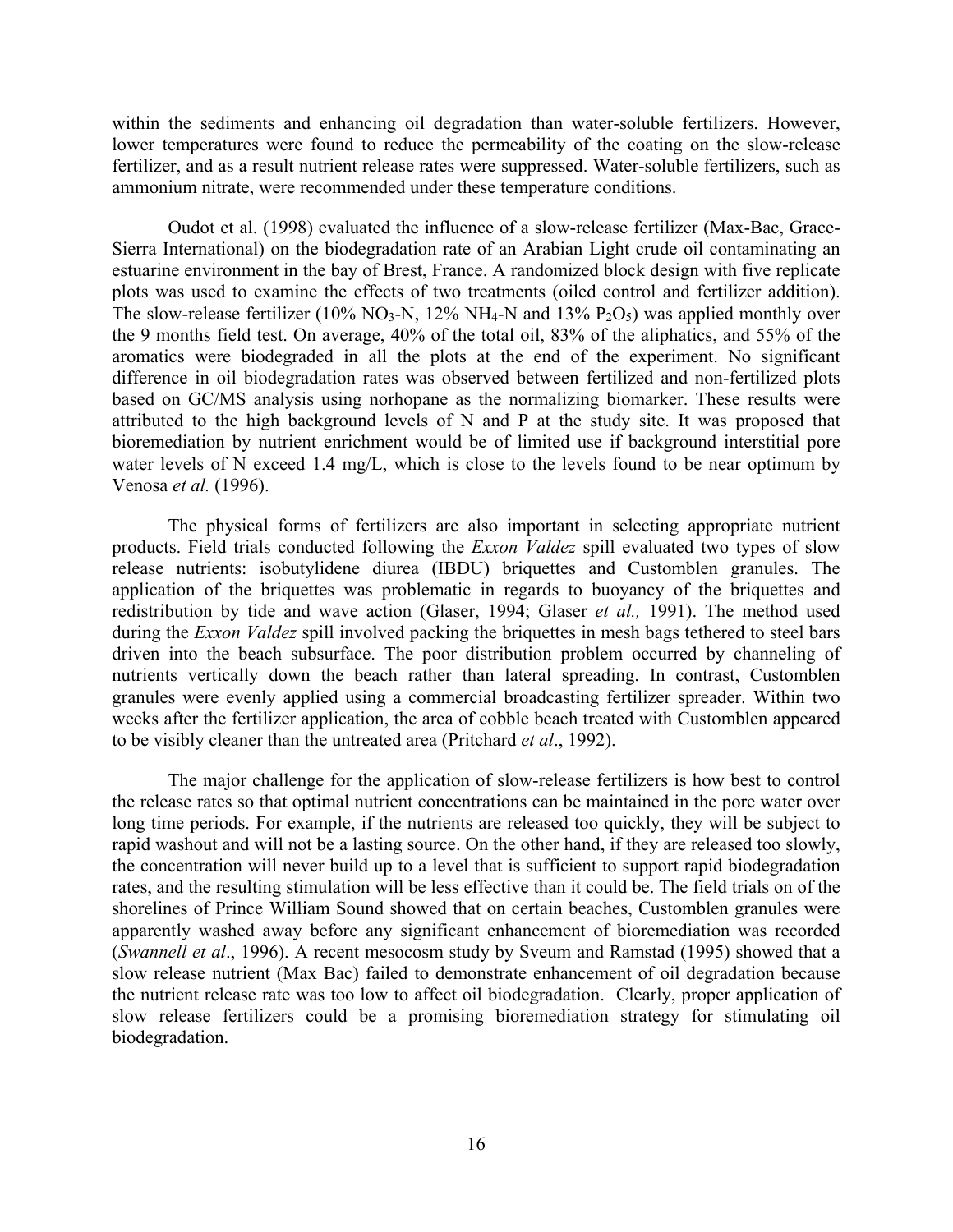#### **2.3.2 Commercial biostimulation agents**

Compared to microbial products, very few nutrient additives have been developed and marketed specifically as commercial bioremediation agents for oil spill cleanup. It is probably because common fertilizers are inexpensive, readily available, and have been shown effective if used properly. However, due to the limitations of common fertilizers (e.g., being rapidly washed out due to tide and wave action), several organic nutrient products, such as oleophilic nutrient products, have recently been evaluated and marketed as bioremediation agents. Four of the 15 bioremediation agents listed on the NCP Product Schedule fall into this category (Table 2.1). The rationale for using oleophilic organic nutrients is that oil biodegradation mainly occurs at the oilwater interface, and since oleophilic fertilizers are able to adhere to oil and provide nutrients at the oil-water interface, enhanced biodegradation should result without the need to increase nutrient concentrations in the bulk pore water. This approach can also be used to overcome the problem of water-soluble nutrients being rapidly washed out. Field evaluation results for some of these products have been available in the peer-reviewed literature.

## **2.3.2.1 Inipol EAP22**

Inipol EAP22 (Societe, CECA S.A., France) is currently listed on the NCP Product Schedule as a nutrient additive and probably the most well-known bioremediation agent for oil spill cleanup due to its use in Prince William Sound, Alaska. This nutrient product is a microemulsion containing urea as a nitrogen source, sodium laureth phosphate as a phosphorus source, 2-butoxy-1-ethanol as a surfactant, and oleic acid to give the material its hydrophobicity. The claimed advantages of Inipol EAP22 include: 1) preventing the formation of water-in-oil emulsions by reducing the oil viscosity and interfacial tension; 2) providing controlled release of nitrogen and phosphorus for oil biodegradation; 3) exhibiting no toxicity to flora and fauna and good biodegradability (Ladousse and Tramier, 1991).

Following the *Exxon Valdez* spill, Inipol EAP22 was chosen as one of the nutrient products to use in the cleanup, and approximately 50,000 kg of nitrogen and 5,000 kg of phosphorus were applied over 120 km of the oil-contaminated shorelines during 1989 and 1990. Inipol EAP22 was selected also because it was the only commercially available bioremediation agent with large production capacity at the time other than common agricultural fertilizers (Pritchard *et al*., 1992). Visual observation seemed to suggest that the bioremediation agent worked (Pritchard and Costa, 1991). However, the "window pane effect" observed within 2 weeks after application of Inipol to the beach was simply the result of oil having been lifted from the cobble and re-deposited in the interstitial sand matrix between and under the cobbles.

Using hopane as the biomarker, Bragg *et al*. (1994) showed that fertilizer application accelerated the rate of oil removal by a factor of approximately five-fold compared to natural attenuation. However, conclusions on the effectiveness of bioremediation in the Exxon Valdez experience are somewhat questionable, in part because the flawed experimental design was not based on sound statistical principles (Venosa, 1998). Major flaws included the lack of replication, inadequate sampling procedures, unequal treatment of controls and treated plots, and an attempt to determine too many factors in a limited number of tests, resulting in the confounding of different effects. The lessons learned from the Exxon Valdez project led to the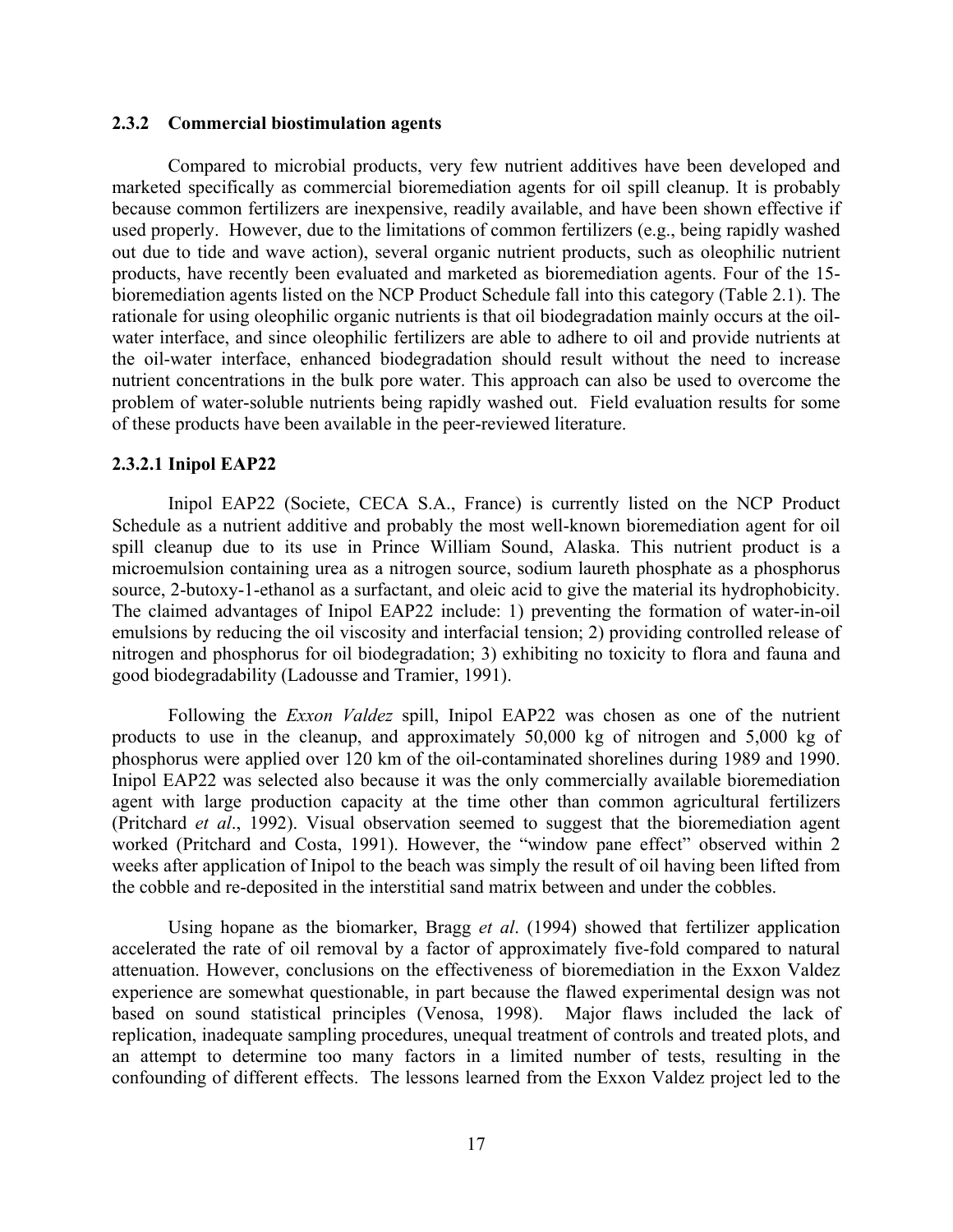replacement of "post *Exxon Valdez* excitement" with more scientifically-valid approaches (Mearns, 1997).

Extensive studies have been carried out under various field conditions on the efficacy of Inipol EAP 22 and have produced mixed results (Lee and Levy, 1989, Ladousse and Tramier, 1991; Sveum and Ladousse,1989). Lee and Levy (1989) conducted a field trial to investigate the effect of different types of fertilizers on enhancing the biodegradation of Scotian Shelf condensate and Hibernia crude oil. The study occurred in the intertidal zone of a low-energy sandy beach in Nova Scotia, Canada. The two nutrient products tested were Inipol EAP22 and a mixture of 10:1:0 agricultural fertilizer. The study demonstrated that biostimulation using periodic addition of the inorganic fertilizer increased the rate of oil removal from beaches as measured by changes in oil composition relative to conserved biomarkers such as  $C_2$ -chrysenes and/or the decline in the *n*-C<sub>17</sub>/pristane and *n*-C<sub>18</sub>/phytane ratios. In contrast, the addition of the oleophilic fertilizer, Inipol EAP 22, did not enhance oil degradation.

The effectiveness of Inipol EAP22 also depends on the characteristics of the contaminated environment, such as action of wave and tide, and the effect of different sediment types. Based on several field studies on the effectiveness of Inipol EAP22, Sveum *et al.* (1994) indicated that this oleophilic fertilizer appeared to be more effective than water-soluble fertilizers when the spilled oil resided in the intertidal zone. But they have no advantages in enhancing oil biodegradation in the supratidal zone where water transport is limited. Inipol EAP 22 was found to be more effective in coarse sediments than in fine sediments due to the difficulty in penetration for the oleophilic fertilizer in fine sediments (Sveum and Ladousse, 1989), although stronger evidence is needed to confirm this suggestion. Variable results have also been produced regarding the persistence of oleophilic fertilizers. Some studies showed that Inipol EAP 22 could persist in a sandy beach for a long time under simulated tide and wave actions (Santas and Santas, 2000; Swannell *et al*. 1995). Others found that Inipol EAP22 was rapidly washed out before becoming available to hydrocarbon-degrading bacteria (Lee and Levy, 1987; Safferman, 1991).

#### **2.3.2.2 BIOREN**

Researchers from European EUREKA BIOREN program recently conducted a field trial in an estuary environment to evaluate the effectiveness of two bioremediation products (BIOREN 1 and 2) (Le Floch *et al*., 1997 and 1999). The EUREKA BIOREN project was an international effort to develop commercial nutrient products able to enhance hydrocarbon biodegradation on contaminated shorelines. The two nutrient products are derived from fish meals in a granular form with urea and super phosphate as nitrogen and phosphorus sources and proteinaceous material as the carbon source. The major difference between the two formulations was that BIOREN 1 also contained a biosurfactant. To reduce the effect of physical removal of oil and nutrients, the study was conducted on a sheltered sandy beach in a small estuary in Brittany, France. A light Arabian crude oil was used as the model contaminant in this field trial. Four treatments (unoiled control, oiled control, BIOREN 1, and BIOREN 2) were randomly assigned to four experimental plots (5m x 5m), and four smaller oiled control plots (2m x 3m) were also set up along side the treated plots. The nutrient products were applied twice over the 4 month study (once immediately after oiling and again two weeks after). The results showed a "starter effect" for the BIOREN 1 formulation: biodegradation was significantly enhanced during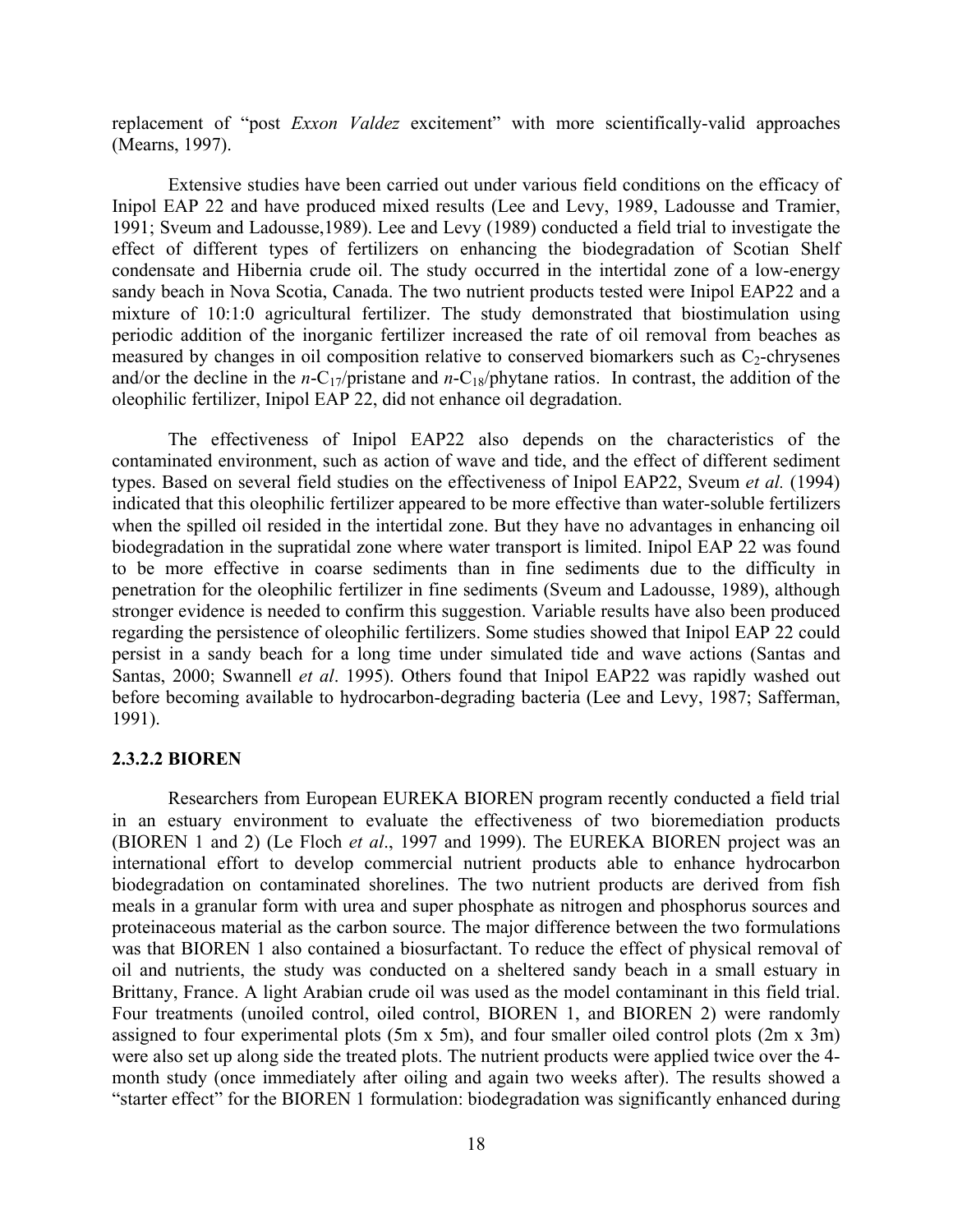the first five weeks of the experiments based on the analysis of the  $nC_{17}/pristance$  and nC18/phytane ratio. However, after five weeks, the enhancement was reduced and "significant differences" were no longer observed between treatments at the end of the test. The authors concluded that the BIOREN 1 hold promise for accelerating microbial activity immediately after an accidental oil spill.

The results seem to suggest that the biosurfactant in BIOREN 1 was the most active ingredient that contributed to the increase in oil degradation rates since BIOREN 2, which contained no surfactant, was not effective in that respect. The biosurfactant could have contributed to greater bioavailability of hydrocarbons to microbial attack. It would have been better if the investigators had used replicate treatments because this would have enabled them to calculate experimental error. Results would have been stronger in support of conclusions made.

Other studies on the effect of similar organic fertilizers derived from natural products also yielded mixed results. A field trial conducted by Lee *et al.* (1995a) compared the performance of inorganic nutrients with an organic fish bone-meal fertilizer on the biodegradation rates of Venture Condensate in a sandy beach environment. The results showed that the organic fertilizer had the greatest effect on microbial growth and activity, while the inorganic nutrients were much more effective in stimulating crude oil biodegradation. One of the problems with these types of fertilizers is that they contain organic carbon, which may be biodegraded by microorganisms in preference to petroleum hydrocarbons (Lee *et al*., 1995a; Swannell *et al*., 1996), which may lead to undesirable anoxic conditions (Lee *et al*., 1995b; Sveum and Ramstad, 1995).

# **2.3.2.3 Oil Spill Eater II® (OSE II)**

Oil Spill Eater II® (Oil Spill Eater International, Corp.) is another nutrient product listed on the NCP Schedule (U.S. EPA, 2002). This product is listed as a nutrient /enzyme additive and consists of "nitrogen, phosphorus, readily available carbon, and vitamins for quick colonization of naturally occurring bacteria". A field demonstration was recently carried out at a bioventing site in a Marine Corps Air Ground Combat Center (MCAGCC) in California to investigate the efficacy of OSEII for enhancing hydrocarbon biodegradation in a fuelcontaminated vadose zone (Zwick *et al*., 1997). The selection of OSEII was base on the findings from a previous microcosm study, in which various amendments were evaluated by monitoring microbial respiration using soils collected from the site. The results suggested that fertilizer amendment, not bioaugmentation, might be cost-effective for accelerating biodegradation rates at this field site (Alleman and Foote, 1997). Although groundwater environments and subsurface hydrocarbon contamination are generally not within the scope of this review, this article was included because it is the only peer-reviewed paper available on a NCP-Schedule-listed bioremediation nutrient additive, other than numerous publications on Inipol EAP 22.

At beginning of the test, air was pumped into vent wells for 36 hrs to achieve oxygen concentrations of over 20% at the site. Groundwater was injected at 20 ft below ground surface (bgs), while OSE II solution was pumped to 30-40 ft. bgs through two monitoring points. OSE II was also injected into two monitoring points in an uncontaminated area of the site to act as product controls. An On-line Environmental Monitoring System (OEMS) was used to conduct in-situ measurement of  $O_2$  and  $CO_2$  at depths of 10, 20, 30, and 40 ft bgs. Hydrocarbon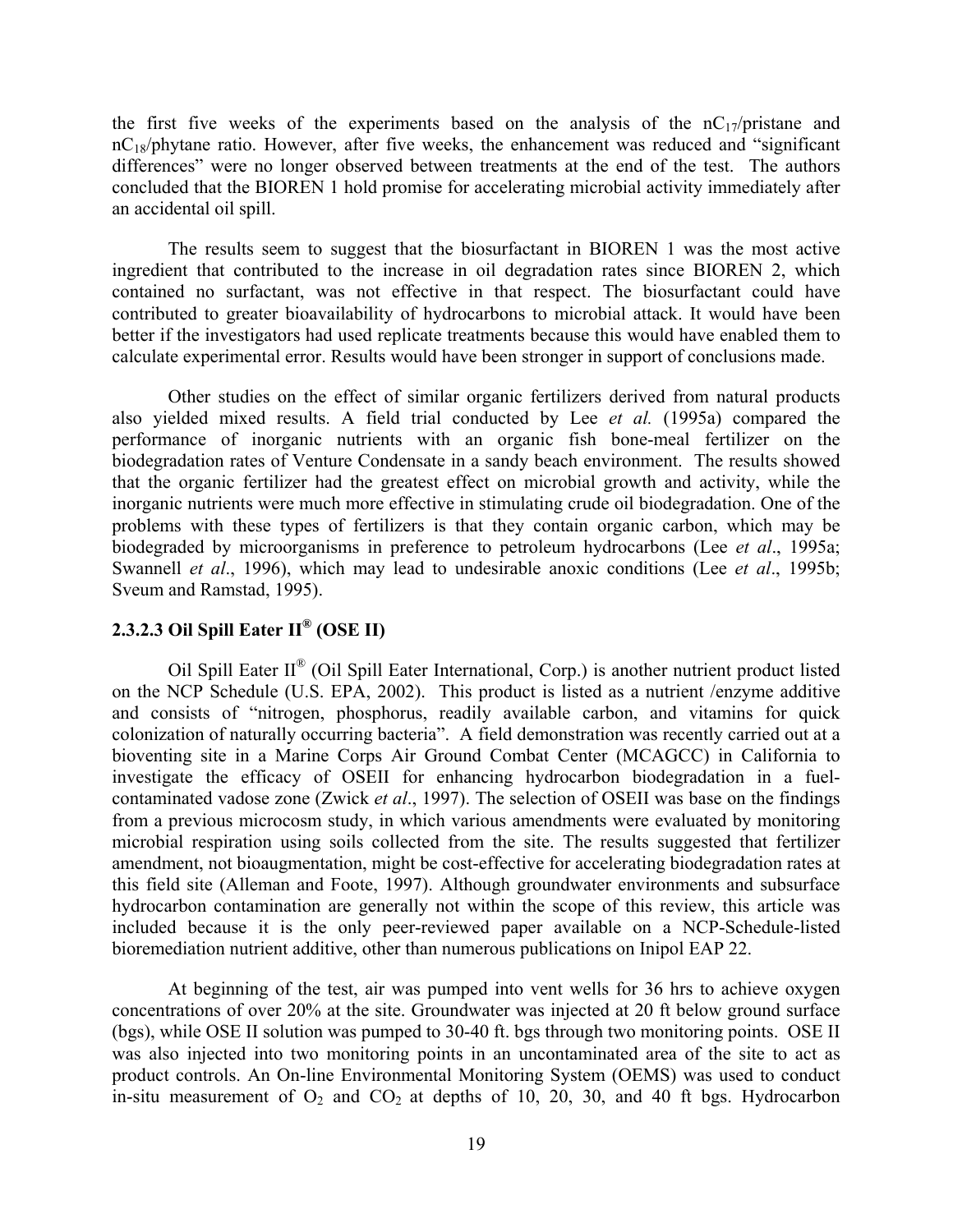<span id="page-24-0"></span>degradation rates (as mg hexane per kg of soil per day) were calculated based on oxygen utilization rate, and  $CO<sub>2</sub>$  data were used to verify biodegradation. The effect of OSE II was monitored for about three months after the initial application and the results were compared to those obtained before the OSE II injection when irrigation was conducted for over a year.

The oxygen and  $CO<sub>2</sub>$  data showed that an increase in respiration rates occurred shortly after the addition of OSE II, especially at the 30-ft bgs level, indicating an increase in microbial activity as a result of OSE II addition. The extent of the rate increase was much higher than that measured at the uncontaminated background site receiving OSE II, suggesting the BOD associated with the product may not be the main cause for the increase in the respiration rates at the contaminated site. However, the respiration rates at both 10 ft bgs (oiled-control) and 20 ft bgs (groundwater irrigation) levels at the contaminated site were also higher than the pre-test levels, suggesting that factors other than the OSE II addition might also be responsible for the increase in oxygen utilization rates. These factors could be the pre-aeration at the beginning of the study (the control site had not been pre-aerated as the test site was), changes in environmental conditions, or differences in geology at the various depths., No statistical analysis was carried out to test the significance of the findings in this study. Although respiration rates may be an indirect measure of product effectiveness, proof of effectiveness comes from measurement in decline of hydrocarbons, which was not discussed in the report. Although this field trial suggested that irrigation and OSE II addition might have enhanced microbial activities in the deeper soils at the site, the report was inconclusive in regards to direct evidence that hydrocarbons were degraded.

In summary, the effectiveness of these various types of nutrient formulations will depend on the characteristics of the contaminated environment and of the formulations themselves. Slow-release fertilizers may be an ideal nutrient source if the nutrient release rates are well controlled. Water-soluble fertilizers are likely more cost-effective in low-energy and fine-grained shorelines where water transport is limited. Oleophilic fertilizers may be more suitable for use in high-energy and coarse-grained beaches or less accessible rocky outcroppings. Successful application of bioremediation products will always require appropriate experimental design, testing, and evaluation based on the specific conditions of each contaminated site.

# **2.4 Summary**

Peer-reviewed literature on the use of bioremediation products has clearly indicated that biostimulation, if used properly, could be a cost-effective treatment tool for cleaning certain oilcontaminated environments. Important findings and lessons learned from these studies are summarized as follows.

- Bioaugmentation appears to have little benefit for the treatment of spilled oils in an open environment. Microbial addition has not been shown to work better than nutrient addition alone in many field tests. However, application of bioaugmentation products could still have some potential in the treatment of specific oil components or isolated spills in confined areas, although more evidence is still required to verify this notion.
- Bioremediation with addition of nutrient products has been proven to be an effective tool to treat certain aerobic oil-contaminated marine shorelines. Typically, it is used as a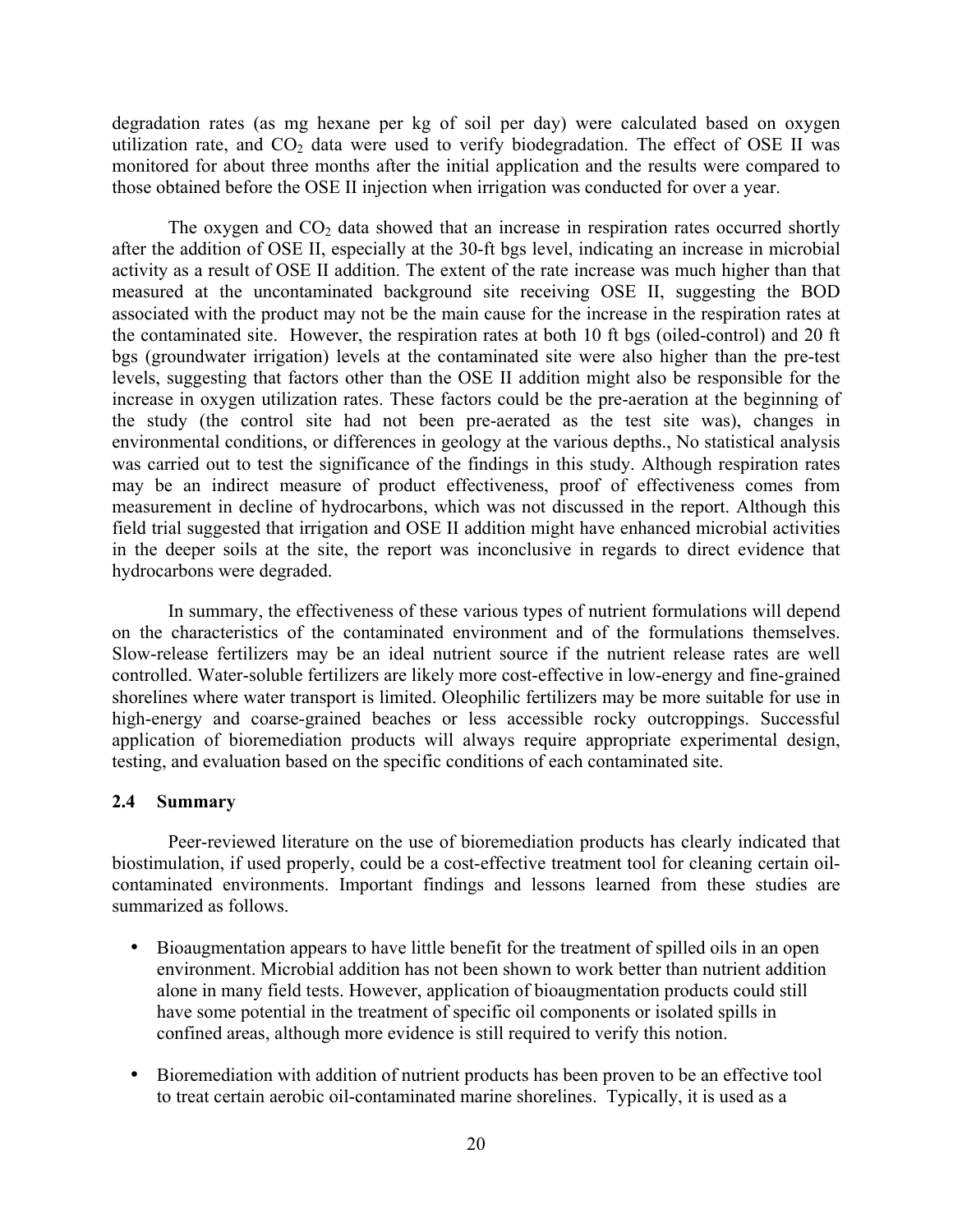polishing step after conventional mechanical cleanup options have been applied, although it could also be used as a primary response strategy if the spilled oil does not exist as free product and if the contaminated area is remote enough not to require immediate cleanup or not accessible by mechanical equipment.

- Effectiveness of biostimulation is also highly site-specific. When oxygen is not a limiting factor, one of the key factors for success is to maintain an optimal nutrient level in the interstitial pore water. In other words, background nutrient concentrations at the contaminated site should be a determining factor in the decision to apply bioremediation, and biostimulation might not always be necessary if sufficient nutrients are naturally present at a spill site in high enough concentrations to permit effective microbial treatment. Availability of oxygen is often the limiting factor in wetland environments, where addition of nutrient products has not been successful in enhancing oil biodegradation. If the oil is in the aerobic zone of a wetland sediment (upper few mm) and if background nutrients are low, then biostimulation may still be an effective cleanup strategy. Even if oil has penetrated into the anaerobic zone, biostimulation may at least allow for faster recovery of the wetland vegetation.
- Nutrient products have shown variable effectiveness, depending on oil properties, the nature of the nutrient products, and the characteristics of the contaminated environments. In general, commercial oleophilic nutrient products have not shown clear advantages over common agricultural fertilizers in stimulating oil degradation.
- As this review has pointed out, many field tests have not been properly designed, well controlled, or correctly analyzed, leading to skepticism and confusion among the user community when selecting response options (Venosa, 1998). Future field studies should devote more energy and investment to adopting scientifically valid approaches and acquiring the highest quality data possible.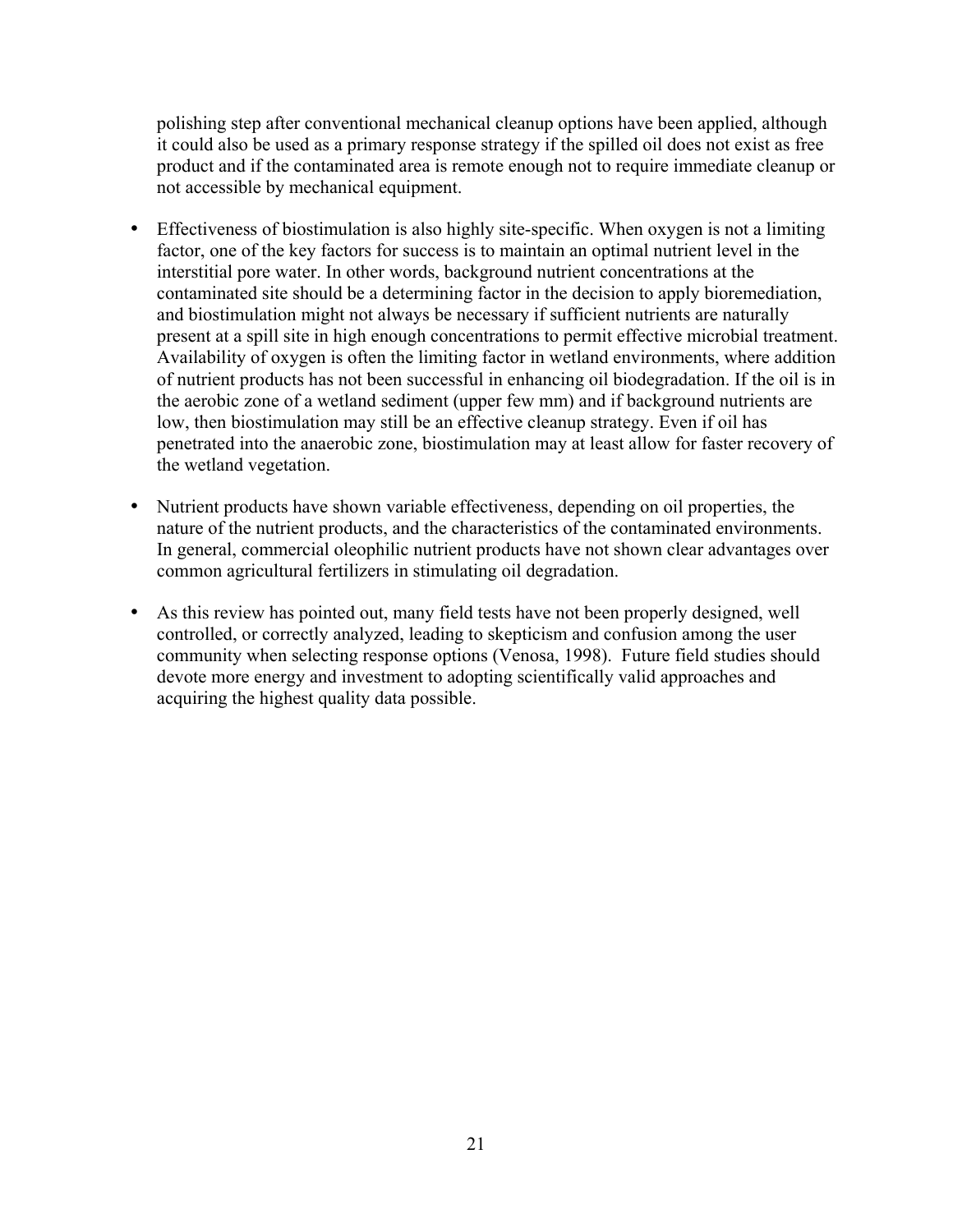## <span id="page-26-0"></span>**3 Assessment of Oil Bioremediation Products: Non-Peer Reviewed Literature**

As indicated in the previous chapter, only limited field studies and applications of bioremediation products have been reported in the peer-reviewed literature. In an attempt to better document the potential and understand the scope of the actual use of bioremediation products, a thorough search of non-peer-reviewed and 'gray' literature pertaining to the use of bioremediation agents in response to oil spills in inland, estuarine, and marine environments has also been conducted. A comprehensive review of this information is presented in this chapter, which includes the review of government agency reports, vendor reports, and vendor client reports. Section 3.1 presents a thorough review of field trials of bioremediation products based on various government agency reports. Section 3.2 summarizes the results of an information collection effort from manufacturers and vendors of bioremediation products and provides an assessment of the efficacy of some bioremediation agents based on the gathered information. The potential of using bioremediation products in the areas of non-point source such as storm water runoff countermeasures and bilge oil treatment will be discussed in Section 3.3.

#### **3.1 Government Agency Reports**

Many government agencies have been involved in various aspects of oil spill cleanups. At the federal level, oil spill response planning is coordinated through the U.S. National Response Team (NRT, www.nrt.org). This is an interagency group made up of 16 federal agencies and co-chaired by the EPA and the U.S. Coast Guard (USCG), each with responsibilities and expertise in various aspects of spill response. For example, EPA is in charge of coordinating oil spill response in inland environments; the USCG coordinates oil spill prevention and response in the coastal zone; and National Oceanic and Atmospheric Administration (NOAA) as well as EPA provide national coordination with respect to scientific support. In this project, many of the governmental agencies that have likely been involved in evaluating and using bioremediation approaches in oil spill responses were contacted and/or their publication websites were searched. These governmental agencies include U.S. EPA Oil Spill Office, USCG, NOAA, Department of Energy, Department of Interior, the U.S. Navy, U.S. Army Corps of Engineers, and various state agencies. From this search, a number of government reports pertaining to the use of commercial bioremediation products were obtained. Although some of this literature has already been covered in other reviews, such as Swannell *et al.* (1996), Venosa (1998), and Zhu *et al*. (2001), they will still be discussed within the context of effectiveness of commercial bioremediation agents. Again, all this literature will be reviewed based on the two main bioremediation approaches, bioaugmentation and biostimulation.

#### **3.1.1 Application of bioaugmentation products**

Several field studies or applications on the use of commercial bioaugmentation agents have been published in government agency reports with mixed results. Mearns (1991) reported on a bioaugmentation field test of an oiled marsh in an estuary environment of upper Galveston Bay, Texas. The spill occurred in August 1990, when a collision occurred between three Apex Barges and the Greek tanker Shinoussa. The test was conducted 8 days after the spill, which resulted in the release of approximately 700,000 gallons of catalytic feedstock (a partially refined oil). Four plots were used in selected areas of Marrow Marsh: two treated with a commercial bioaugmentation product (Alpha BioSea<sup>TM</sup>, Alpha Environmental, Inc.), and two left untreated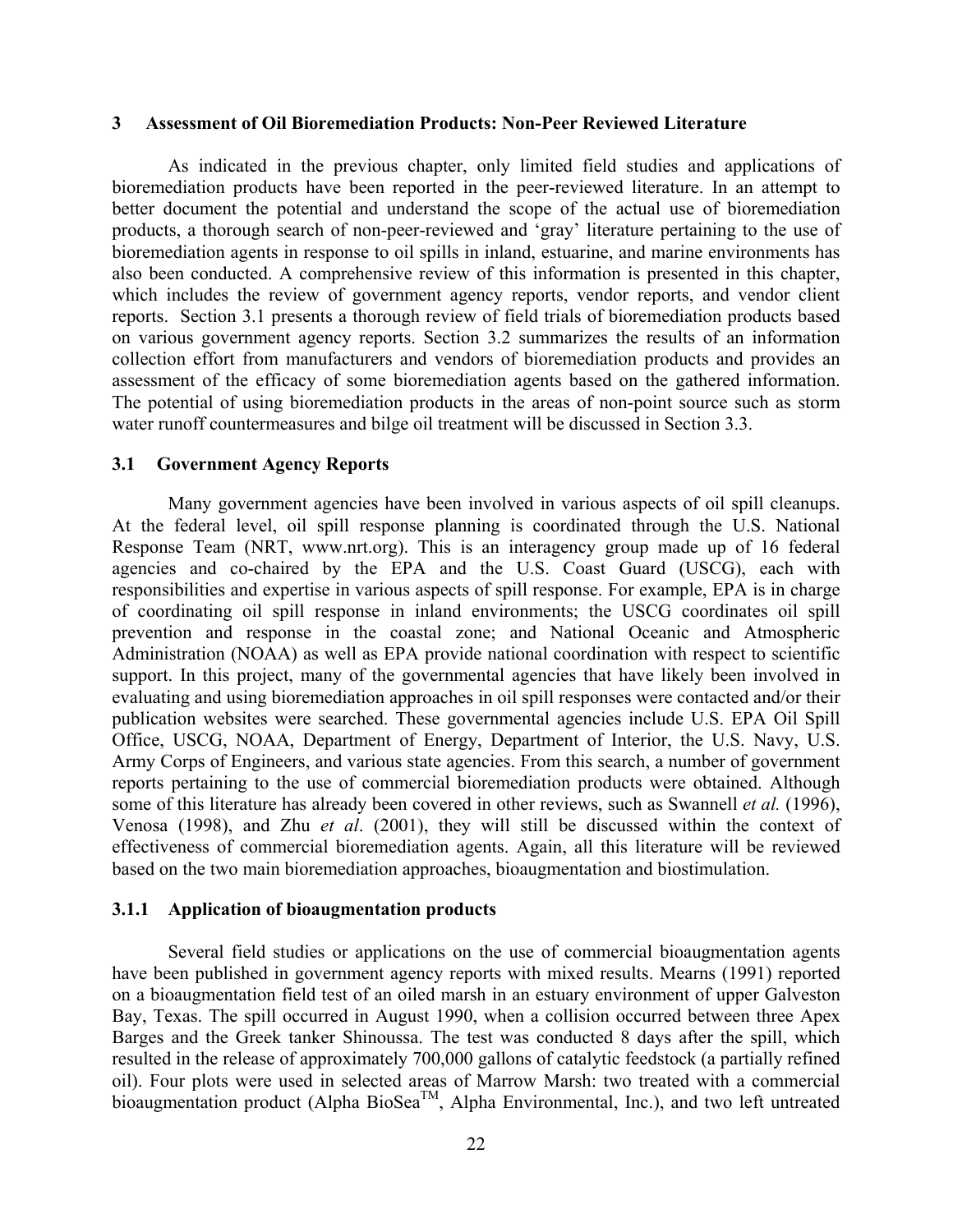as controls. The product consisted of a bacterial culture in a cornstarch carrier and a nutrient/micronutrient mixture. It was prepared by premixing with ambient brackish water, and a diluted stock solution was sprayed on the two marsh test plots. Oil constituents were determined using GC/MS and the extent of biodegradation was measured by the decline in the n-C18/phytane ratio in this study. During only a 4-day monitoring period, results of the chemical analysis indicated no apparent difference in the extent of oil biodegradation between treated and untreated plots, although no statistical analysis was performed. Mearns speculated that either the oil had too low a content of degradable components or insufficient bioremediation agent was used. However, the major deficiency of this study was that 4 days were insufficient for reaching any convincing conclusion on the effectiveness of bioremediation. Biodegradation is a relatively slow process, and usually weeks or months are needed before significant microbial activity may take effect. Mearns *et al*. (1993) later summarized some lessons learned from this experiment, which included that bioremediation is not a rapid response tool, experimental design should meet basic statistical requirements, and more comprehensive monitoring is needed to demonstrate the efficacy of treatment.

In another NOAA report, Hoff (1991) described a bioaugmentation project along a California shoreline. On October 31, 1990, a well blowout offshore of Seal Beach, CA, released approximately 400 gallons of crude oil resulting in the contamination of 2-3 acres of marsh grasses in the Seal Beach National Wildlife Refuge. A bioremediation treatment that consisted of the hand spraying of a microbial product used in wastewater treatment plants (INOC 8162) and a commercial fertilizer (Miracle Gro 30-6-6) was carried out one week after the incident, followed by an application of the fertilizer alone two weeks later. Oil degradation was monitored based on the measurements of 14C-mineralization and most probable number counts of bacteria. No difference was observed between treated and untreated salt marsh plots 35 days after the initial treatment, suggesting neither bioaugmentation nor biostimulation with nutrient addition worked in this case. However, no reporting of nutrient concentrations was provided, so it was difficult to determine if sufficient nutrients were available to allow biodegradation to take place. Nonetheless, the result is consistent with the finding by others that oxygen availability is likely the limiting factor for oil biodegradation in wetland environments (Shin *et al*., 1999; Simon *et al*., 1999; Venosa *et al*., 2002).

A pilot-scale project was carried out recently to test the efficacy of a bioremediation procedure in treating soils contaminated by petroleum oils and lubricants (POLs) at an Army installation at Fort Hood, TX (U.S. Army, 1999). POLs are common contaminants on Department of Defense (DoD) installations, and the U.S Army is increasingly being asked to comply with more stringent regulations for disposal of these wastes. The treatment procedure tested in this study included the addition of a commercial bioremediation agent, BET BioPetro (BioEnviroTech, Inc.), at 1 lb/yd<sup>3</sup> of contaminated soil and an agricultural fertilizer (24-8-8) at a rate of 0.5 lb/yd<sup>3</sup>. After the addition of both microbial and nutrient products, the contaminated soil was tilled and then watered at a rate of 1.5 in/week. BET BioPetro is one of the bioremediation agents listed on the NCP Product Schedule (Table 1.1). According to the vendor's description, BET BioPetro is "a powder containing granules of bacterial product formulated to provide performance in the bioremediation of heavy refined and crude hydrocarbon contaminants in both soil and water environments" (U.S. EPA, 2002). In this field trial, the bioremediation procedure described above was tested for six months at three sites contaminated by JP8 fuel oil, and the results were successful in terms of oil degradation based on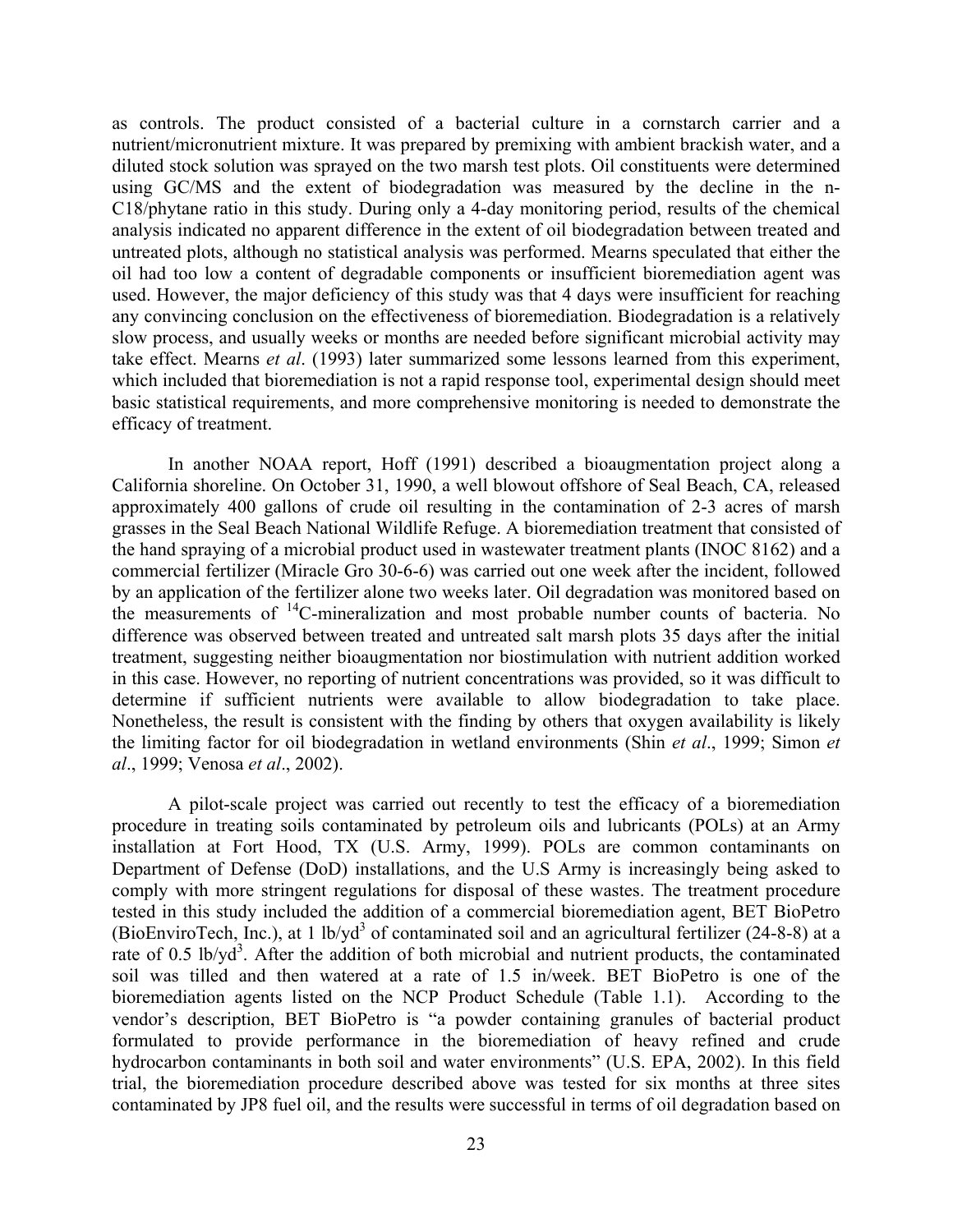TPH analysis. For example, six months after the initial treatment was applied, TPH concentrations decreased dramatically from the initial values of  $10,100 - 13,100$  mg/kg to the final results of  $195 - 1,170$  mg/kg at Site 2. Treated soils were able to meet the reuse requirements for the final disposal to sanitary landfills. Unfortunately, no control was set up during this study; therefore, no conclusion could be reached in regard to whether this apparent drop in oil concentration was due to the addition of BET BioPetro or any other treatments (i.e., nutrient addition, tilling, or watering). The lesson from this project again demonstrates how critical a proper experimental design is in testing the effectiveness of bioremediation.

Bioremediation experience at U.S. Navy's Naval Facilities Engineering Service Center (NFESC) also suggested that bioaugmentation is generally not needed for treating fuel/oil contaminated soils because of the ubiquity of hydrocarbon degraders in nature. However, according to personnel at the NFESC, microbial amendment may have limited use for treating specific contaminants or in specific environments. An example was given of the potential usefulness of a specific microbial product. A bioremediation project that involved adding a commercial bioaugmentation agent to a biopile was conducted at a naval air station (NAS) in Fallon, Nevada in 2002 (personal communication with personnel at the NFESC). The soils were contaminated with a mixture of fuels (mostly aged gasoline and JP-5). Sulfate and sulfide levels in these soils were also very high. When aeration was imposed by means of a vacuum pump, the soil temperature increased dramatically to about 70°C, probably due to high oxidation rates of the sulfides. The naval investigators surmised that because of the high temperatures caused by the forced aeration conditions, bioaugmentation might be helpful to enhance hydrocarbon biodegradation in a subsequent treatment step. A bioaugmentation treatment was carried out by Pintail Systems (Denver, CO), which involved the application of a product consisting of a mixture of microbial isolates from soils at the site plus some cultures isolated from an acid mine drainage site. Three months after the application of the microbial product, TPH concentrations in the soils dropped dramatically from pre-treatment levels of about 2,000 mg/kg to about 200 mg/kg. Again, no control pile was established to help demonstrate the effectiveness of the bioaugmentation treatment. Therefore, this result in no way proves or even suggests that the bioaugmentation product used was effective. It is common that compost and biopiles can be highly effective in treating organic waste products, and temperatures that are attained can reach very high levels.

## **3.1.2 Application of biostimulation products**

Several government agency reports of field experience with evaluation and use of commercial nutrient products are available. Included among them are several articles that cover bioremediation experience following the *Exxon Valdez* oil spill (Bragg *et al*., 1992; Pritchard *et al*., 1991; Venosa *et al*., 1990). Field studies on the use of nutrient products have produced mixed results. Hoff (1991) summarized a field trial conducted by Exxon Research & Engineering Company with technical support from DuPont Environmental Remediation Services, on Prall's Island, New Jersey. The study was carried out between September and December 1990 to assess the effectiveness of a slow-release fertilizer (Customblen, Sierra Chemicals) following a pipeline leak of No.2 fuel oil on a beach at the Prall's Island bird sanctuary in January 1990. The slowrelease fertilizer was placed in two shallow trenches about 4 to 6 inches bellow the surface in the intertidal zone. A no-treatment control plot was set up next to the treated zone. According to Hoff (1991), the results were inconclusive, in part due to the high variability in the TPH levels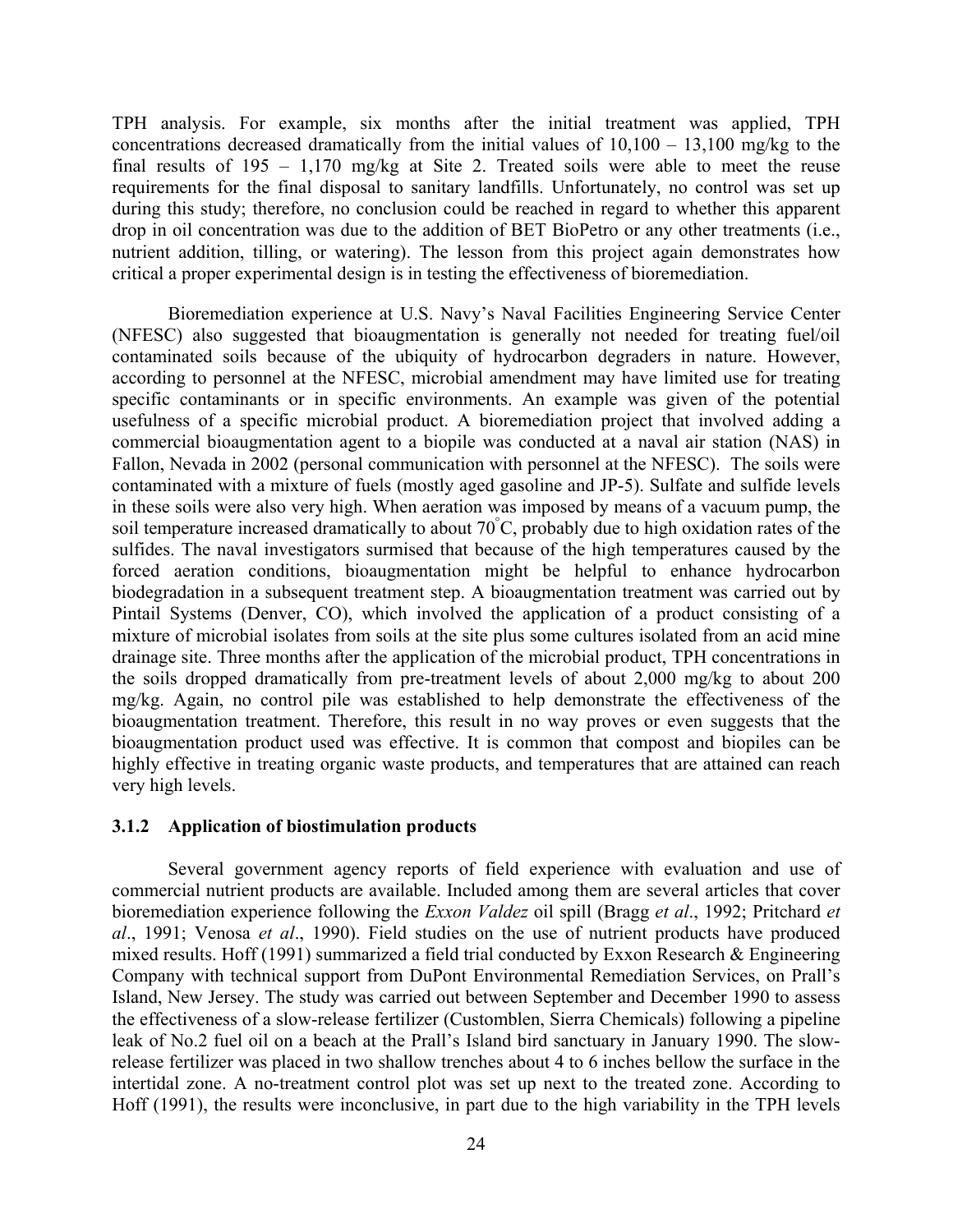<span id="page-29-0"></span>within the treated and control areas and the lack of replicated plots. Hoff also suggested that either cross contamination of nutrients might have occurred between the two treatment zones or high background nutrient levels might have masked effects of nutrient addition. The ammonium concentration in the interstitial pore water at the control plot was about 1 mg/L, which is close to the minimum nitrogen level in pore water that would permit close to maximum hydrocarbon biodegradation (Venosa *et al*., 1996). It should also be noted that in a company report, prepared by Exxon Research & Engineering Company and DuPont Environmental Remediation Services (Madden *et al*., 1991), a different conclusion was reached based on the same experimental data. The company report indicated that "fertilizer addition clearly accelerated the rate of biodegradation", although it admitted that the controls were not sufficient to provide a clear sideby-side comparison between treated and untreated zones. The conclusion was based mainly on the marked decrease in average TPH within the treated plots three weeks after the nutrient amendment. Unfortunately, neither of these two reports provided any statistical analysis in regard to the experimental data to support their conclusions. Of course, statistical analysis would have been impossible anyway since neither the control plots nor the treated plots were replicated and randomly situated in the intertidal zone. Again, this controversy demonstrates the importance of proper experimental design and data interpretation in bioremediation evaluation. For a detailed description of proper protocol for oil bioremediation field studies and evaluation, readers may refer to EPA's *Guidelines for the Bioremediation of Marine Shorelines and Freshwater Wetlands* (Zhu *et al*., 2001).

In a manual on treating oil spills in tundra environments published by Alaska Department of Environmental Conservation, Athey et al. (2001) compiled dozens of case studies on the experience of oil spill cleanup in Alaska. Among these cases, five involved the use of bioremedial approaches, mostly biostimulation with agricultural fertilizers. The results showed that nutrient amendments have generally been successful in reducing hydrocarbon levels in the tundra soil. For example, in August 1989, a crude oil spill from a leaking valve on a production line occurred in the North Slope oilfields. After pooled oil was vacuumed, fertilizers (8-32-16 at 215 lbs/acre and 34-0-0 at 185 lbs/acre) were applied during spring/summer of 1990 and 1991, respectively. Following the nutrient treatment, the mean soil TPH concentration decreased 92% by 1993 and 96% by 1996. Similar results were obtained in two other cases that used the same fertilizers. In another case, a field trial was carried out to evaluate different revegetation methods following a crude oil spill from a check valve station near Prudhoe Bay. Five treatments were established: 1) cover with clean material, 2) remove contaminated material and replace with clean material, 3) till with a concrete rake, and 4) apply an unidentified oil degrading bacterial product, 5) no treatment. These plots were then seeded with vegetation and fertilized with a 14- 30-14 agricultural fertilizer. The study found that the most effective treatment in terms of both oil degradation and grass yield was the combination of tilling and fertilization. The result also suggested that biostimulation with nutrient addition alone was more effective than microbial seeding in this arctic tundra environment.

## **3.2 Vendor's Reports**

To better understand the scope and potential of the use of bioremediation products, efforts were made to collect information from vendors of bioremediation agents and their service providers. A summary of the results of this information collection and a comprehensive review of these non-peer reviewed articles are presented in this section.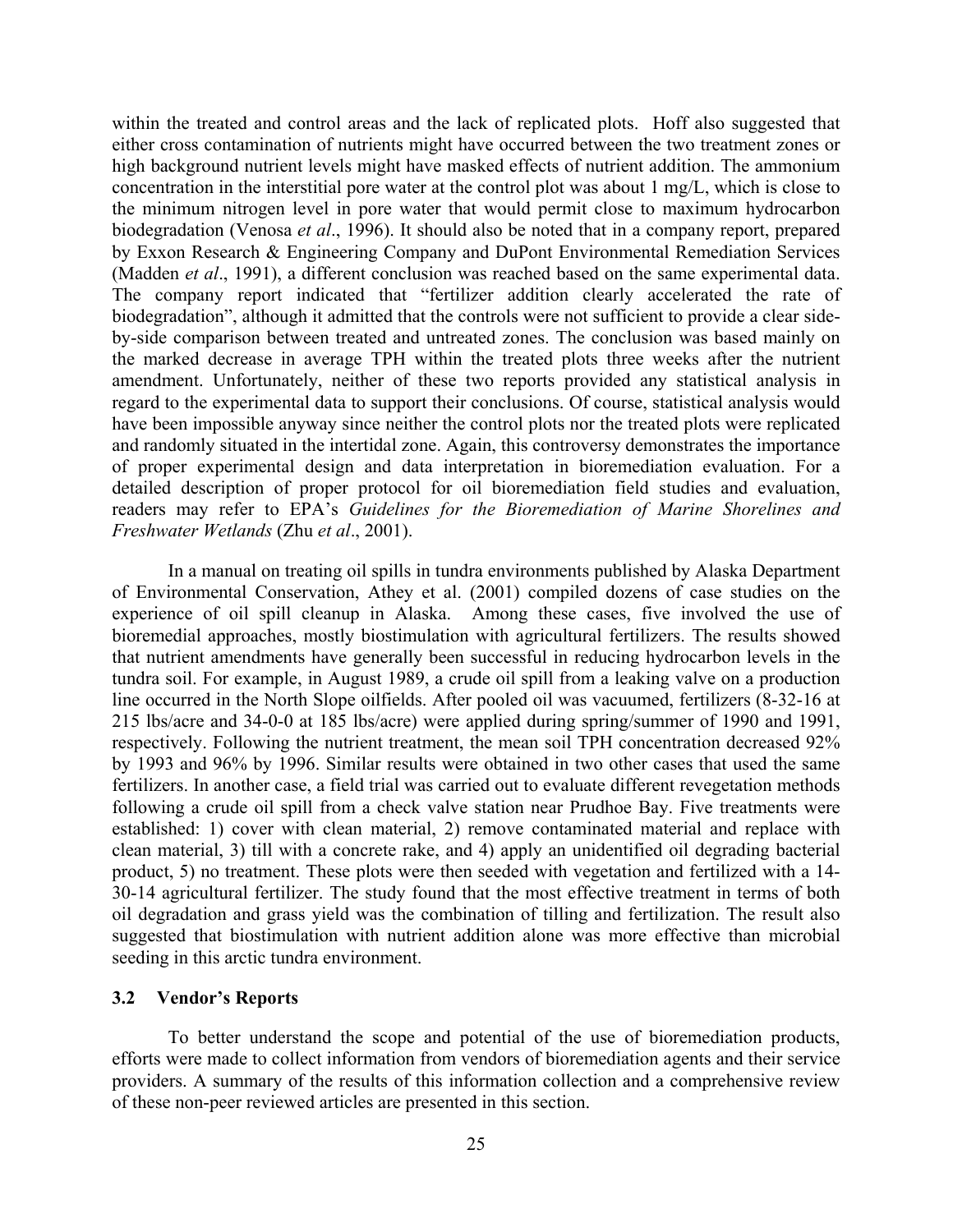## **3.2.1 Information collection**

In February 2002, 70 vendors of bioremediation agents that are listed either on the NCP Schedule or on 20<sup>th</sup> International Oil Spill Control Directory (Oil Spill Intelligence Report, 2000) were contacted through emails or letters in regard to their interest in participating in our case study review (see Appendix A, Initial Letter Calling for Information). A follow-up letter listing the detailed information requested was then issued to each company that positively responded to our initial letter (see Appendix B, Follow-Up Letter to Participating Companies). A total of eight vendors of bioremediation products were willing to participate in this investigation and submitted at least some the information requested. The name, major bioremediation products, and contact information of these participating companies are listed in Table 3.1.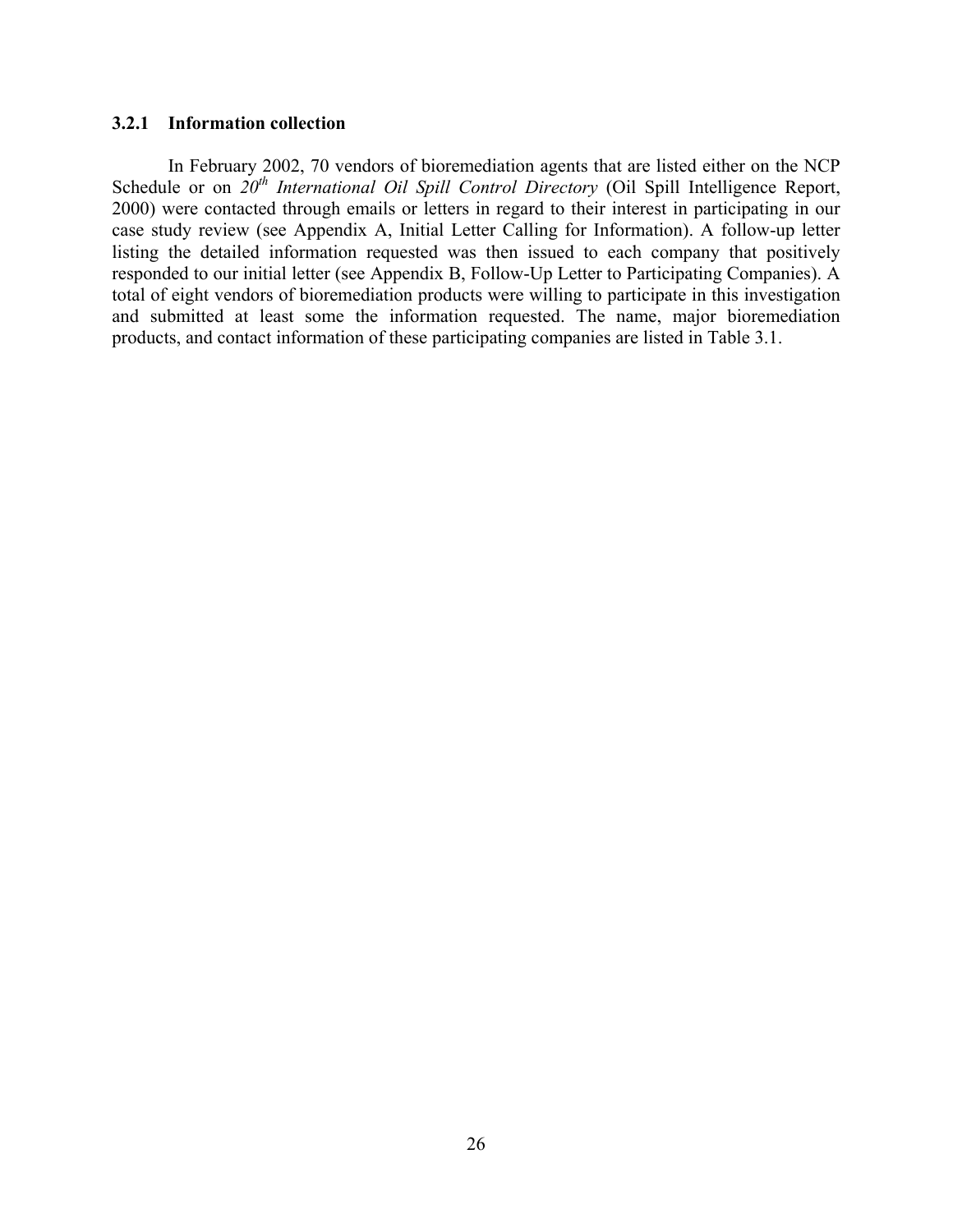| <b>Manufacture or Vendor</b>                                 | <b>Bioremediation Product(s)</b>                                             | <b>Contact Information</b>                                                                                 |
|--------------------------------------------------------------|------------------------------------------------------------------------------|------------------------------------------------------------------------------------------------------------|
| Enviro-Zyme, Inc.                                            | BR, formerly<br><b>ENVIROZYME BR</b>                                         | P.O. Box 169<br>Stormville, NY 12582<br>Tel: 1-800-882-9904<br>info@envirozyme.com                         |
| Forrester Environmental<br>Technologies Corp. (FET<br>Group) | BioCATalystIOS-500                                                           | P.O. Box 3652<br>Vero Beach, FL 32964<br>1-407-758-9033<br>envirotec@earthlink.net                         |
| Garner Environmental Services,<br>Inc.                       | Petro-Clean                                                                  | 1717 West 13th Street<br>Deer Park, TX 77536<br>1-800-424-1716<br>wsbiosolve@aol.com                       |
| <b>Industrial Wastewater Solution</b>                        | IOS-500                                                                      | P.O.Box 157<br>Sebastopol, CA 95473<br>1-707-824-1282<br>IWS@sonic.net                                     |
| Medina Agriculture<br>Products Co., Inc.                     | Medina Microbial Activator<br><b>Bio-D Nutrients</b><br>Hydrocarbon D-Grader | P.O. Box 309<br>Hondo, TX 78861<br>1-830-426-3011<br>medina@medinaag.com                                   |
| Petrol Rem, Inc.                                             | PRP (Petroleum Remediation Product)<br>$(a/k/a$ WAPED)                       | 2275 Swallow Hill Road<br><b>Bldg 2500</b><br>Pittsburgh, PA 15220<br>1-800-246-2275<br>info@petrolrem.com |
| Verde Environmental, Inc.                                    | Micro-Blaze                                                                  | 7309 Schneider<br>Houston, TX 77093-8501<br>1-800-626-6598<br>bscogin@micro-blaze.com                      |
| WMI International, Inc.                                      | <b>WMI-2000</b>                                                              | 4901 Milwee Suite 109<br>Houston, TX 77092<br>1-800-460-45074<br>wmi@wt.net                                |

| Table 3.1 List of Companies That Participated in This Review |  |  |  |  |
|--------------------------------------------------------------|--|--|--|--|
|--------------------------------------------------------------|--|--|--|--|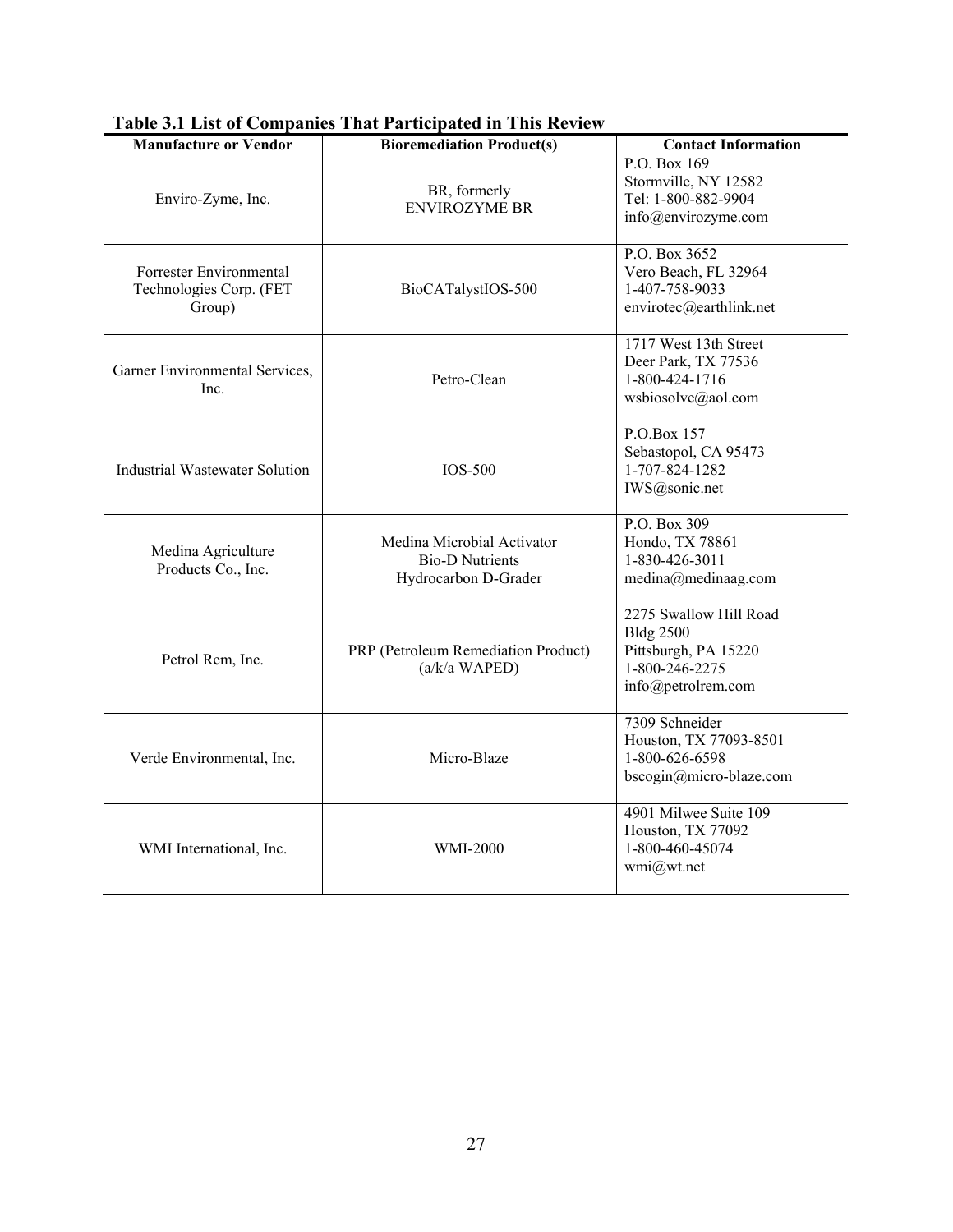## **3.2.2 Summary of case studies submitted by vendors**

A complete list of materials submitted by the eight vendors is shown in Table 3.2. A brief description of their major bioremediation product(s) and a summary of selected case studies for each company are presented here, following the alphabetical order of the companies' names. It should be noted that these cases do not necessarily reflect all cleanup efforts of each company. They are selected based on relevancy to the scope of this report, sufficient information provided, and scientific merit.

# **3.2.2.1 Enviro-Zyme, Inc.**

# *Product(s)*

BR (formerly ENVIRO-ZYME BR) is the major oil bioremediation product manufactured by Enviro-Zyme, Inc. This product was listed on the NCP Product Schedule as a biological addictive when this report was written. According to the company, "BR" contains sufficient types of microorganisms enriched to degrade oil, aliphatic, and aromatic chemical pollution in soil and aqueous environments. BR also contains nutrient additives and a surfactant. It is a dry solid product with a shelf life of 1 year. BR should be mixed with water and applied through a low-pressure spray nozzle.

# *Case studies*

Information on several pilot-scale and full-scale applications of BR was provided by the company for each case, which included the use of BR to treat wastewater containing oil and grease in two full-scale cases and to treat a BTEX-contaminated soil in one pilot study. A summary of these relevant case studies is described as follows.

- Bioremediation of BTEX: A pilot test was conducted in central Florida to evaluate the effectiveness of BR in treating a surface soil contaminated by a hydrocarbon waste from a dye manufacturer. The primary contaminants in this waste were benzene, toluene, ethylbenzene, and xylene (BTEX). The results showed that 7 months after the application of BR, the removal efficiencies for the benzene, ethylbenzene and toluene were essentially 100%, while the xylene reached 88% removal. No control was reported in this study.
- Bioaugmentation treatment of oil and grease: A wastewater from a bus installation in Washington D.C. contained high levels of grease and oil. The average concentration of grease and oil in the waste holding tank was 21,800 mg/L, which was an unacceptable discharge to the municipal sewage system. BR was then added daily to the grease and oil holding tank in conjunction with aeration. After six weeks of the treatment, the grease and oil level decreased to an average of 1,200 mg/L. Similarly, BR was also used to assist in treating a wastewater containing oil and grease from a New York railroad yard. The industrial wastewater was normally treated in an aeration lagoon. However, during the winter season, treatment efficiency declined, and the lagoon could no longer meet the State Pollution Discharge Elimination System (SPDES) Permit limits. The wastewater used to be bypassed to a holding basin until spring. However, with the addition of BR to the influent of the aeration lagoon at a rate of 2 pounds per day during the winter season, the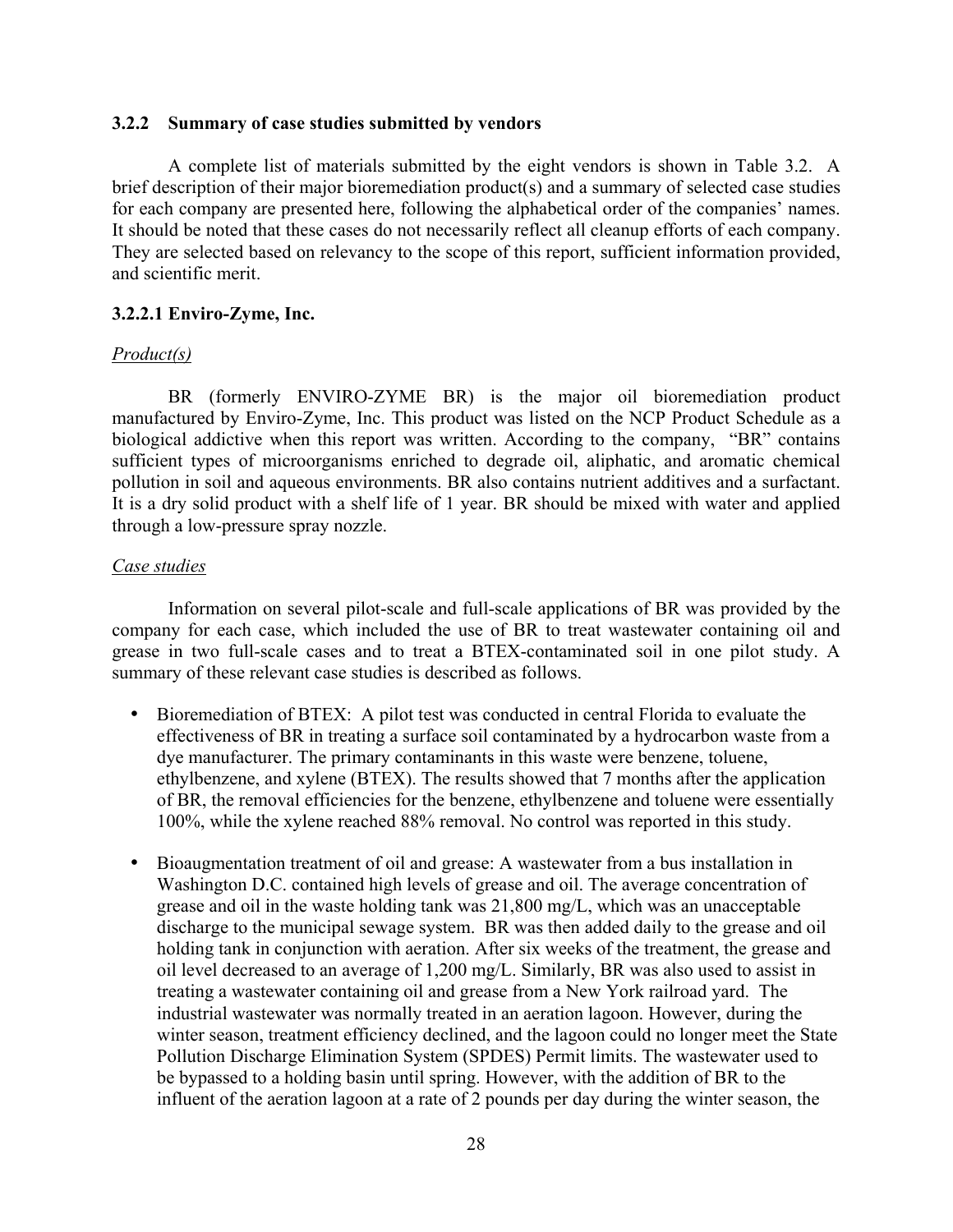effluent has successfully met the SPDES permits for BOD, TSS, and grease  $\&$  oil, and has been allowed to discharge into the Hudson River all year-round.

## **3.2.2.2 Forrester Environmental Technologies Corp. (FET Group)**

#### *Product(s)*

BioCATalyst (a.k.a. Sheen Solution, Bio Cat 2001, BIOCAT VFB) is a bioremediation product custom manufactured for FET Group by Biocat VFB Solutions Company, Inc., Toccoa, GA. This product is a kelp extract modified by a surface-active agent and other natural materials. The main active ingredient is a cytokinin extract, which is a plant hormone known to be a plant growth enhancer.

According to a FET Group's technical bulletin, BioCATalyst "works in two ways on oil spills": dispersion and biostimulation. The product contains a natural plant surfactant and emulsifier, which acts to break up oil into droplets, suspending the droplets into the water column. Indigenous bacteria are claimed to be biostimulated by the cytokinin such that their metabolic processes are greatly enhanced, resulting in much quicker biodegradation of substrates. BioCATalyst is normally applied as a fine spray. It is also recommended to be mixed on site with nutrient solutions supplied by the manufacturer.

#### *Case studies*

Chemical analysis reports on two full-scale applications of BioCATalyst were provided by FET Group, which involved treating petroleum hydrocarbon contaminated water in Florida. One of the reports came with a one-page case description, which is summarized as follows.

• At an orange grove in central Florida, a leak of fuel tanks used for orange blossom heaters led to heavy soil contamination by diesel and gasoline. After the removal of the contaminated soil, groundwater flowed into the excavation and also became contaminated with petroleum hydrocarbons. The 163,000 gallons of water was first treated with the chemical oxidant potassium permanganate. However, this approach was unable to meet the Florida DEP requirements. BioCATalyst was then applied at a rate of approximately 10 gallons per day over a period of 14 days. The analysis results (EPA method 610/8100) showed that hydrocarbon concentrations decreased dramatically after the treatment, and the site was able to meet the required State levels. For example, the concentrations for benzene, xylene, and naphthalene were reduced from 42, 335, and 22 µg/L to 1, 1 and 5 µg/L , respectively, in 14 days. Similar results were obtained using BioCATalyst for the treatment of another open pit of contaminated aquifer water in a second analytical report.

## **3.2.2.3 Garner Environmental Services, Inc.**

#### *Product(s)*

Garner Environmental Services, Inc. is a primary distributor of "Petro-Clean", a product manufactured by Alabaster Environmental Corp., Pasadena, TX. According to the product catalog, Petro-Clean contains surfactant, nutrients, and hydrocarbon degrading bacteria. This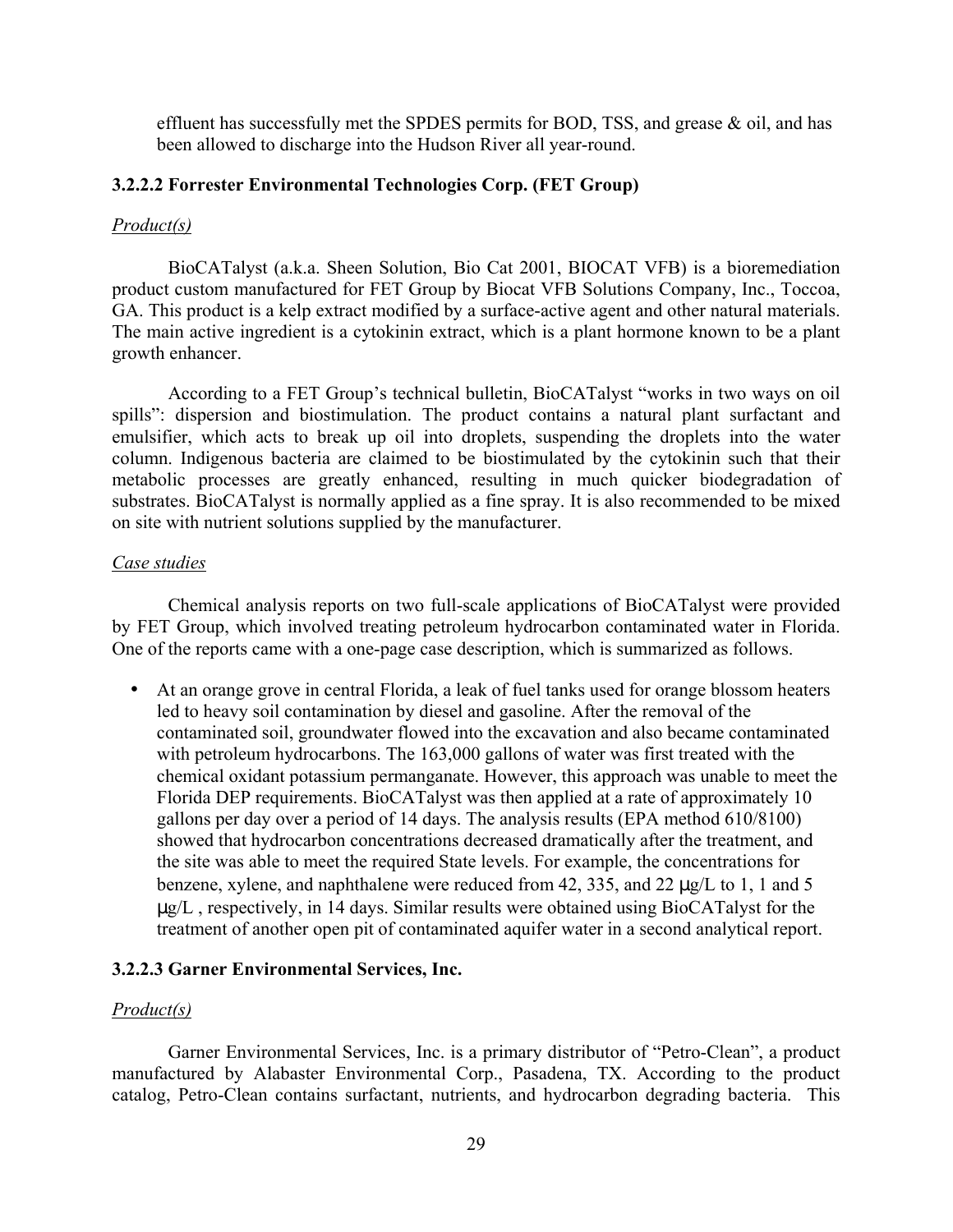product is currently listed on the NCP Product Schedule as a surface-washing agent based on one of its main active ingredients – a surfactant. On the other hand, it is also marketed as a bioremediation agent by vendors since it also contains active microbes (estimated by the manufacturer at approximately 50 billion per gallon). The main microbial species are naturally occurring *Bacillus* spores. Petro-Clean is normally applied through power washers or even garden type sprayers in diluted solution. More information in regard to this product can be found on the web site of EPA Oil Spill Program [\(http://www.epa.gov/oilspil](http://www.epa.gov/oilspill)l).

# *Case studies*

The manufacturer provided information on four full-scale applications of Petro-Clean. Three of these cases involved the cleanup of petroleum hydrocarbon contaminated soil, and the other concerned the treatment of creosote-contaminated soil. TPH or creosote concentrations before and after Petro-Clean treatments were provided for all the cases, which showed apparent reduction of the contamination levels after the treatments. One of the case studies that involved the cleanup of petroleum hydrocarbons and included a detailed sampling layout is summarized as follows.

• Bioremediation of a Petroleum Compressor Station: A severe petroleum hydrocarbon spill occurred due to a leak from three compressor units. The soil/gravel site was approximately six acres with heavy contamination on three acres. The bioremediation treatment involved the following techniques: 1) wet vacuum removal of surface liquid contamination; 2) surface cleaning with Petro-Clean; 3) subsurface injection with Petro-Clean; and 4) tilling in absorbents with Petro-Clean. Three sampling locations that covered various contamination levels were set up to monitor the performance of the treatment. Before the bioremediation operation, TPH concentrations for the three sampling sites were 11,000, 147, 000, and 130,000 mg/L, respectively. The results showed that within 2 to 6 weeks after the treatment, the levels at all three sites were reduced to a permitted TPH level, which was less than 10,000 mg/L.

# **3.2.2.4 Industrial Wastewater Solutions Corp.**

# *Product(s)*

Industrial Wastewater Solutions Corp. (ISW) is a corporate spinoff from International Organic Solutions (IOS), which is the manufacturer of a microbial product, called IOS-500 (US Patent #5.531.898). According to materials provided by ISW, which consults for IOS on bioremediation projects, IOS-500 is a blend of facultative bacterial species that use organic compounds as a primary food source and is effective in both aerobic and anaerobic environments. Based on the patent description (Wickham, 1995), IOS-500 also contains an enzyme mixture and an organic nutrient source. This product has been used for treatment of contaminated soils, remediation of contaminated bodies of water, and in agricultural, industrial and domestic wastewater treatment systems. The product is normally mixed with water for about 6 to 48 hours at ambient temperature to produce an acclimated mixture, and then applied to the contaminated environment.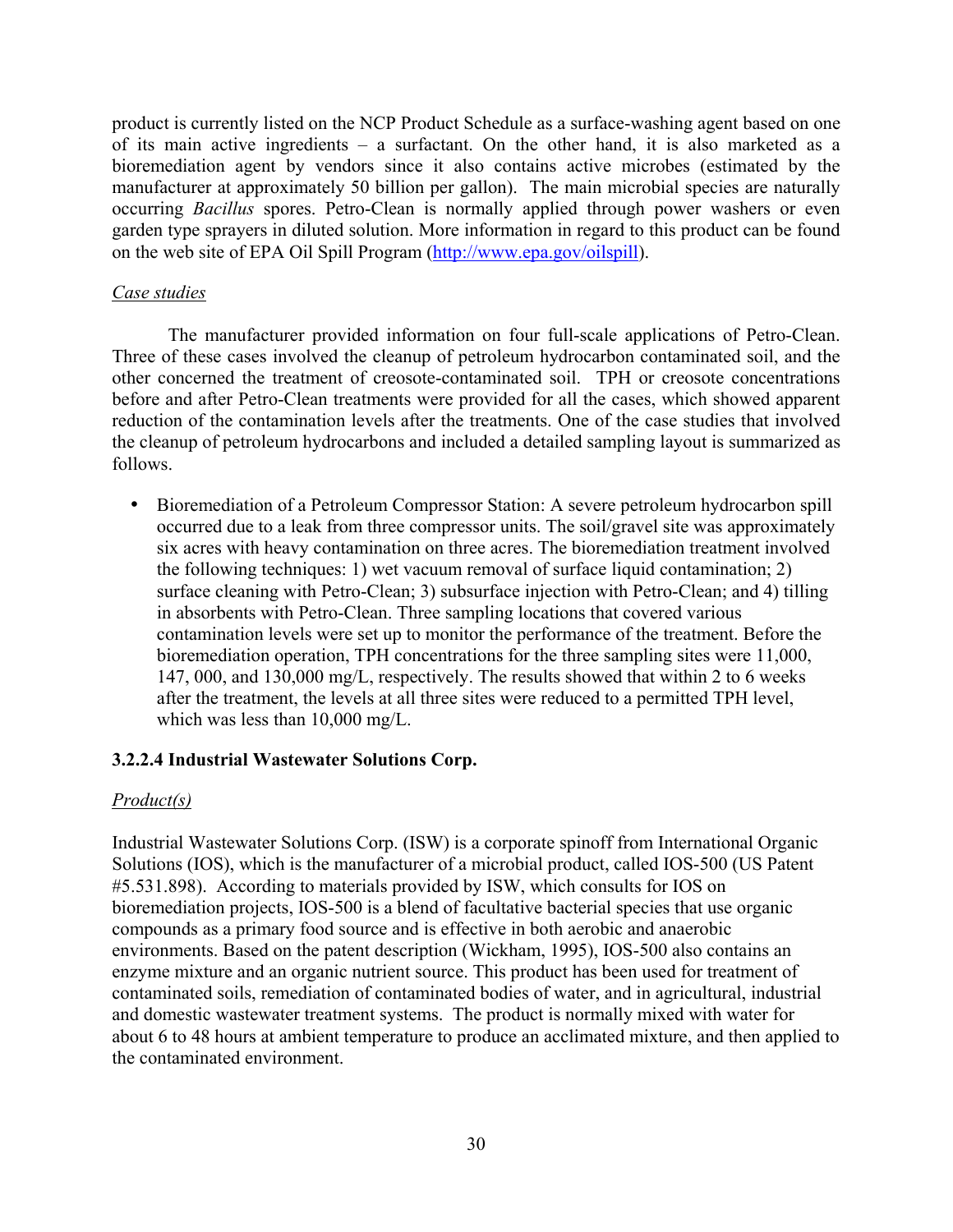## *Case studies*

The manufacturer provided a table that lists 28 remediation cases using IOS-500 for treating hydrocarbon-contaminated soils. The information in the table includes clients' names and/or locations, types of oil/hydrocarbons, duration of the treatment, amount of the contamination, and the TPH levels before and after treatment. The package submitted by IWS also contained more detailed information on three cases that were conducted in Mexico for oilspill cleanup using IOS-500, which included a one-page description for each case, pictures from the field, and letters of acceptance/acknowledgement from the customers. A brief summary of these three cases is presented as follows:

- Case #1: This case study was a demonstration at the request of a State-owned Oil Company in Mexico to prove the ability of the IOS product and process to provide rapid degradation of heavily contaminated areas. The project involved the remediation of 25 cubic yards of 50-year-old weathered crude oil in mud and soil. After 21 days of IOS-500 treatment, the TPH level was reduced by 89%, although no concentration data and sampling plan were described.
- Case #2: IOS-500 was used to cleanup  $5,000 \text{ vd}^3$  of wetland soils contaminated by a 50year-old spill of crude oil and tar. The contaminated soil was first excavated from the wetland and then mixed with IOS-500 using small front-end loaders, a water pump, and hoses. The TPH concentration for the untreated soil was 436,000 ppm on average (number of samples and replication unknown). After 42 days of treatment, the soil TPH level was reduced to 4500 ppm.
- Cases #3: This case study involved the remediation of 10,000  $\text{yd}^3$  clay, sand and mud type soil contminated by a fuel oil. Using similar land treatment procedure as in Case #2, TPH concentrations were reported to decrease from 80,000 to 452 ppm within 60 days. It was also noted that this job was completed during the rainy season.

# **3.2.2.5 Medina Agriculture Products Co., Inc.**

## *Product(s)*

Medina bioremediation products include Medina Microbial Activator or Soil Activator, several nutrient formulations and microbial blends. Medina Microbial Activator is a liquid formulation derived from a controlled fermentation process and contains compounds that stimulate microbial activities. Nutrient products include NP-1000 and MS100-plus-NP for water phase bioremediation, and Bio-D for soil remediation. Bio-D is a liquid product containing organic humic substances, as well as inorganic nitrogen, phosphorus and potassium. Microbial products include a granular formulation (Hydrocarbon D-Grader) and a liquid formulation (HCD). Medina also offers a "Spill Response and Bioremediation Kit", which includes Medina Microbial Activator, Bio-D nutrients, Bio-C organic solvent, Hydrocarbon D-Grader, Petrosorb, plastic bags and sheet, and manual.

A general procedure (material concentrations unspecified or not reported) for using the kit to treat oil-contaminated soil was provided, which includes: 1) spray Bio-C solvent on the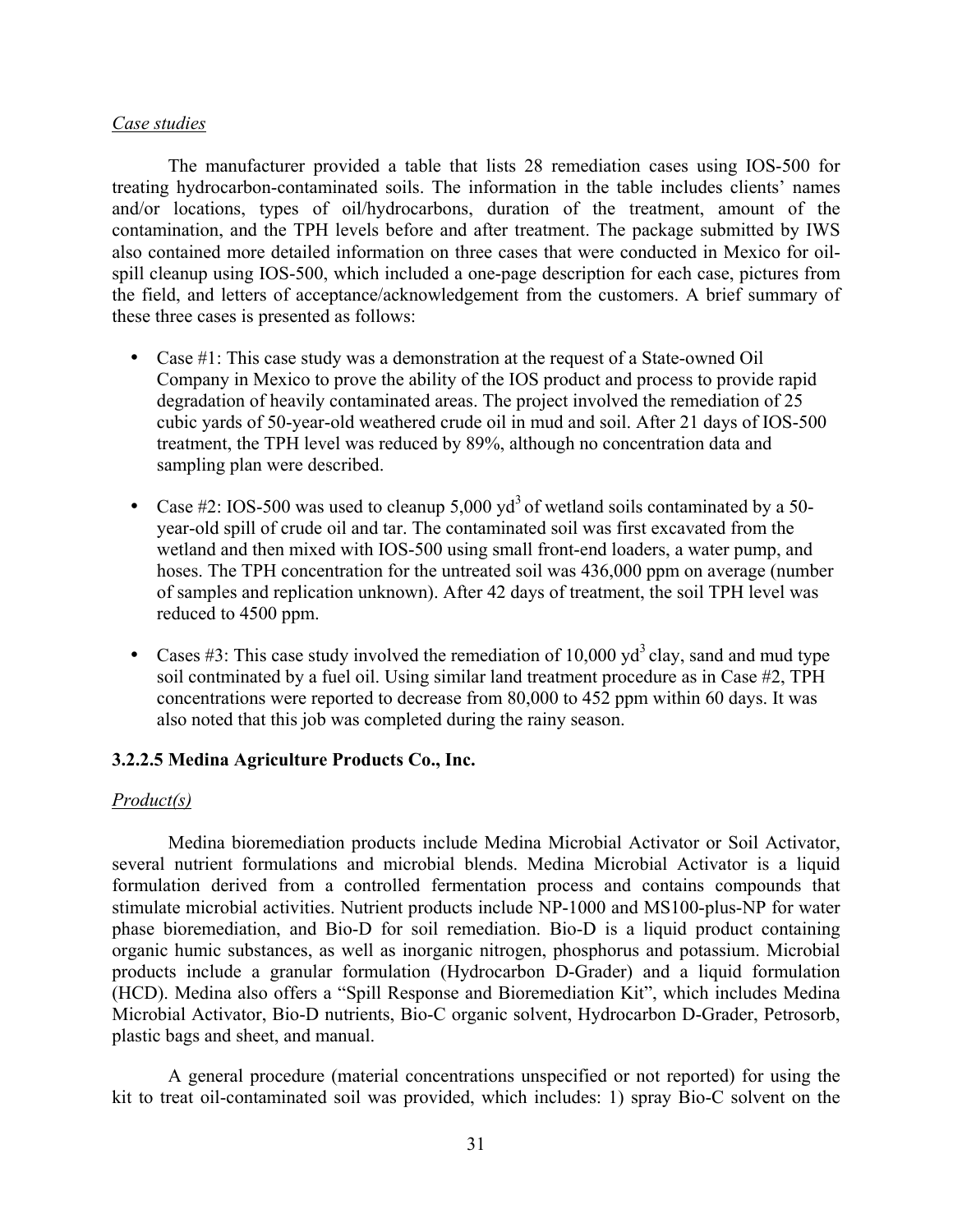affected area if the spill is old; 2) till the soil to the depth of the oil penetration; 3) mix Hydrocarbon-D-Grader with water and spray over affected area, 4) mix Medina Microbial Activator and Bio-D together with water, spray over affected area, tilling the treated area, 5) add water on a weekly basis to keep treated area moist.

## *Case studies*

Information on several pilot and full-scale applications of Medina bioremediation products was provided, which include two journal articles (Shafer 1991&1992) and three "Bioremediation Reports" (a two-page company fact-sheet) on the performance of Medina Soil Activator, and an abstract of a company report on a soil bioremediation project using an organic nutrient product. A summary of these case studies is described as follows.

- Pilot study on effectiveness of Medina Soil Activator: In October and November 1989, a seven week pilot study was carried out by Woodward-Clyde Consultants (Denver, CO) on a site in Oakland, CA to evaluate the effectiveness of three bioremediation methods for treating an oil contaminated soil. The three treatments included the addition of 1) Medina Soil Activator, 2) an emulsifier plus a multiple-nutrient fertilizer, and 3) an emulsifier, a fertilizer, and proprietary hydrocarbon-degrading microorganisms. The contaminated material was placed in three wooden frame plots (6.5 cubic yards per pile) for testing the three treatments respectively. No untreated-control was set aside in this study nor were any replicate plots set up. After the applications of these bioremediation products, each plot was tilled three times for the first four weeks. Two composited samples were taken from each plot for TPH analysis at  $2<sup>nd</sup>$ ,  $4<sup>th</sup>$ , and  $7<sup>th</sup>$  weeks after the treatment. The results showed that all three treatment methods were able to reduce TPH concentrations from 605 mg/kg on average to at or below 200 mg/kg level. The Medina Soil Activator plot achieved the highest hydrocarbon removal with an average TPH concentration of 145 mg/kg by week 7. Because Medina Soil Activator was also the least expensive product, it was proposed as the choice of the treatment for the cleanup of this site.
- Bioremediation of diesel contaminated soil and tundra: In the early 1980s, a diesel fuel pipeline ruptured at a U.S. Air Force station in arctic Alaska. During the summers of 1989 and 1990, two bioremediation approaches were applied by Woodward-Clyde Consultants using Medina Microbial/Soil Activator to remediate the contamination. The first approach was to clean up the contaminated soil using a land treatment unit (LTU). The dieselcontaminated soil was excavated and moved to a nearby LTU. The average initial TPH concentration was 11,500 mg/kg (number of sample replicates unknown). A surfactant solution was first applied to the soil to make the oil more available. Then a diluted Medina soil activator was applied once every two weeks. The soil was also turned once a week to aerate the LTU. At the end of the six-week period, TPH in the soil was reduced by 42 percent. The treatment was resumed in the summer of 1990. The land treatment process achieved 75% TPH removal during these two treatment periods. To reduce the disturbance to natural vegetation in the arctic tundra, an *in-situ* treatment approach was also tested during the same period, which involved surface-spraying a surfactant and Medina soil activator. Overall TPH levels were reduced from an average of 19,000 mg/kg to 8,300 mg/kg (57% removal) based on analytical results of four composite samples from randomly selected locations in the affected area.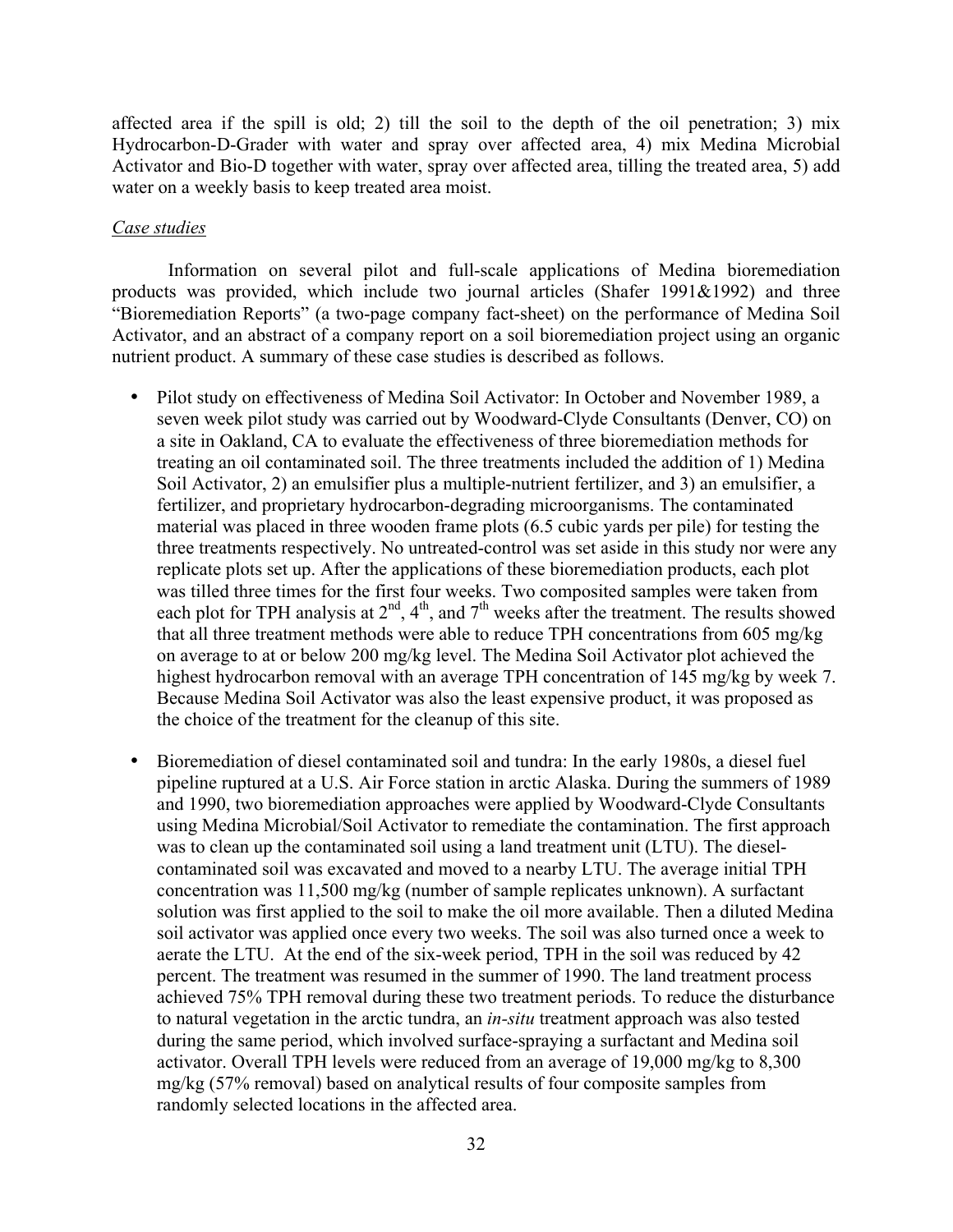• Soil bioremediation using an organic nutrient product: Approximately 100 cubic yards of diesel-contaminated soil was treated using a Medina organic nutrient product in a Coca-Cola distribution facility in California. The contaminated soil was treated with this unspecified Medina nutrient product five times between November 2, 1990 and April 23, 1991 in a land treatment unit. TPH concentrations were reduced from an average of 240 ppm to less than 10 ppm (EPA method 418.1).

## **3.2.2.6 Petrol Rem, Inc.**

## *Product(s)*

Petrol Rem is the manufacturer of PRP (a/k/a WAPED), a bioremediation product listed as an *Enzyme Additive* on the current NCP Product Schedule. According to materials submitted by Petrol Rem, PRP consists of tiny spheres of treated wax, which contain nutrients. As mentioned earlier in Chapter 2, PRP also contains nonpathogenic bacteria within wax particles although they are mostly not oil degraders (Lee *et al*, 1997; NETAC, 1993b). When PRP is sprayed as a loose powder, it can absorb twice its weight of oil and form a physical matrix that floats on water, thereby preventing the pollutants from sinking and limiting the transport of oils to more sensitive areas. The matrix then provides an environment that uses naturally occurring microorganisms in the water to degrade the pollutant as well as PRP itself. The mechanisms of enhancing oil biodegradation for this product, however, are still not well understood (NETAC, 1993b).

PRP is available in three forms: 1) powder form for treating open water spills, 2) BioBoom for oil spills that require containment, and 3) BioSok for treating spills in enclosed areas such as boat bilges.

## *Case studies*

Information on several pilot and full-scale applications of PRP products was provided, including a 50-page report from the National Environmental Technology Applications Center (NETAC, 1993b) on the effectiveness of PRP in a mesocosm field study, a report from GMS Technologies (1999) on the evaluation of the BioSok product in a microcosm study, and company reports of two field trials. A summary of these case studies is described as follows.

• Bioremediation Product Evaluation: Mesocosm Field Study PRP Formulation #1 (NETAC, 1993b): A 21-day mesocosm study was conducted in a Petrol Rem testing facility to evaluate the performance a PRP product. Three treatments were tested in three equal size tanks (10 x  $\overline{3}$  x 4 ft<sup>3</sup>), where a gallon of fresh diesel fuel was added to each tank, and water from a natural source was pumped through continuously to simulate a flowing fresh water stream. The three treatments were 1) absorbent control (two one-pound sleeves of polypropylene absorbent), 2) no treatment control, 3) BioBoom + BioSok + PRP powder. GC/MS was used for hydrocarbon analysis, and the ratio of C17/pristane used as the measure of biodegradation effectiveness. The study concluded that PRP significantly stimulated the degradation of the hydrocarbon slick as compared to the absorbent and no treatment controls. Evidence of biodegradation was observed based on the slight decrease in C17/pristine ratio in the PRP tank. However, the report also pointed out that the PRP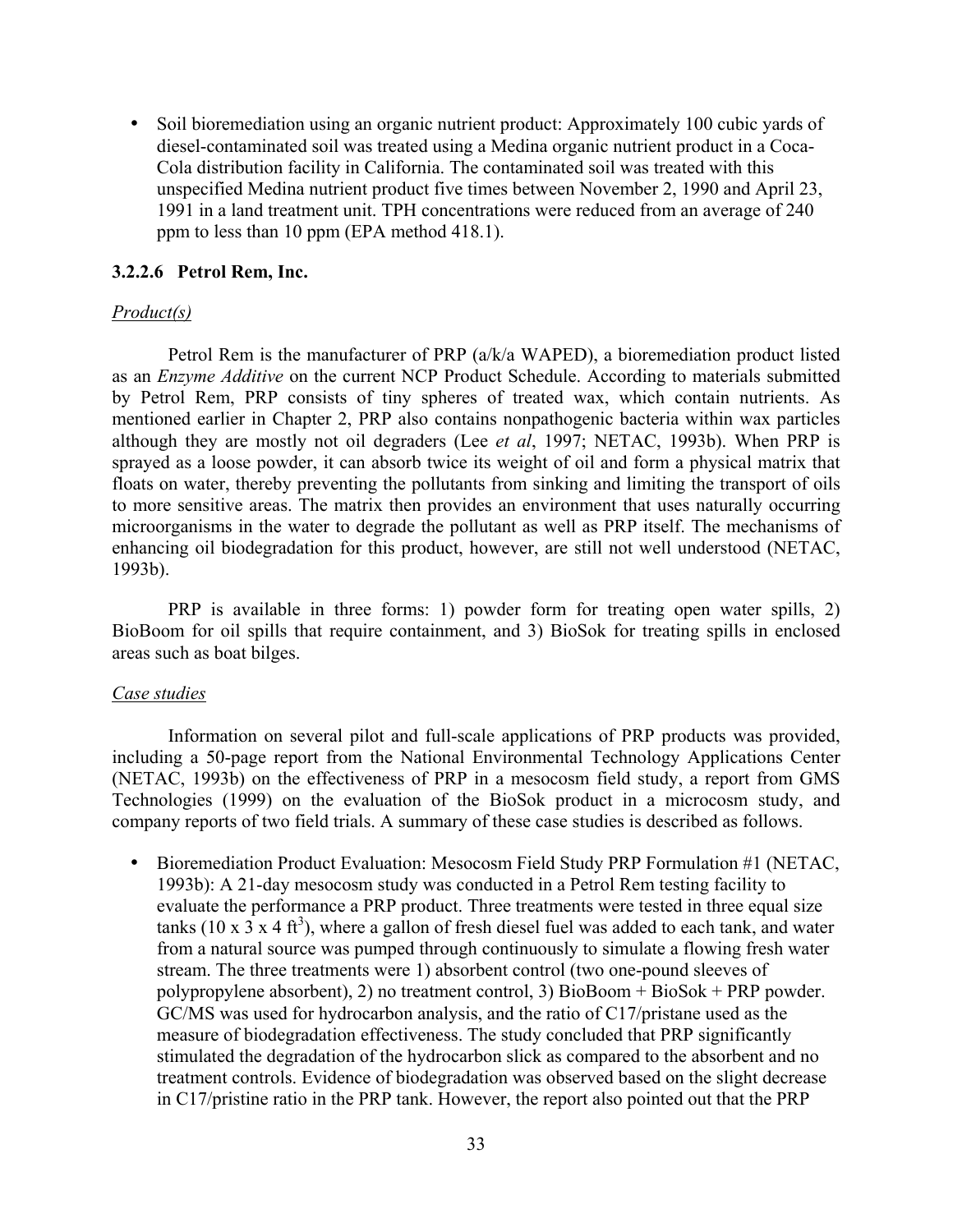mode of action for the enhanced biodegradation (whether due to the added nutrients or beeswax material) was still unclear. One deficiency of this study was the lack of treatment replicates (only three tanks were used to test the three treatments). An inspection of the GC/MS data shown in the report revealed that the disappearance of all hydrocarbons appeared to take place at the same rate, suggesting that biodegradation may not have been the primary cause for the disappearance of the hydrocarbons. Support for this conclusion comes from a 3-D histogram of the data, from which it was very difficult to read concentrations.

- Evaluation of the BioSok product for boat bilge treatment: This study was conducted to test the effect of three treatments (untreated control, mini-BioSok with encapsulated oildegrading *Bacillus sp*., and mini-BioSok without addition of bacteria) on remediation of bilge water using diesel fuel and bench-scale Bilge Model Reactors. Although this study was not conducted under field conditions, it is mentioned here because the test did help to understand the role of microorganisms in PRP. The results showed that the overall oil removal efficiencies were 71%, 84%, and 77% on average in four weeks for the cases of natural biodegradation, PRP without microbes, and PRP with encapsulation of microbes, respectively. A statistical analysis (Student's T-test) indicated that there was a significant difference between both PRP formulations and the no treatment control ( $p < 0.10$ ), but no significant difference between the two PRP formulations ( $p > 0.10$ ). However, since the treatments were not replicated, the statistical analysis was flawed since such an analysis requires replicate treatment units in order to calculate experimental error. Even if the results were statistically significant, the question remains if the incremental 13% benefit from using PRP justifies the cost of treatment compared to natural attenuation. The study further demonstrated that PRP relied on indigenous bacteria, not encapsulated ones, to perform the oil biodegradation.
- Field applications of PRP: Petrol Rem provided two real-world case studies. In both cases, only visual observation was used to monitor the performance of PRP treatment. In one case study, a barge carrying 4,000 metric tons of fuel oil sank in January 1998, resulting in fouling beaches and a mangrove along the Persian Gulf in Abu Dhabi. PRP was tested on site and visual observations (10 pictures enclosed in the report) found that the treated sections of the contaminated beach and mangrove showed marked improvement compared to untreated areas. Another case involved heavy oil spilled into a lagoon in Mexico in 1994. PRP was used to treat the water surface and the shore. After 26 days, it was estimated that approximately 75% of the original oil had been degraded based on visual examination of oil coverage on the lagoon surface (6 pictures enclosed in the report). However, use of visual observations with no attendant chemical analysis is not a reliable or scientifically sound method of assessing the treatability of a site by any technology.

# **3.2.2.7 Verde Environmental, Inc.**

#### *Product(s)*

Verde Environmental, Inc. is the manufacturer of Micro-Blaze®, another oil bioremediation product listed on the NCP Product Schedule. Micro-Blaze is a liquid formulation of several microbial strains (*Bacillus* spores), surfactants, and nutrients designed to metabolize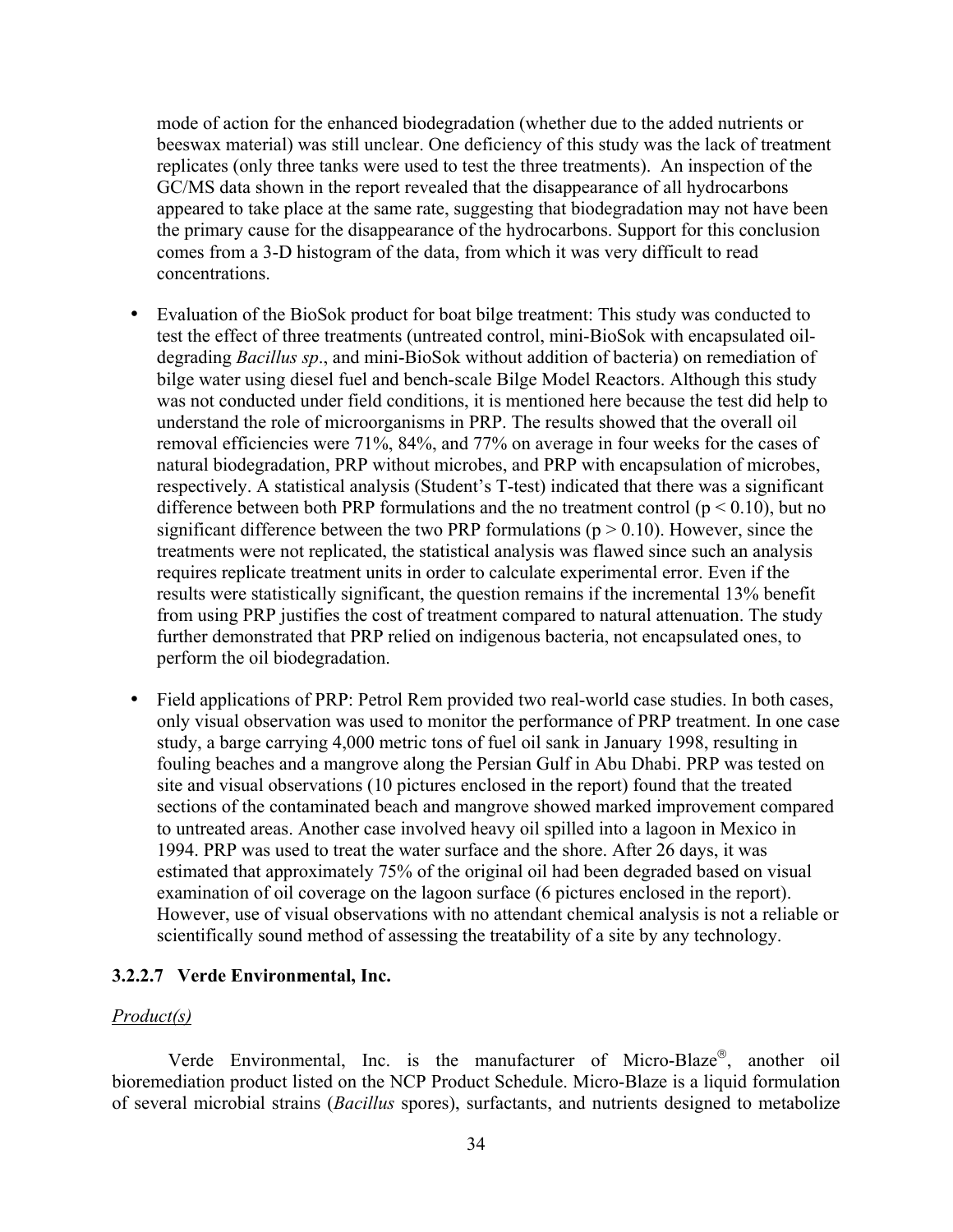organics and hydrocarbons in soil and water [\(http://www.epa.gov/oilspil](http://www.epa.gov/oilspill)l). Its commercial name is also called *Micro-Blaze Emergency Liquid Spill Control*. When in use, Micro-Blaze should be diluted with water to a certain percentage as determined by the type of contamination and applied through normal spray devices.

## *Case studies*

Information on over a dozen full-scale applications of Micro-Blaze was provided in the *Handbook for Suggested Uses and Applications of Micro-Blaze Emergency Liquid Spill Control*, with one to a few pages of description for each case. The applications include hydrocarbon spill control, remediation of leaking underground petroleum storage tanks, wastewater treatment, and cleanup of firefighting training fields and food preparation sites. Two case studies that are relevant to this document are summarized as follows.

- Spill responses in a refinery plant: One anonymous major refinery plant frequently uses Micro-Blaze to cleanup its petroleum spills. For example, Micro-Blaze was used to remediate a crude oil spill in a tank-field in June 1997. TPH levels dropped from the low thousands to low hundreds of mg/kg in approximately eight weeks. In another case, a diesel spill in a pipe conduit occurred in November 1997. After the free product was pumped out, Micro-Blaze was used to finish the cleanup. In approximately four weeks, TPH concentrations dropped from a range of 25,000 - 57,000 mg/kg to a range of 600 - 9,900 mg/kg. Again, no controls were reported nor were treatments replicated.
- Gasoline spill clean up: A major gasoline spill (approximate 6000 gals) occurred in Conroe, Texas, on January 27, 1994, resulting in the contamination of the city sewage system. The wastewater treatment plant was shut down in the early morning and the gasoline-contaminated wastewater was diverted to a holding pond. Micro-Blaze Emergency Liquid Spill Control was sprayed to the basins and the lagoon in the wastewater treatment plant. Within ten minutes, the fumes disappeared. The wastewater treatment plant was able to operate at half capacity in the early afternoon and went back to normal by midnight. No analytical data, however, were presented in this case to demonstrate the effectiveness of Micro-Blaze as well as to explain the mode of action for this product. It is known that bioremediation is too slow acting to account for such a quick a hydrocarbon spill. It is likely that, since the spill was gasoline, most if not all of the treatment occurred as a result of volatilization.

# **3.2.2.8 WMI International, Inc.**

## *Product(s)*

WMI International's major oil bioremediation product is WMI-2000. This product is also listed on the NCP Product Schedule as a microbial additive. WMI-2000 is a dry power that contains microbial cultures specifically selected for remediation of petroleum products and other contaminants. The product may be applied as a dry powder or activated in water for 2 hours and applied to the surface of oil spills in water, pits, or ponds. It is also recommended by the manufacturer to apply nutrients with WMI-2000 microbes and maintain nitrogen and phosphorus concentrations in the treated water at 5-20 mg/L and 1-5 mg/L, respectively.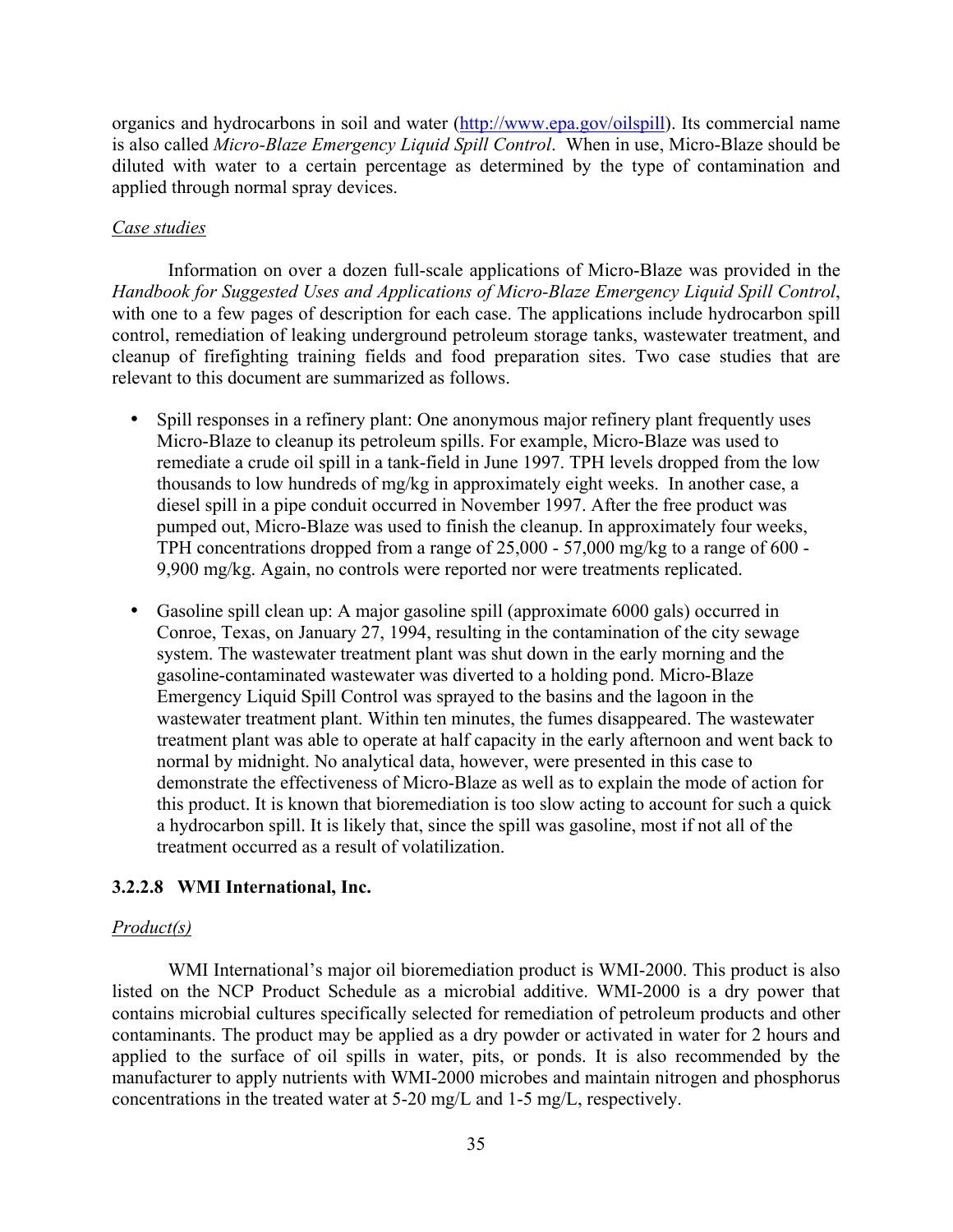# *Case studies*

.

Information on several pilot and full-scale applications of WMI-2000 was provided, which includes brief descriptions of three case studies and a company report with detailed analytical results on bioremediation of bilge water. A summary of two of these case studies is described as follows.

- Treatment of a hydrocarbon-contaminated storm water storage pond: WMI-2000 was used to clean up a hydrocarbon contaminated storm water storage pond for a major U.S. railroad. The pond was aerated with WMI Fine Bubble Diffusers and inoculated with WMI-2000 microbes. Visual observation was used to monitor the treatment performance. The results were illustrated using a series of pictures, which showed the reduction of oil coverage and the improvement of water clarity from Day 1 through Day 7 of the treatment. Again, since this study relied on visual observations for measurement of effectiveness, results must be discounted.
- Bioremediation of hydrocarbon contaminated water in ballast and bilge tanks: MWI-2000 was used to treat the ballast tank of a ship that was contaminated with coatings of heavy hydrocarbons, especially on the interior walls. During the first week of the treatment, 36 lbs. of WMI-2000 and 100 lbs of commercial fertilizer (12-24-0) were added in the ballast tank with a capacity of 179,000 gallons. Another 8 lbs of WMI-2000 each week was applied between the  $2<sup>nd</sup>$  and  $4<sup>th</sup>$  weeks. Forced air aeration of the bilge water was also applied continuously as part of the treatment. Analytical results using GC-FID showed that during the six weeks of the treatment, the concentrations of the various hydrocarbons were reduced from a range of 0.2- 4.3 mg/L to ND or 0.2 mg/L (detection limit), although no data was reported about the oil adhered to the interior walls of the vessel.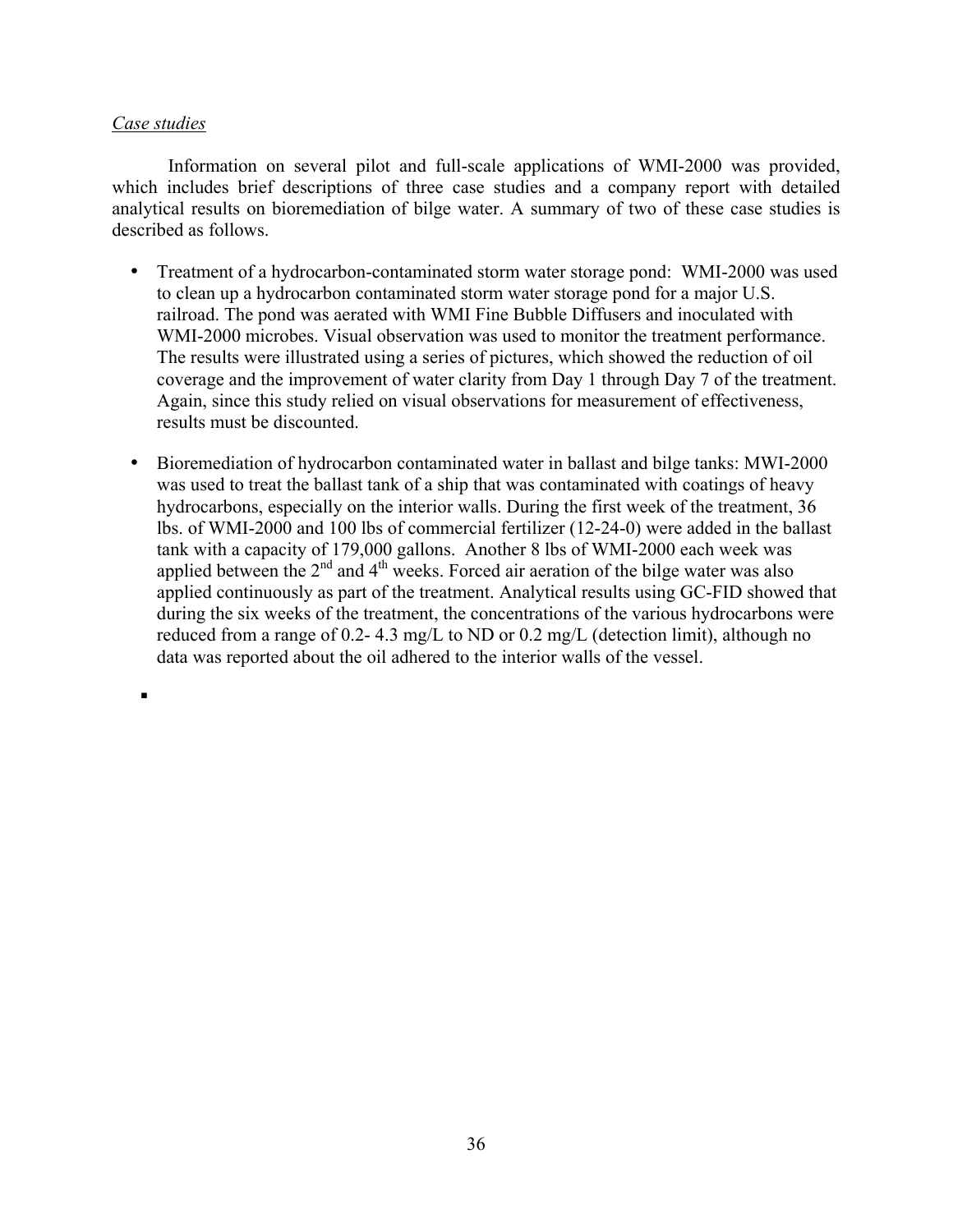$\blacksquare$ 

**Manufacturer or Vendor List of submitted material**  Enviro-Zyme, Enviro-Zyme,<br> **Enviro-Line.**<br> **Inc.**<br> **Inc.**<br> **Inc.**<br> **Inc.**<br> **Inc.**<br> **Inc.**<br> **Inc.**<br> **Inc.** Zyme Products (BR, C, COMP, DOC, EZ, GT, L, LGD, M, N, O, P, POUCH, R, SEP, T) A copy of "BR Composite" that includes: Detail information about BR (primary ingredients, pH range, nutrient requirement, etc.) General considerations and summaries of application for the use of bioaugmentation products for assisting the cleanup of oil spills or soil contamination. **Brief description of four case studies on the use of BR**  A journal paper promoting the use of bioaugmentation: Jensen, R.A. (1996) Bioremediation using bioaugmentation, *Environmental Technology*, 11/12, 1996 Forrester Environmental Technologies Corp. (FET Group) • Information about BioCATalyst --a biostimulation product from botanical extraction. ■ FET Group technical bulletins about BioCATalyst BOD5 test results from BSC (Biocatalyst Solution Company)

 $-MSDS$ 

**Table 3.2 Summary of materials submitted by participating companies** 

| Letter of acceptance from The Bureau of Petroleum Storage System,      |
|------------------------------------------------------------------------|
| Department of Environmental Protection, Florida, for injection type of |
| aquifer remediation                                                    |

|  | • Brief description of two case studies on the use of BioCAT alyst with the |
|--|-----------------------------------------------------------------------------|
|  | attachment of hydrocarbon analysis reports                                  |

| Garner<br>Environmental | • A catalog on Petro-Clean microbial products that includes: |
|-------------------------|--------------------------------------------------------------|
| Service, Inc.           | • Petro-Clean products facts                                 |
|                         | • Brief description of four case studies                     |
|                         | • Direction for use of Petro-Clean                           |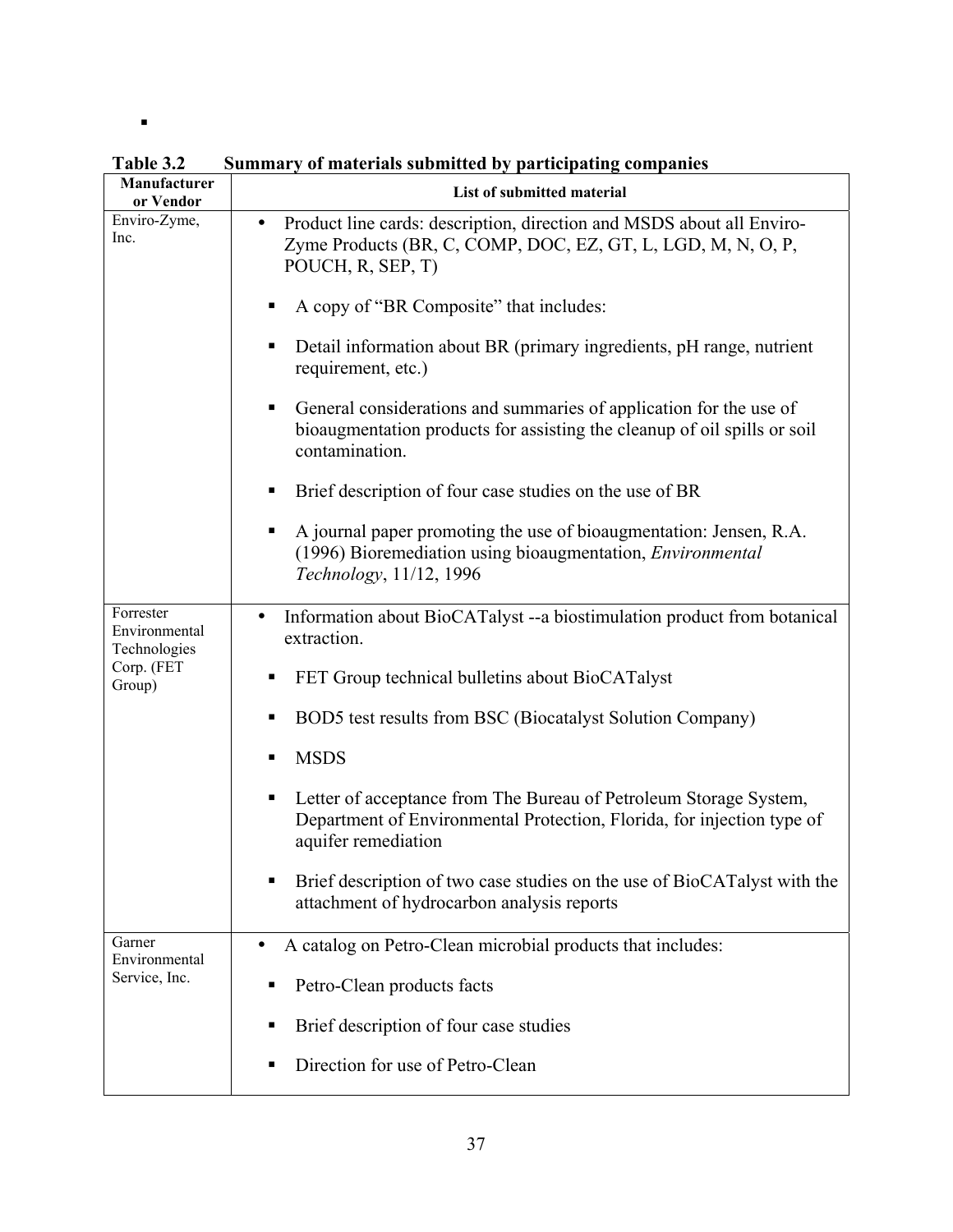|                                        | <b>MSDS</b><br>٠                                                                                                              |
|----------------------------------------|-------------------------------------------------------------------------------------------------------------------------------|
| Industrial<br>Wastewater               | A detailed letter of qualifications through email, which describes:                                                           |
| Solutions Corp.                        | Company background and its product IOS-500<br>٠                                                                               |
|                                        | A list of field applications and treatment results<br>п                                                                       |
|                                        | Areas of applications                                                                                                         |
|                                        | A CD-ROM containing further information about IOS-500:                                                                        |
|                                        | Introduction of IOS-500<br>ш                                                                                                  |
|                                        | Brief descriptions of three case studies                                                                                      |
|                                        | Letters of acceptance/acknowledgement from customers                                                                          |
|                                        | Pictures from the field<br>٠                                                                                                  |
|                                        | Letter of recognition of non-pathogenicity for IOS-500 from Health<br>п<br>Care Service of Alameda County, CA                 |
| Medina<br>Agriculture<br>Products Co., | Brochures regarding Bioremediation Division of the company, its<br>products and services.                                     |
| Inc.                                   | A more detailed Medina Bioremediation Catalog, which includes:                                                                |
|                                        | Procedure for using bioremediation products and an example of a land<br>п<br>farming project                                  |
|                                        | Bioremediation compatibility testing                                                                                          |
|                                        | Product guide<br>ш                                                                                                            |
|                                        | List of support service and price quotes                                                                                      |
|                                        | Domestic customer list                                                                                                        |
|                                        | <b>MSDS</b>                                                                                                                   |
|                                        | Summaries of three case studies on the effects of Medina Soil Activator                                                       |
|                                        | Detailed abstracts of two company reports on a lab treatability study and a<br>field trial on Medina bioremediation products. |
|                                        | Two technical journal articles that involved the use of Medina<br>bioremediation products:                                    |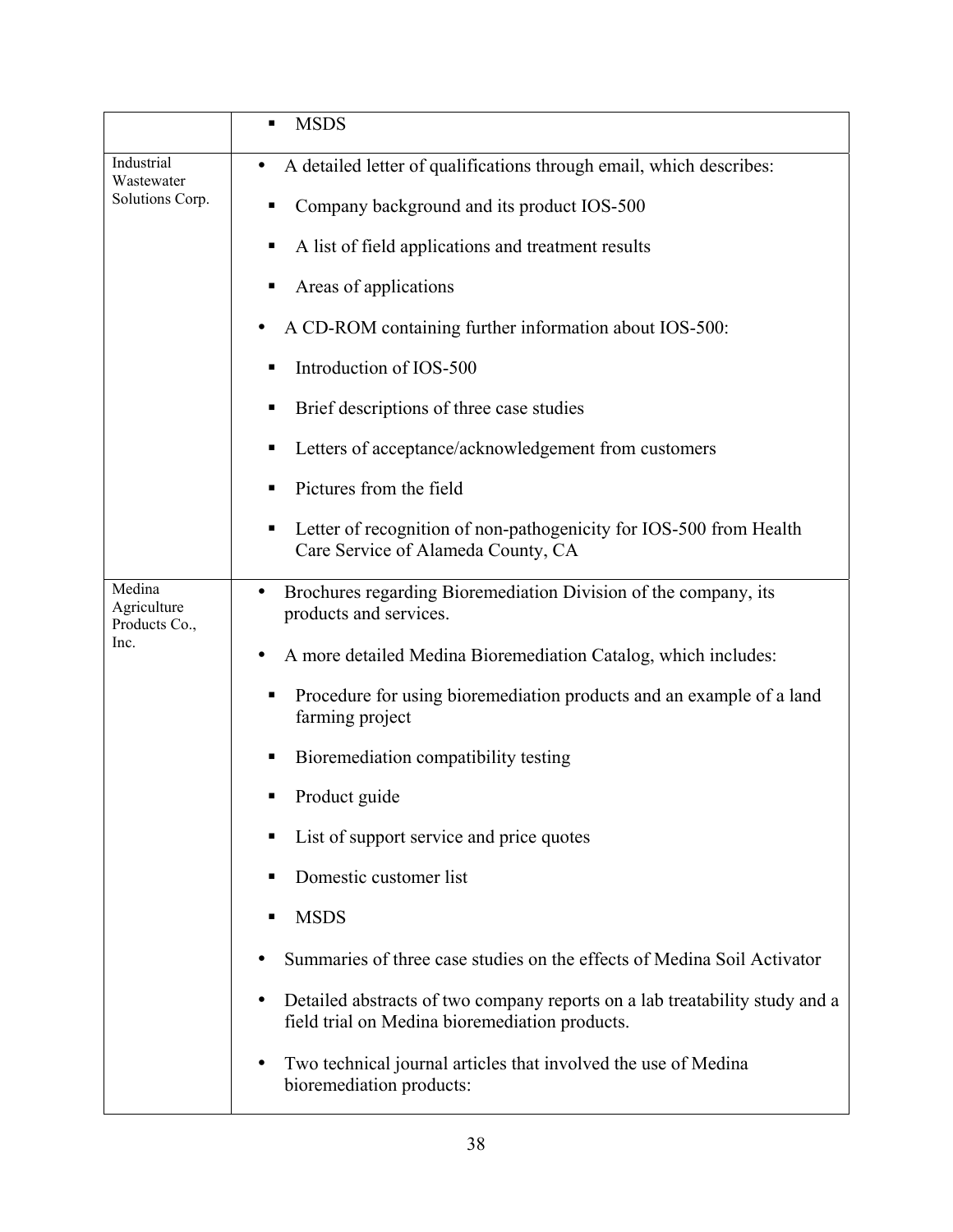|                         | Shafer, R. (1992). "Bioremediation of a California Land Site: a cost-<br>effective way to treat oil contamination." Our California Environment,<br>winter 1992.<br>Shafer, R. (1991). "Cleanup old problems: Bioremediation of diesel<br>contaminated soil and tundra." Land and Water, Nov/Dec, 1991 |
|-------------------------|-------------------------------------------------------------------------------------------------------------------------------------------------------------------------------------------------------------------------------------------------------------------------------------------------------|
| PetrolRem, Inc          | A PRP portfolio, including a PRP Bioboom-Biosock Product Video CD                                                                                                                                                                                                                                     |
|                         | Reports on PRP from governmental agencies and Petrol Rem's partners                                                                                                                                                                                                                                   |
|                         | Review worksheet on PRP by U.S. Coast Guard's Alternate Response<br>Tool Evaluation System (ARTES) program                                                                                                                                                                                            |
|                         | National Environmental Technology Applications Corporation<br>(NETAC) (1993b). "Bioremediation Product Evaluation: Mesocosm<br>Field Study PRP Formulation #1."                                                                                                                                       |
|                         | GMS Report (1999). "Evaluation of the BioSok® product for boat bilge<br>treatment and the reduction of non-point pollution," a research report by<br>GMS Technologies to USEPA under EPA contract No. 68-D-98-138                                                                                     |
|                         | Larry Lawson (1999). Excerpt from the Report to GMS Technologies on<br>Commercialization Assessment of Improved Bio-Sok by Foresight<br>Science & Technology under contract to the EPA                                                                                                                |
|                         | Company reports on two case studies                                                                                                                                                                                                                                                                   |
|                         | Mexico field study results                                                                                                                                                                                                                                                                            |
|                         | Abu Dhabi field test results with a letter of recognition by the customer                                                                                                                                                                                                                             |
| Verde<br>Environmental. | Three introduction and training videos                                                                                                                                                                                                                                                                |
| Inc.                    | Micro-Blaze microbial products for use in wastewater/septic systems<br>٠                                                                                                                                                                                                                              |
|                         | Micro-Blaze emergency liquid spill control (training video)                                                                                                                                                                                                                                           |
|                         | Micro-Blaze Out Microbial fire fighting agent (training video)                                                                                                                                                                                                                                        |
|                         | Handbook for suggested uses and applications, which include several<br>documents and case histories, as well as regulatory agency acceptance<br>letters                                                                                                                                               |
|                         | Acceptance letters from the states of Florida and Ohio that have been<br>received since the manual was put together                                                                                                                                                                                   |
|                         | A manual of technical papers, which include bioremediation background                                                                                                                                                                                                                                 |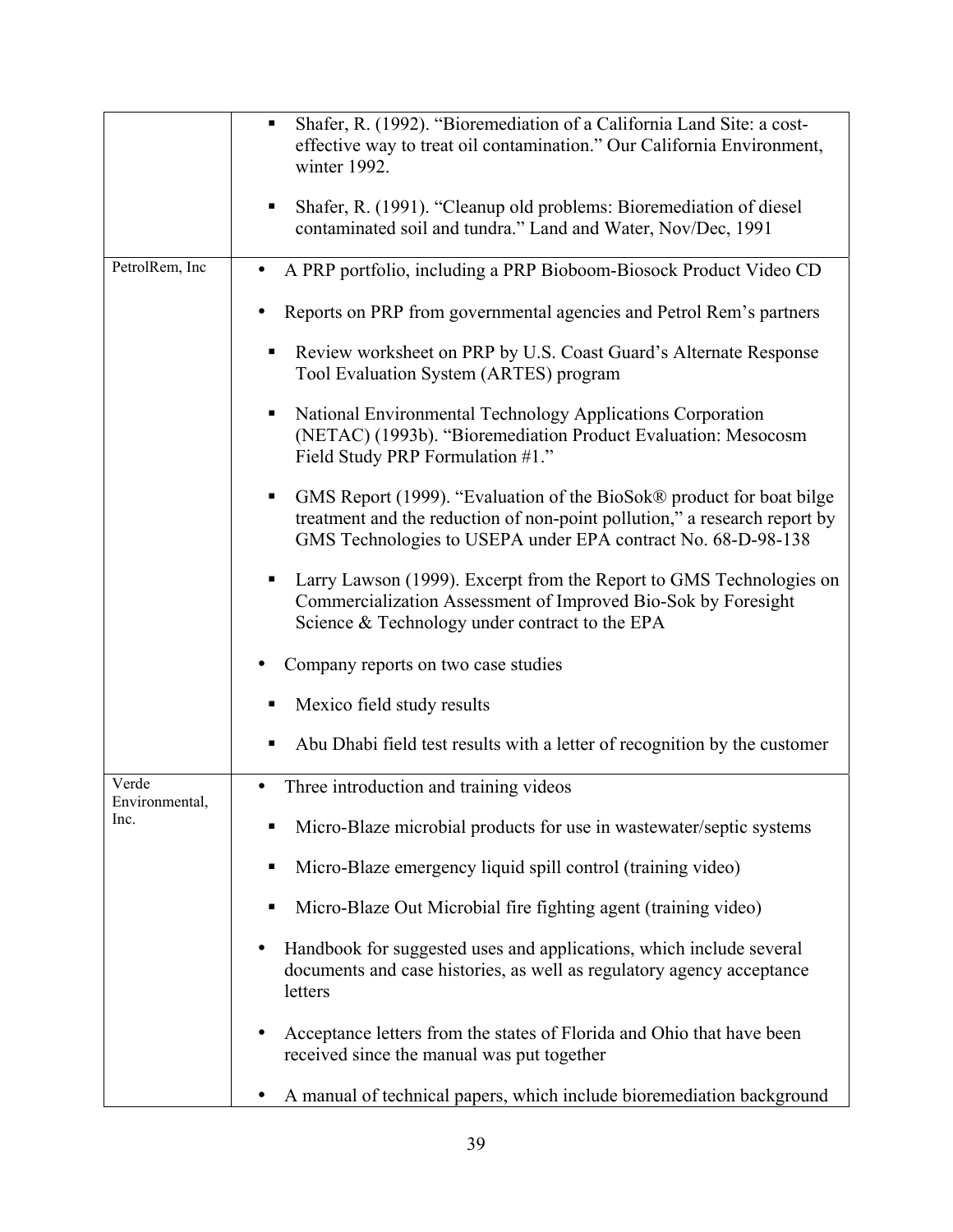|                | information and several biodegradability studies<br>A manual of toxicity, bioremediation tests, and chemical analysis, all of<br>which was required by the EPA for Micro-Blaze to be placed on the EPA<br>NCP product Schedule as a bioremediation agent<br>Various promotional flyers. |
|----------------|-----------------------------------------------------------------------------------------------------------------------------------------------------------------------------------------------------------------------------------------------------------------------------------------|
| <b>WMI</b>     | Summary of three case studies on the effects of WMI-2000 microbial                                                                                                                                                                                                                      |
| International, | products                                                                                                                                                                                                                                                                                |
| Inc.           |                                                                                                                                                                                                                                                                                         |
|                | A company report: Bio-Remediation of Hydrocarbon Contaminated water                                                                                                                                                                                                                     |
|                | in Ballast and Bilge Tanks, which include                                                                                                                                                                                                                                               |
|                |                                                                                                                                                                                                                                                                                         |
|                | Treatment schedule in ballast tanks                                                                                                                                                                                                                                                     |
|                | Hydrocarbon analysis report                                                                                                                                                                                                                                                             |
|                |                                                                                                                                                                                                                                                                                         |
|                | MSDS of WMI-2000                                                                                                                                                                                                                                                                        |
|                | Toxicity test of WMI-2000                                                                                                                                                                                                                                                               |
|                |                                                                                                                                                                                                                                                                                         |
|                | Letters from EPA and Department of Health & Human Services                                                                                                                                                                                                                              |
|                |                                                                                                                                                                                                                                                                                         |

# **3.2.3 Review of vendor reports**

As shown in the previous section, the amount and quality of the submitted information was highly variable. Case study information mostly ranged from a few sentences to one to two pages, although there were also a few detailed technical reports of up to 50 pages. It is impossible to give a comprehensive review of each case based on this limited information. Therefore, a summary of important findings and general critique on the technical merit of all these reports are presented here.

• Bioremediation products have been applied to clean up petroleum hydrocarbon contamination in various ecosystems and under a wide range of environmental conditions. Their applications include *in-situ* remediation of hydrocarbon contaminated marine shorelines, soil environments, surface water, groundwater, and bilge water, and *ex-situ* treatment of hydrocarbon contaminated soil (*e.g.*, using a land treatment unit) and water (*e.g.*, in a bioreactor). However, most of these cases involved treating relatively small-scale petroleum hydrocarbon contamination in somewhat confined environments (e.g., lagoons, land treatment units, ships, etc). The bioremediation applications were used as either a primary response strategy or a secondary polishing step after conventional mechanical cleanup options had been applied to remove free oil products. Oil and hydrocarbon contamination were observed to be reduced based on TPH analysis and visual observations. The submitted materials seem to suggest that these bioremediation products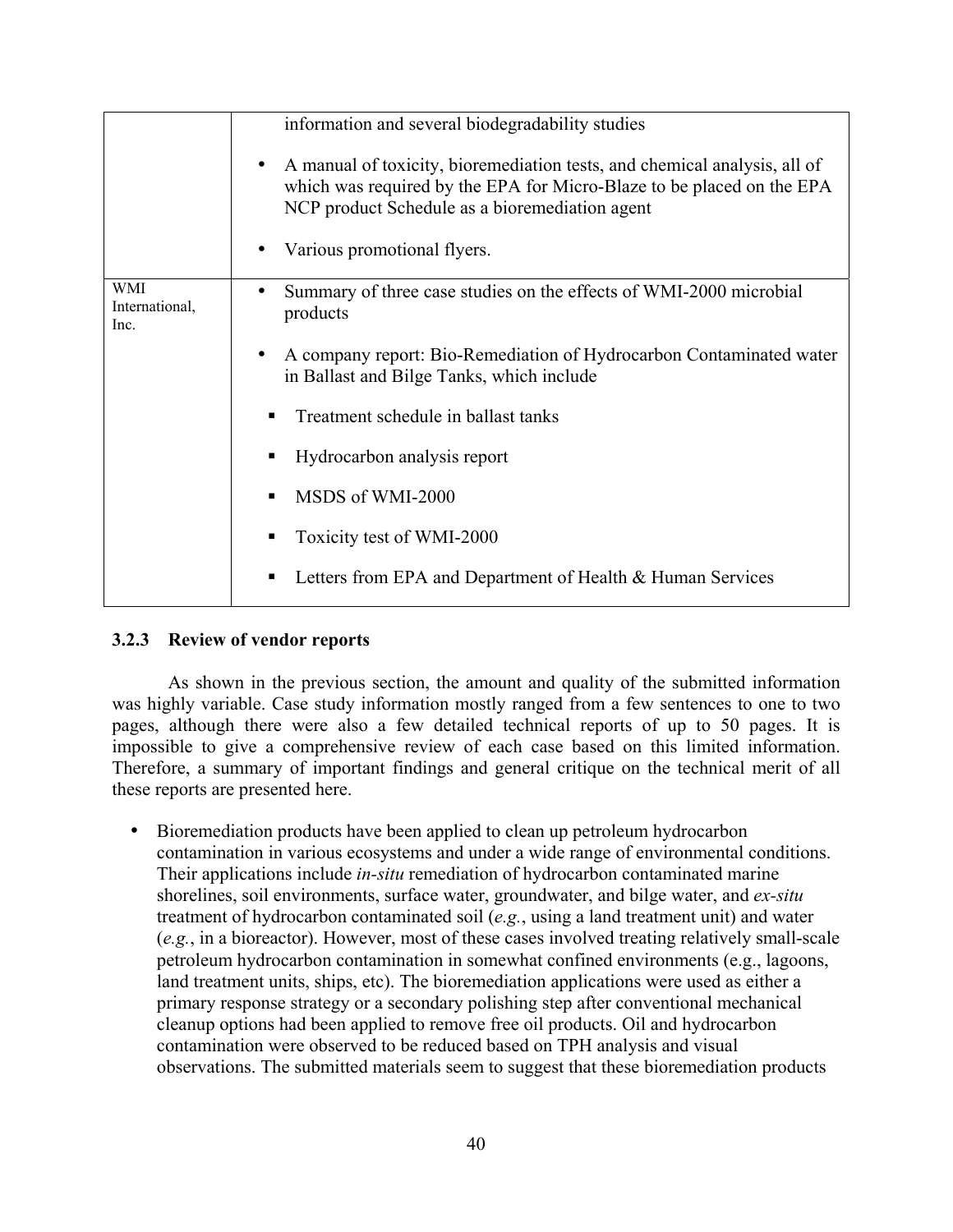have satisfied many customers and have been able to meet regulatory requirements for their clients.

- A major limitation of these vendor case studies is that due to the confounding of different effects, it is impossible to determine whether the claimed enhanced oil biodegradation, if true, resulted mainly from the addition of microbial cultures, nutrients, enzymes, oxygen, or any combination of above. Among the ten bioremediation products described in the vendors' reports, six were bioaugmentation agents that contain hydrocarbon degraders (i.e., BR, Petro-Clean, IOS-500, Medina Hydrocarbon D-Grader, Micro-Blaze, and WMI-2000) and four were biostimulation agents containing either enzymes or nutrients but no active hydrocarbon degraders (i.e., BioCATalyst, Medina Microbial Activator, Bio-D Nutrients, and PRP). All of these microbial products contained nutrients and surfactants or required applying with nutrient products. In most of the reported field applications (bioaugmentation or biostimulation), certain types of oxygen amendment were used as well, such as tilling of contaminated soil or forced air aeration of polluted water. Therefore, no conclusion can be made solely based on these reports in regard to the determination of the limiting factors (microbes, nutrients or enzymes) for oil biodegradation, although in some cases there was some evidence that microbial amendments did not enhance oil biodegradation better than biostimulation (GMS Report, 1999; Shafer, 1992).
- The technical merit of these company reports was generally not sound in terms of providing strong or even suggesting moderate scientific evidence for demonstrating the effectiveness of bioremediation products. As described in Chapter 2, evidence for the effectiveness of oil bioremediation in terms of oil biodegradation should include: (1) faster disappearance of oil in treated areas than in untreated areas, and (2) a demonstration that biodegradation was the main reason for the increased rate of oil disappearance. To obtain evidence of increased rate of disappearance, a set-aside untreated area or a control should be used, which has similar physical and biological conditions as the treated site. However, no controls were used in most of the reported case studies. Although oil spill responders prefer not to set aside any oiled untreated sites, it is difficult to assess the true impact of a treatment without control or set-aside areas. To effectively distinguish biodegradation from abiotic loss, specific oil components or analytes should be analyzed occasionally using GC/MS techniques. These analytes should be normalized to a conserved biomarker, such as hopanes and/or alkyl-substituted chrysenes. Again, except for the report on the mesocosm test of PRP (NETAC, 1993b), none of these cases used GC/MS analysis. In most of the cases, oil/hydrocarbon concentrations were evaluated by simple TPH analysis. For others, visual observation was the only method of monitoring the treatment performance. Since all TPH techniques are severely affected by spatial heterogeneity, it is essential that a well-thought out sampling plan be designed according to valid statistical principles involving randomization and replication of treatments in order to ensure that monitored results reflect reality in such a highly heterogeneous environment,. Unfortunately, very little if any statistical analyses were conducted to support the conclusions and claims made by the vendors and writers of those reports. Considering current regulatory requirements and the cost of the hydrocarbon analysis, it may not be realistic for oil spill responders to conduct detailed GC/MS analyses during oil spill bioremediation applications (except perhaps an occasional sample). However, in order to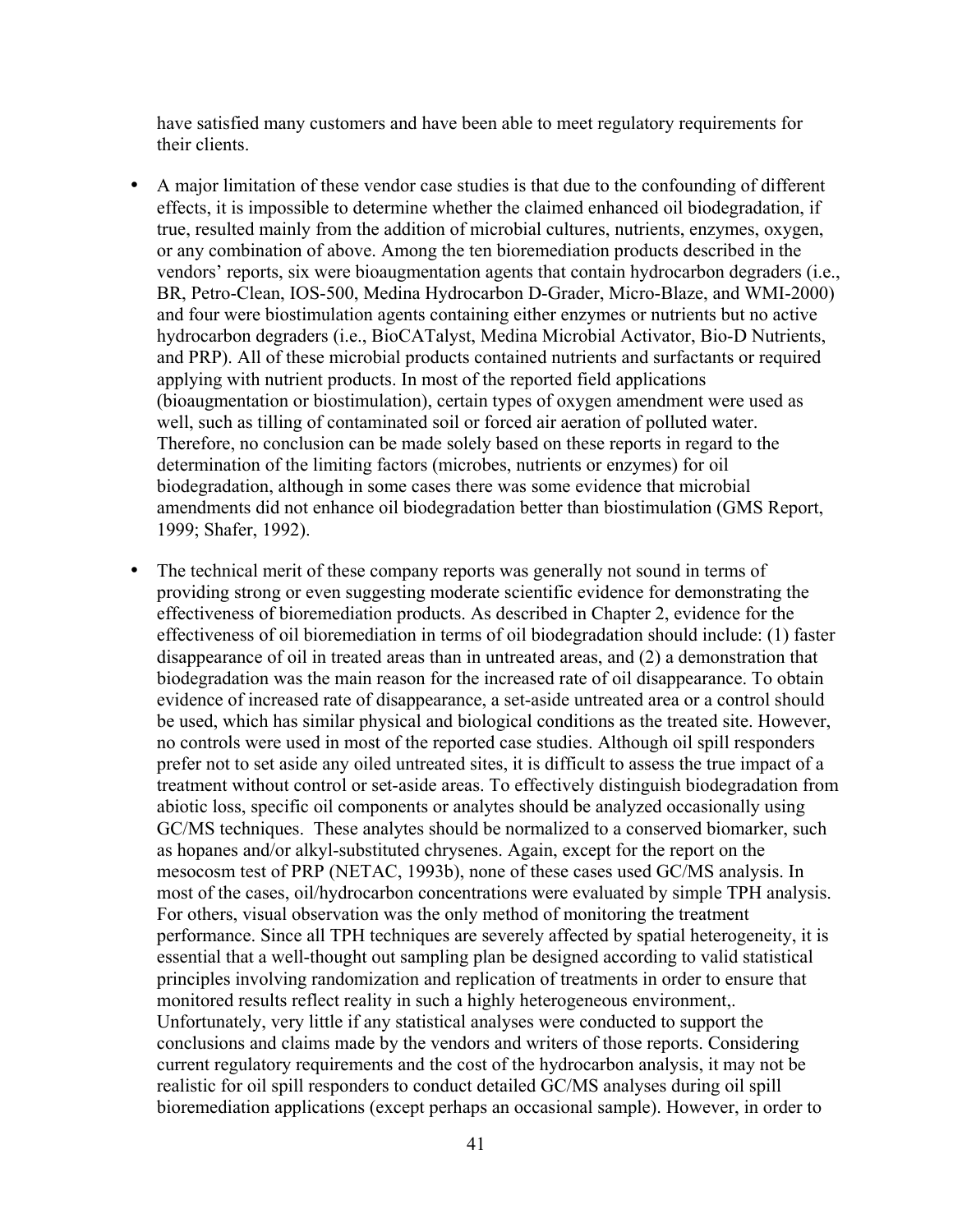<span id="page-46-0"></span>provide more convincing evidence of product effectiveness, the oil bioremediation industry can and should do more to acquire the highest quality data possible within budget restraints, such as following sound statistical principles of experimental design and adopting a well-designed sampling plan.

# **3.3 Bioremedial Approaches for Controlling Petroleum Hydrocarbons in Stormwater and Bilge Water.**

One of the objectives of this review was to evaluate and assess the use of bioremediation technology for the cleanup of hydrocarbon contamination from storm water discharges and boat bilges. After a thorough search of the literature, however, little information was available on the field experience pertaining to the use of bioremediation agents for treating petroleum hydrocarbons in stormwater and bilge water. Therefore, the potential of using bioremediation products in these non-point sources can only be briefly discussed as follows.

## **3.3.1 Bioremediation of hydrocarbon contamination from storm water discharges**

It is estimated that about 0.12 metric tons of petroleum hydrocarbons are released into the world's water through urban runoff every year, which make up approximately 4% of oil input into the oceans (NAS, 1985). Urban runoff is also the leading source of impairments to surveyed estuaries according to recent *National Water Quality Inventory* reports (U.S. EPA; 1996).

Technologies that are currently used as Best Management Practices (BMPs) for controlling hydrocarbons in stormwater include oil and grease trap devices, wet detention ponds, wetland systems (phytoremediation), and filter systems (Botts *et al*. 1996, Shutes *et al*., 1997, Schueler, 1987, U.S. EPA, 1997). Trap devices for removing oil and grease from stormwater include various mechanical oil-water separators, oil and grease skimmers, and water quality inlets. The skimmer is often used at the outlet of a sediment basin. Water quality inlets consist of a series of chambers or basins that remove sediment, screen debris, and separate free oil from storm water. Wet detention ponds maintain a permanent pool of water in addition to temporarily holding stormwater, and they provide both quality and quantity control of storm water. Hydrocarbons in stormwater are degraded through natural attenuation. Constructed or restored wetlands are also effective means of controlling low-level hydrocarbon contamination, which use green plants and their associated rhizosphere microorganisms to degrade and contain pollutants. Nix *et al*. (1994) investigated the performance of a wetland system for treating storm runoff containing diesel fuel and found that 96% of the total extractable hydrocarbons were removed after only five hours retention. Another bioremedial technology for treating stormwater is compost stormwater filters (CSF). This innovative system removes contaminants from stormwater by allowing water to pass through layers of specially tailored compost. A CSF can typically remove over 90% of all solids and 85% of oil and grease (U.S. EPA, 1997).

Although the approach of adding biostimulation and/or bioaugmentation agents has not been selected as BMPs for the treatment of hydrocarbon contamination in stormwater, limited information gathered suggests that application of bioremediation agents could be a promising approach, especially used in conjunction with other stormwater countermeasures, such as wet detention ponds. For example, BR (Enviro-Zyme, Inc) was used to assist in treating an industrial runoff containing oil and grease in an aeration lagoon during winter seasons, when the existing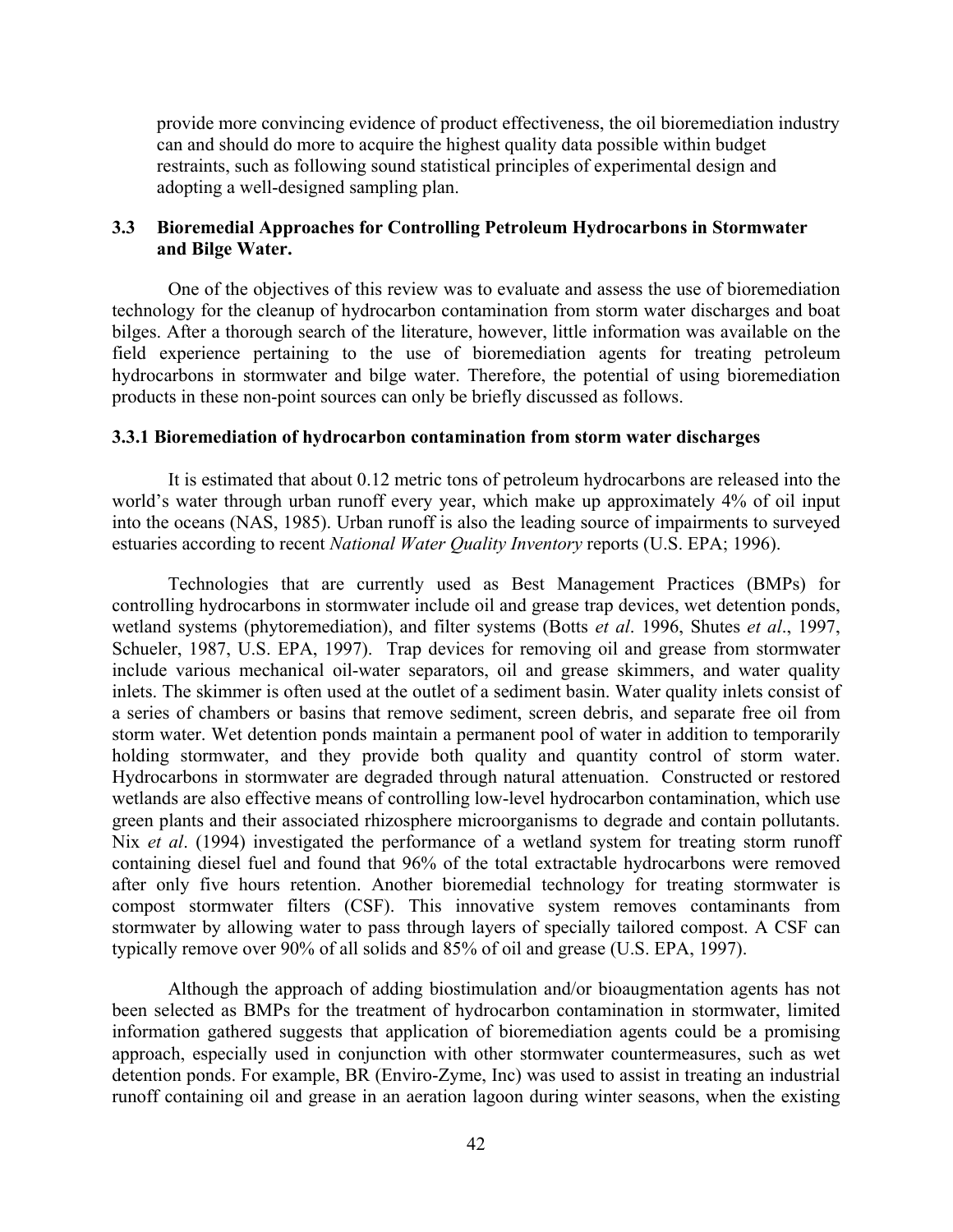treatment system could not meet the regulatory standard (see Section 3.2.2.1). WMI-2000 also treated hydrocarbon-contaminated stormwater in a wet detention pond, but this reported success was based on visual observation (see Section 3.2.2.8). However, further field tests are still required to evaluate the effectiveness of this strategy, particularly to determine whether addition of microbial cultures is necessary or effective in enhancing oil biodegradation in stormwater.

## **3.3.2 Bioremedial approaches for treating bilge oil**

Bilge oil discharge is another major source of petroleum contamination for the world's navigable waters. It is estimated that bilge oil comprises 9% of oil input into the oceans (NAS, 1985). Currently international regulation does not allow ships to discharge bilge water containing more than 15 mg/L of oil. Some of the BMPs for reducing the amount of oil from boat bilges entering marinas and surface waters include: promoting the installation and use of fuel/air separators on air vents; avoiding overfilling fuel tanks, maintaining proper engine performance and routinely checking for fuel leaks; promoting the use of materials that capture or digest oil in bilge water; extracting used oil from absorption pads if possible; and prohibiting the use of detergents and emulsifiers on fuel spills (U.S. EPA, 2001).

Commonly used methods for *in-situ* treatment of bilge water include oil water separators, such as centrifuges, for large vessels and absorption devices, also called "bilge socks" or "bilge pads", for smaller recreational boats. Some of these products are also combined with bioremedial processes. For example, a "bio-mechanical" oil water separator, trademarked as PetroLiminator, was developed recently by Ensolve Biosystems, Inc. (Raleigh, NC). This device is a nonpressurized three-stage vessel: Stage 1 allows for initial separation of heavy or pure oil. The retained emulsified oil is then biodegraded in a separate biofilm reactor at Stage 2. Stage 3 consists of a final clarifier for solids removal, and the effluent is then discharged. PetroLiminator has been tested in sea trials (MarineLog.com, 2001) and has been type-approved by U.S. Coast Guard (USCG) and the International Maritime Organization (IMO).

Another bioremedial method for treating bilge oil is the use of absorption pads that may also contain bioremediation agent(s). BioSok is one such product. According to the manufacturer, PetrolRem, each BioSok, which measures 9 inches in length by 3 inches in diameter, contains eight ounces of PRP. It is purported to absorb up to one pound of contaminant and degrade much more oil over time. As mentioned previously, BioSok achieved about 80% diesel removal in a microcosm study, slightly better than the performance of natural attenuation. However, no scientifically verifiable field data in regard to the rate and capacity of oil biodegradation for this product is available.

Considering the simplicity of use and environmental friendliness of the processes, products like BioSok could be a promising solution for bilge water treatment. However, this type of product also faces tough competition from other absorption devices. Tests conducted by consumer-oriented organizations often emphasize the oil absorption capacity and the firmness of the oil binding (Boat U.S. Foundation, 2001; Costa, 2000), which normally is not the strength of the bioremedial type of bilge pads. Therefore, more work needs to be done in terms of both market improvement and technical demonstration of these bioremedial sorbents for them to reach their potential in the area of bilge oil treatment.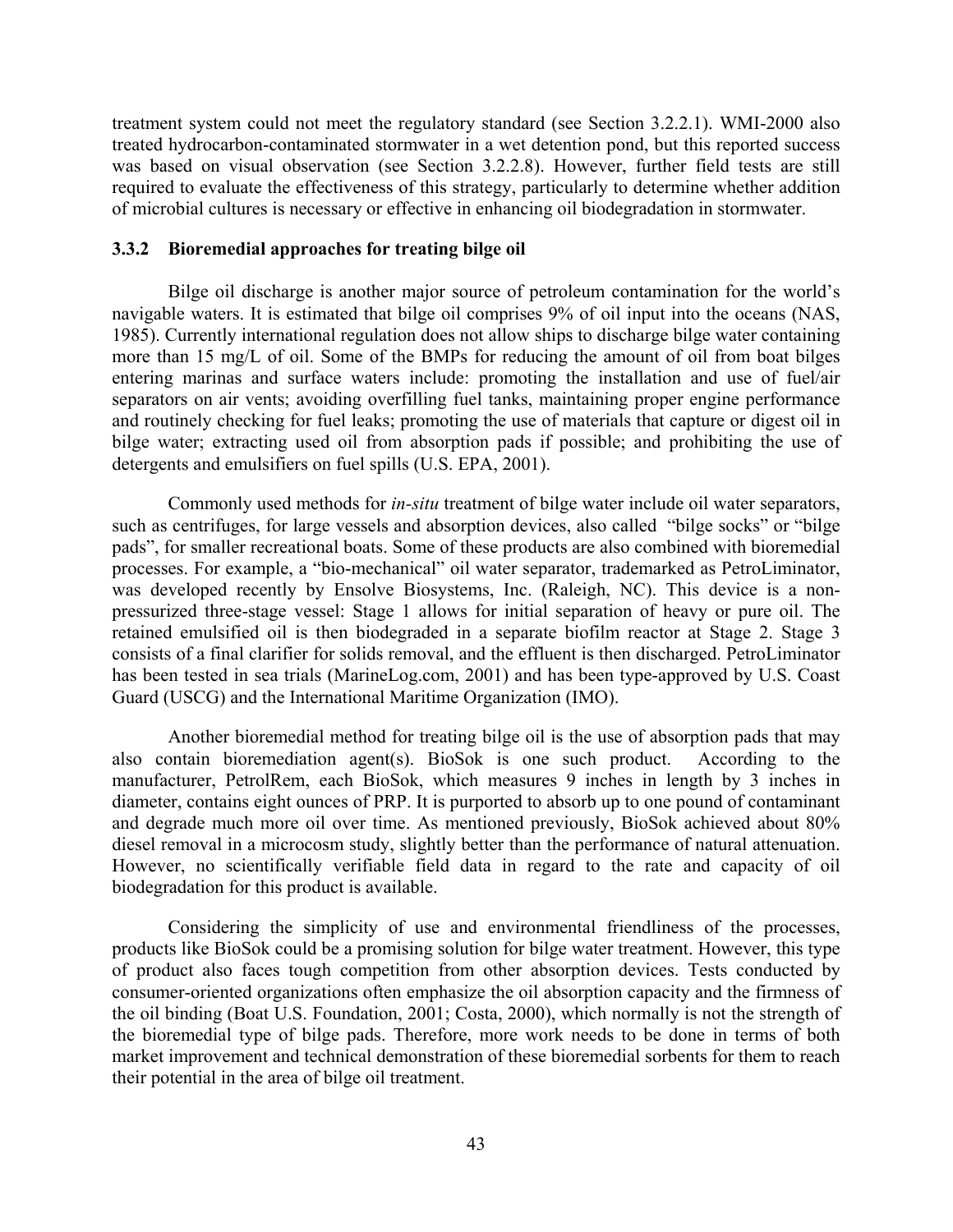## <span id="page-48-0"></span>**4 Summary and Findings**

Bioremediation is a process that attempts to accelerate natural biodegradation processes. The success of oil spill bioremediation depends on our ability to optimize various physical, chemical, and biological conditions in the contaminated environment. There are two main approaches to oil spill bioremediation: 1) *bioaugmentation,* in which oil-degrading microorganisms are added to supplement the existing microbial population, and 2) *biostimulation*, in which the growth of indigenous oil degraders is stimulated by the addition of nutrients or other growth-limiting cosubstrates and/or habitat alteration. Bioremediation agents are also classified as bioaugmentation and biostimulation agents based on these two main bioremedial approaches. Since the objective of this document was to conduct a thorough assessment of bioremediation products by a comprehensive review of their actual use in real world cases, it was hoped that documented field experiences would be able to provide the more convincing argument for the effectiveness of bioremediation technology. Literature reviewed included peer-reviewed journal articles, company reports, government reports, and actual reports by cleanup contractors engaged in the response to spills in inland, estuarine, and marine environments. The key findings of this literature review are summarized bellow:

- Bioremediation products have been applied to clean up petroleum hydrocarbon contamination in various ecosystems and under a wide range of environmental conditions. Their applications include *in-situ* remediation of hydrocarbon contaminated marine shorelines, soil environments, surface water, groundwater, and water, and *ex-situ* treatment of hydrocarbon contaminated soil (e.g., use of land treatment units or other types of reactor systems such as compost piles, biopiles, slurry reactors, etc.) and water (e.g., in a bioreactor). Bioremediation technology is typically used as a secondary polishing step after conventional mechanical cleanup options have been applied to remove free oil product. However, many case studies have demonstrated that bioremediation can also be used as a primary response strategy, especially for the cleanup of environmentally sensitive areas that are not amenable to conventional cleanup techniques and/or low-level petroleum hydrocarbon contamination.
- According to the peer-reviewed literature, bioaugmentation appears to have little benefit for the treatment of spilled oil in an open environment. Microbial addition has not been shown to work better than nutrient addition alone in many field trials. However, case studies provided by vendors seem to suggest that application of bioaugmentation products could still have some potential in the treatment of specific oil components, isolated spills in confined areas, or certain environments where oil-degrading microorganisms are deficient. Unfortunately, the evidence for such a conclusion is not strong and in most cases scientifically deficient.
- Biostimulation has been proven to be a promising tool to treat certain aerobic oilcontaminated marine shorelines. One of the key factors for the success of oil biostimulation is to maintain an optimal nutrient level in the interstitial pore water. In other words, background nutrient concentrations at the contaminated site should be one of the primary determining factors in the decision to apply nutrients, and biostimulation might not always be necessary if sufficient nutrients are naturally present at a spill site to supply non-limiting concentrations to the degrading populations. However, effects of nutrients are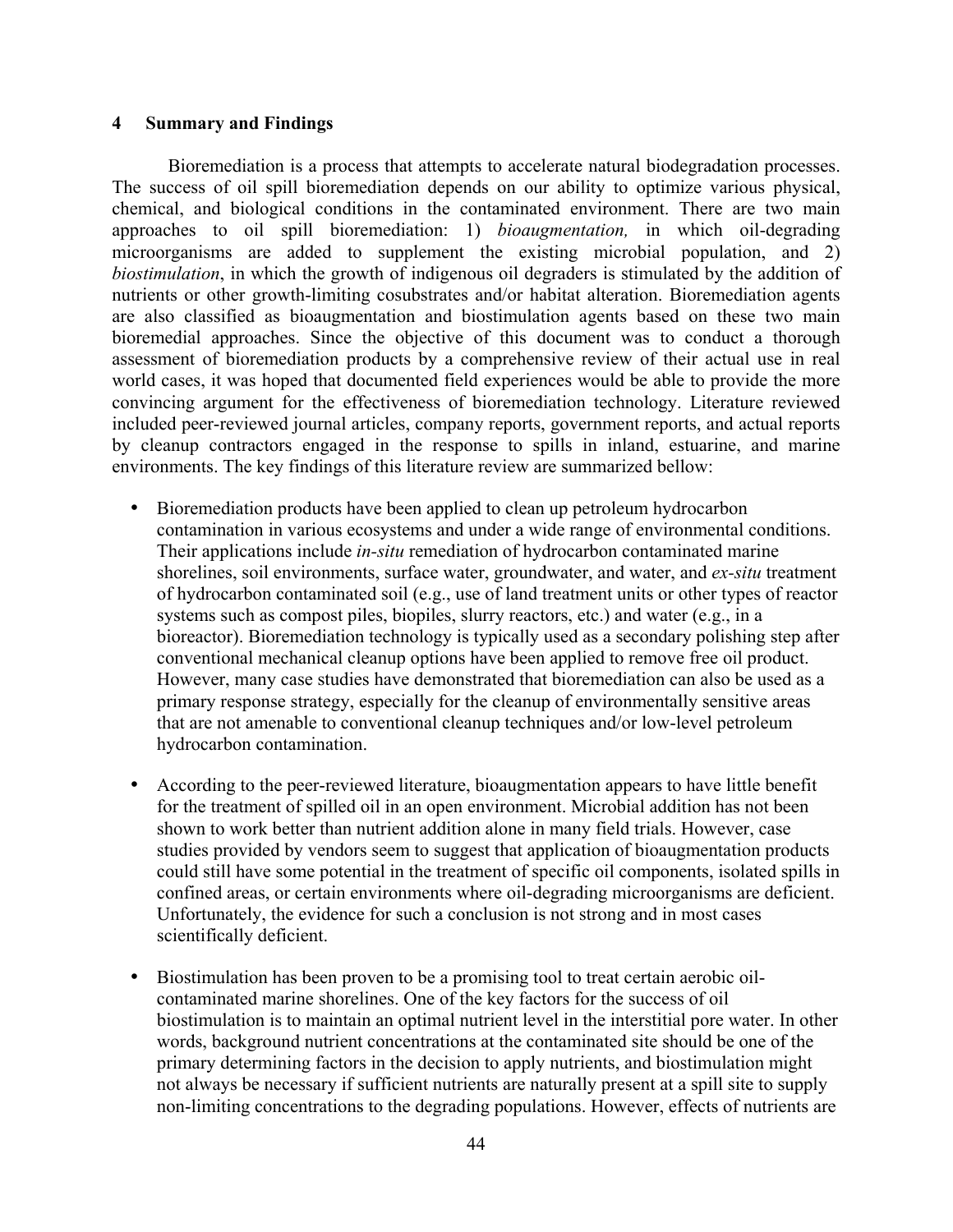also highly site-specific. For example, the availability of oxygen rather than nutrients is often the limiting factor in wetland environments, where addition of nutrient products has not been successful in enhancing oil biodegradation (although it has been successful in accelerating the restoration of the affected plant biomass to an abundant and rich recovery).

- Different nutrient products have shown variable effectiveness, depending on oil properties, the nature of the nutrient products, and the characteristics of the contaminated environments. Based on limited field trials, it appears that slow-release fertilizers may be an excellent choice if the nutrient release rates are balanced against physical loss rates; water-soluble fertilizers may be more cost-effective in low-energy shorelines and finegrained sediments where water transport is limited; and oleophilic fertilizers may be more suitable for use on hard, rocky shorelines, although further research is still required to confirm this suggestion. In general, commercial oleophilic nutrient products have not shown clear advantages over common agricultural fertilizers in stimulating oil biodegradation.
- Bioremedial approaches may have a role in treating hydrocarbon contamination for nonpoint sources. Limited available information appears to suggest that application of bioremediation agents could show promise for the treatment of hydrocarbon contamination in stormwater, especially used in conjunction with other stormwater countermeasures, such as wet detention ponds. Bioremediation agents may also be effective for the treatment of bilge water, although, due to the lack of any systematic investigation into its effectiveness, it is still uncertain whether this approach could compete with other existing technologies. Further field tests are needed to provide stronger evidence on the potential of this strategy.
- The extreme uncertainty associated with the efficacy of bioremediation agents is due in large part to the poorly designed field tests that have been conducted to demonstrate efficacy. Much of the reported literature lacked proper controls and treatment randomization and replication, or the data were incorrectly analyzed. If there is any hope for advancement of commercial bioremediation for the environments described in this report, especially estuaries, experiments based on sound scientific principles are needed. Unfortunately, resources for field-testing commercial bioremediation agents are scarce, and field studies are extremely expensive to carry out. That's why it is best to rely on laboratory microcosm or mesocosm studies to provide needed data to support this technology. When spills occur and the on-scene coordinator in conjunction with the Regional Response Team decides to implement commercial bioremediation for cleanup, they should try to set aside control areas if at all possible to allow a more effective evaluation of treatment success. If this practice is carried out, a true advancement in knowledge will be possible.
- If there is any hope for advancement of commercial bioremediation, especially estuaries, experiments based on sound scientific principles are needed. Unfortunately, due to the extreme resource intensiveness of field studies, the benefit accruing to testing one bioremediation agent is only applicable to the one product being tested, not to the overall science of bioremediation. Testing products in the field is not within the purview of the federal government unless such a test has the potential of advancing science in terms of general microbiological and engineering principles.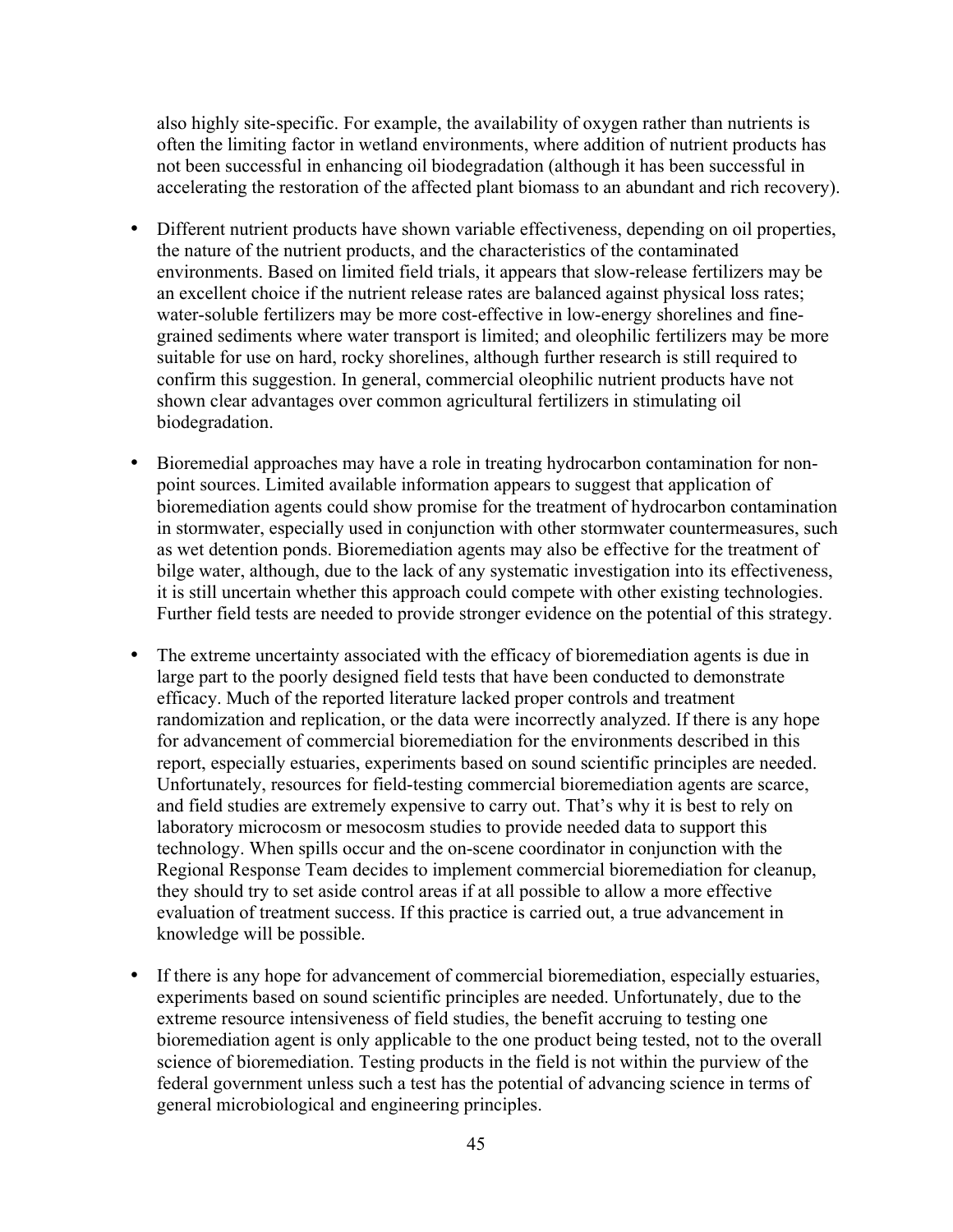# <span id="page-50-0"></span>**5 References**

Aldrett, S., Bonner, J.S., McDonalds, T.J., Mills, M.A., Autenrieth, R.L. (1997) Degradation of crude oil enhanced by commercial microbial cultures. *Proceedings of 1997 International Oil Spill Conference*. American Petroleum Institute, Washington DC, pp995-996.

Alleman, B.C., and E.A. Foote. 1997. Evaluation of Amendments for Enhancing Microbial Activity in Soils from Site 18 at MCAGCC Twentynine Palms, California. Battelle, Columbus, OH. Performing Organization Report Number D.O. 1795. Sponsoring Agency Report Number TCN 96-026. Feb. 7, 1997.

Athey, P., Reeder, D., Lukin, J., McKendrick, J., Con, J.S. (2001) *Tundra Treatment Guidelines: A Manual for treating Oil and Hazardous Substance Spills to Tundra*. Alaska Department of Environmental Conservation, Juneau, Alaska.

Atlas, R.M. (1995) Bioremediation of petroleum pollutants*. International Biodeterioration & Biodegradation*, 317-327.

Atlas, R. M. (ed.)(1984) *Petroleum Microbiology*. Macmillan Publishing Company, New York.

Atlas, R.M. (1981) Microbial degradation of petroleum hydrocarbons: An environmental perspective. *Microbiol. Rev*. **45**, 180-209.

Atlas, R.M. (1977) Stimulated petroleum biodegradation. *Crit. Rev. Microbiol*., **5**, 371-386.

Atlas, R.M. and Bartha R. (1992) Hydrocarbon biodegradation and oil spill bioremediation. In K.C. Marshall (ed.)*, Advances in Microbial Ecology, Vol. 12*, Plenum Press, NY, pp287-338.

Atlas, R.M. and Bartha, R. (1973) . Effects of some commercial oil herders, dispersants and bacterial inocula on biodegradation of oil in seawater. In Ahearn and Meyers (Eds.), *The Microbial Degradation of Oil Pollutants*, Publication No. LSU-SG-73-01, Louisiana State University, Baton Rouge, LA, pp283-289.

Azarowicz, R.M. (1973) Microbial degradation of petroleum. *US Patent* 3,769,164.

Blenkinsopp, S., Sergy, G., Wang, Z., Fingas, M. F., Foght, J., Westlake, D. W. S. (1995) Oil spill bioremediation agents: Canadian efficiency test protocols. *Proceedings of 1995 International Oil Spill Conferenc*e, American Petroleum Institute, Washington, DC, pp91–96.

Boat U.S. Foundation (2001) Pillow talk: go soak your bilge, Foundation finding report #34, [http://www.boatus.com/foundation/findings/oil\\_removal\\_products.htm](http://www.boatus.com/foundation/findings/oil_removal_products.htm) 

Botts, J., Allard, L., and Wheeler, J. (1996) Structural Best Management Practices for Storm Water Pollution Control at Industrial Facilities, *Proceedings of Watershed' 96 Conference*, Water Environment Federation, pp216-219.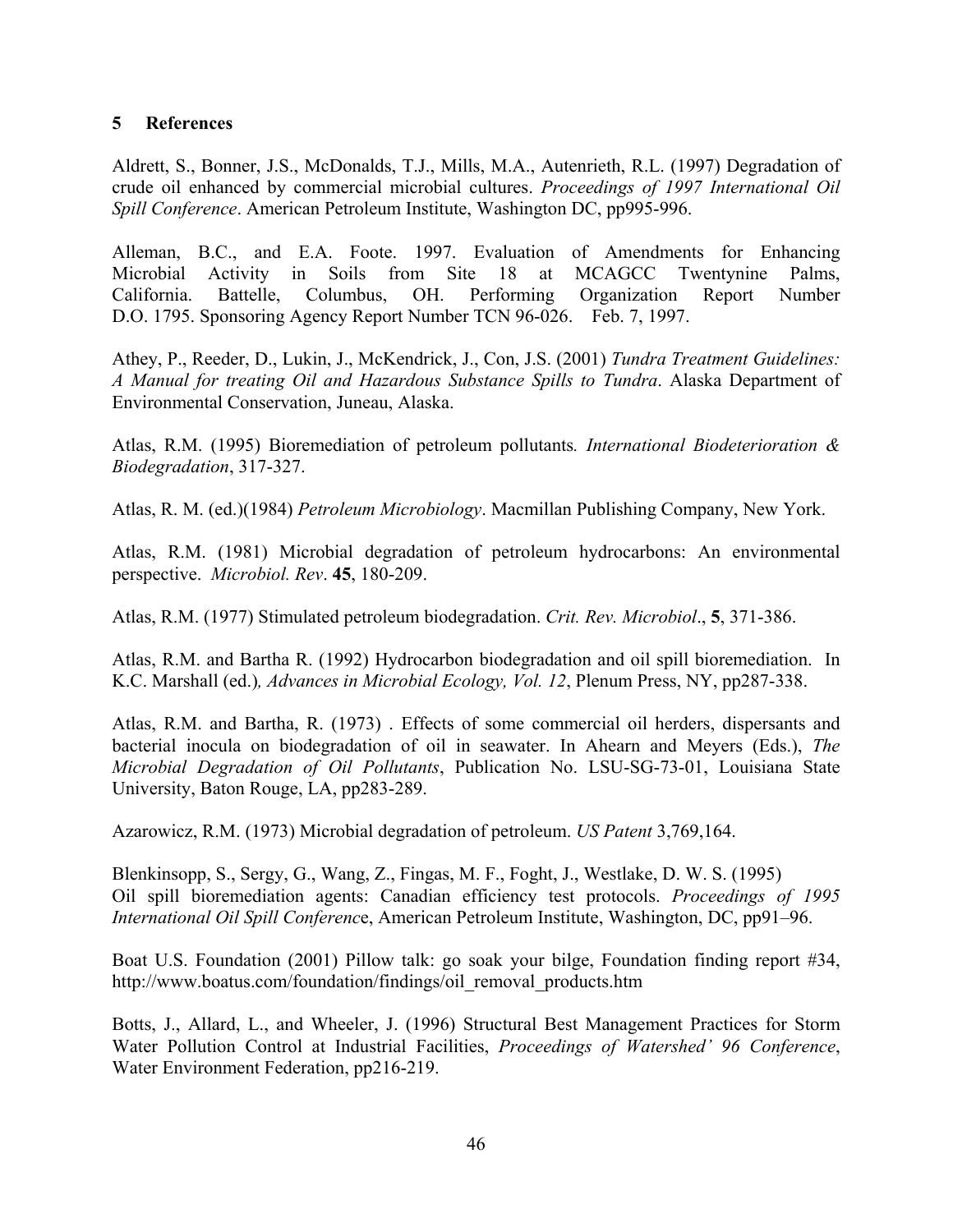Bragg, J.R., Prince, R.C., Harner, E.J., and Atlas, R.M. (1994) Effectiveness of bioremediation for the *Exxon Valdez* oil spill. *Nature,* **368**, 413-418.

Bragg, J.R., Prince, R.C., Wilkinson, J.B., and Atlas, R.M. (1992) *Bioremediation for Shoreline Cleanup Following the 1989 Alaskan Oil Spill*. Exxon Co., USA. Houston.

Burns, K.A., Codi, S., Duke N.C. (2000) Gladstone, Australia field studies: weathering and degradation of hydrocarbons in oiled mangrove and salt marsh sediments with and without the application of an experimental bioremediation protocol. *Marine Pollution Bulletin*, **41**, 392-402.

Costa, J.E. (2000) A review of the performance of bilge socks proposed for use in Buzzards Bay recreational boats in response to a request for proposals issued by the Buzzards Bay action Committee and the Town of Dartmouth, Massachusetts, Buzzards Bay Project, National Estuary Program.<http://www.buzzardsbay.org/bilgesockwebreport.pdf>

Douglas, G.S., Prince, R.C., Butler, E.L., and Steinhauer, W.G. (1994) The use of internal chemical indicators in petroleum and refined products to evaluate the extent of biodegradation. *In* R.E. Hinchee, B.C. Alleman, R.E. Hoeppel, and R.N. Miller (eds.), *Hydrocarbon Bioremediation*, Lewis Publishers, Inc., Boca Raton, FL. pp. 219-236.

Foght, J.M. and Westlake, D.W.S. (1987) Biodegradation of hydrocarbons in freshwater. In: Vandermeulen and Hrudey (Ed), *Oil in Freshwater: Chemistry, Biology, Countermeasure Technology.* Pergamon Press, New York, pp217-230.

Forsyth, J.V., Tsao, Y.M., Blem, R.D. (1995) Bioremediation: when is augmentation needed? In Hinchee, R.E. *et al.* (eds) *Bioaugmentation for Site Remediation*. Battelle Press, Columbus, OH, pp1-14.

Garcia-Blanco, S., Motelab, M., Venosa, A.D., Suidan, M.T., Lee, K., King, D.W. (2001) Restoration of the oil-contaminated Saint Lawrence River shoreline: Bioremediation and Phytoremediation. *Proceedings of 2001 International Oil Spill Conference*. American Petroleum Institute, Washington DC, pp. 303-308.

Glaser, J.A. (1994) Engineering approaches using bioremediation to treat crude oil-contaminated shoreline following the *Exxon Valdez* Accident in Alaska. In P.E. Flathman *et al*. (eds.), *Bioremediation: Field Experience*, Lewis Publisher, Boca Raton, pp81-103.

Glaser, J.A., Venosa, A.D., Opatken, E.J. (1991) Development and evaluation of application techniques for delivery of nutrients to contaminated shoreline in Prince William Sound. *Proceedings of 1991 International Oil Spill Conference*. American Petroleum Institute, Washington, DC, pp559-562.

GMS Technologies (1999) *Evaluation of the BioSok® product for boat bilge treatment and the reduction of non-point pollution*, a research report by GMS Technologies to USEPA under EPA contract No. 68-D-98-138.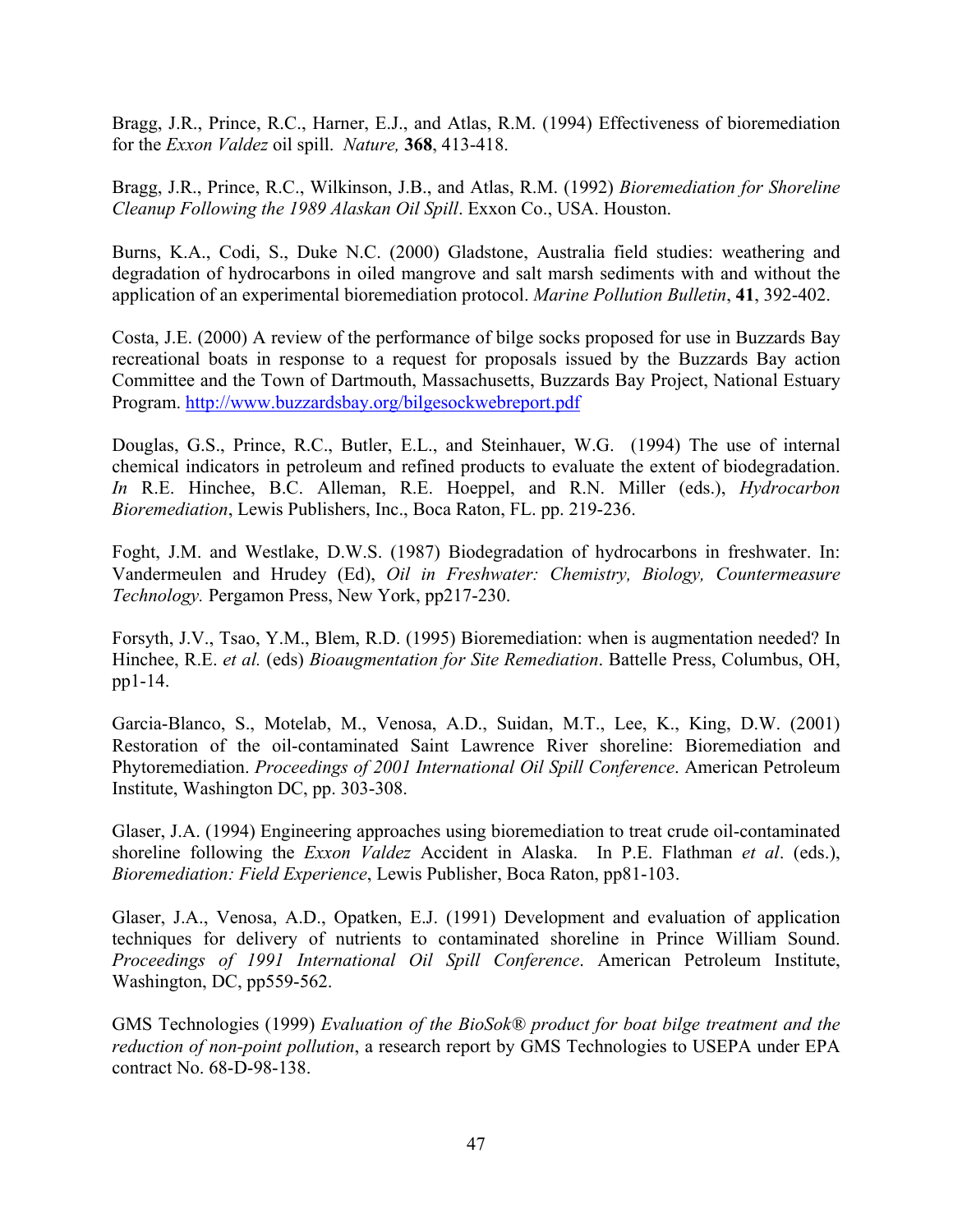Goldstein, R.M., Mallory, L.M., Alexander, M. (1985) Reasons for possible failure of inoculation to enhance biodegradation. *Applied and Environmental Microbiology*, **50**, 977-983.

Hoff, R. (1993). Bioremediation: An overview of its development and use for oil spill cleanup*. Marine Pollution Bulletin* **26** (9), 476-481.

Hoff, R. (1991) *A Summary of Bioremediation Application Observed at Marine Oil Spill*. Report HMRB 91-2, National Oceanic and Atmospheric Administration, Seattle, Washington.

Hozumi, T., Tsutsumi, H. and Kono, M. (2000) Bioremediation on the shore after an oil spill from the *Nakhodka* in the Sea of Japan. I. Chemistry and characteristics of the heavy oil loaded on the *Nakhodka* and biodegradation tests on oil by a bioremediation agent with microbial cultures in the laboratory. *Marine Pollution Bulletin*, **40**, 308-314.

Jobson, A.M., Cook, F.D., and Westlake, D.W.S. (1974) Effect of amendments on the microbial utilization of oil applied to soil. *Appl. Microbiol*. **27**, 166-171.

Jorgenson, M.T. and Cater, T.C. (1996) Minimizing ecological damage during cleanup of terrestrial and wetland oil spills. In: Cheremisinoff (Ed), *Storage Tanks.* Gulf Publishing Company, Houston, TX, pp257-293.

Ladousse, A. and Tramier, B. (1991) Results of 12 years of research in spilled oil bioremediation: Inipol EAP 22, *Proceedings of 1991 Oil Spill Conference*. American Petroleum Institute, Washington, DC, pp577-581.

Lawson, L (1999) Excerpt from the Report to GMS Technologies on Commercialization Assessment of Improved Bio-Sok by Foresight Science & Technology under contract to the EPA.

Le Floch, S., Merlin, F.X., Guillerme, M., Dalmazzone, C., and Le Corre, P. (1999) A field experimentation on bioremediation: Bioren. *Environmental Technology*, **20**, 897-907.

Le Floch, S., Merlin, F.X., Guillerme, M., Tozzolino, P., Ballerini, D., Dalmazzone, C., and Lundh, T. (1997) Bioren: recent experiment on oil polluted shoreline in temperate climate. In: *In-Situ and On-Site Bioremediation*: Volume 4, Battelle Press, Columbus, OH, pp. 411-417.

Leahy, J.G.; Colwell, R.R. (1990) Microbial Degradation of hydrocarbons in the environment. *Microbial Reviews*, **53**(3), 305-315.

Lee, K., and Levy, E.M. (1989) Enhancement of the natural biodegradation of condensate and crude oil on beaches of Atlantic Canada. *Proceedings of 1989 Oil Spill Conference*. American Petroleum Institute, Washington, DC, pp 479-486.

Lee, K., and Levy, E.M. (1987) Enhanced biodegradation of a light crude oil in sandy beaches. *Proceedings of 1987 Oil Spill Conference*. American Petroleum Institute, Washington, DC, pp411-416.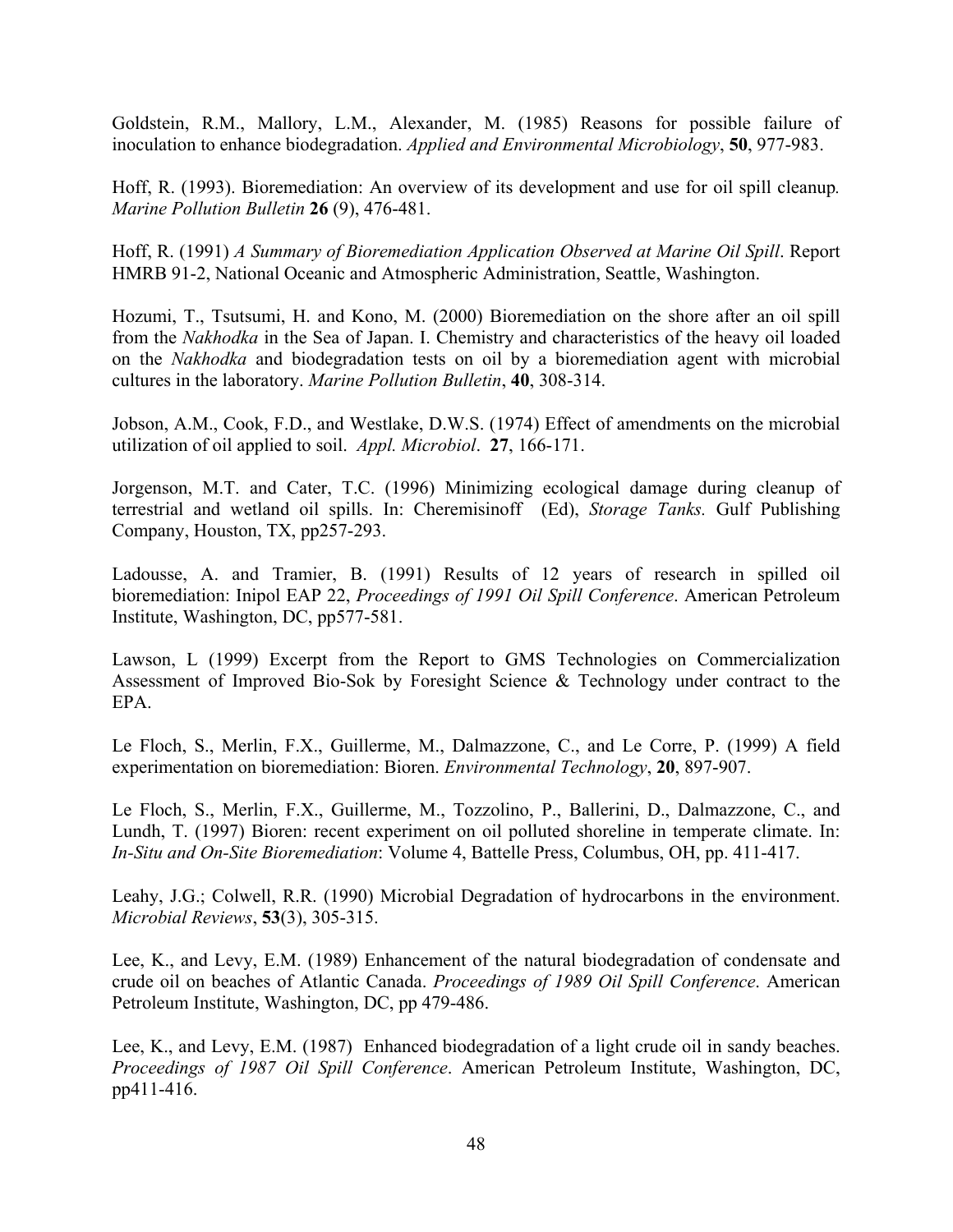Lee, K., and Trembley, G. H. (1993). Bioremediation: Application of slow-release fertilizers on low energy shorelines. *Proceedings of the 1993 Oil Spill Conference*, American Petroleum Institute, Washington, D. C., pp449-454.

Lee, K., Tremblay, G.H., and Gauthier, J., Cobanli, S.E., Griffin, M. (1997) Bioaugmentation and biostimulation: a paradox between laboratory and field results. *Proceedings of 1997 International Oil Spill Conference*. American Petroleum Institute, Washington DC, pp697-705.

Lee, K., Tremblay, G.H. and Cobanli, S.E. (1995) Bioremediation of oiled beach sediments: Assessment of inorganic and organic fertilizers. *Proceedings of 1995 International Oil Spill Conference*. American Petroleum Institute, Washington, DC, pp107-113.

Lin, Q., Mendelssohn, I. A., Henry, C. B., Roberts, P.O., Walsh, M.M., Overton, E. B., Portier, R. J. (1999) Effects of bioremediation agents on oil degradation in mineral and sandy salt marsh sediments. *Environmental Technology*, **20**, 825-837.

Linn, R.R. (1971) Method for soil restoration. *US Patent* 3,769,164.

Madden, P.C.; Hinton, S.M. Lee, M.D. (1991) *Bioremediation of a Contaminated Beach on Prall's Island*, Project report from Exxon Research & Engineering Company and Dupont Environmental Remediation Services, Inc.

MarineLog.com (2001) "Bilge water treatment system completes trials", Newupdates, July 19, <http://www.marinelog.com/DOCS/NEWS/MMJul19a.html>

Mauro, G. and Wynne, III, B.J. (1990) *Mega Borg* oil spill: an open water bioremediation test. Texas General Land Office, Austin, Texas.

Mearns, A. J. (1997) Cleaning oiled shores: putting bioremediation to the test. *Spill Science & Technology Bulletin*, **4**(4), 209-217.

Mearns, A. J., Roques, P., Henry C.B.Jr. (1993) Measuring efficacy of bioremediation of oil spills: monitoring, observations, and lessons from the Apex oil spill experience. *Proceedings of 1993 International Oil Spill Conference*. American Petroleum Institute, Washington DC, pp335- 344.

Mearns, A. (1991) Observation of an Oil Spill Bioremediation Activity in Galveston Bay, Texas. NOAA Technical Memorandum NOS OMA 57, National Oceanic and Atmospheric Administration, Seattle, Washington.

Mendelssohn, I. A., Lin, Q., Debusschere, K., Henry, C. B., Overton, E. B., Portier, R. J., Walsh, M. M., Penland, S., Rabalais, N. N. (1995) The development of bioremediation for spill cleanup in coastal wetlands: Product impacts and bioremediation potential. *Proceedings of the 1995 Oil Spill Conference*, American Petroleum Institute, Washington, DC, pp97-100.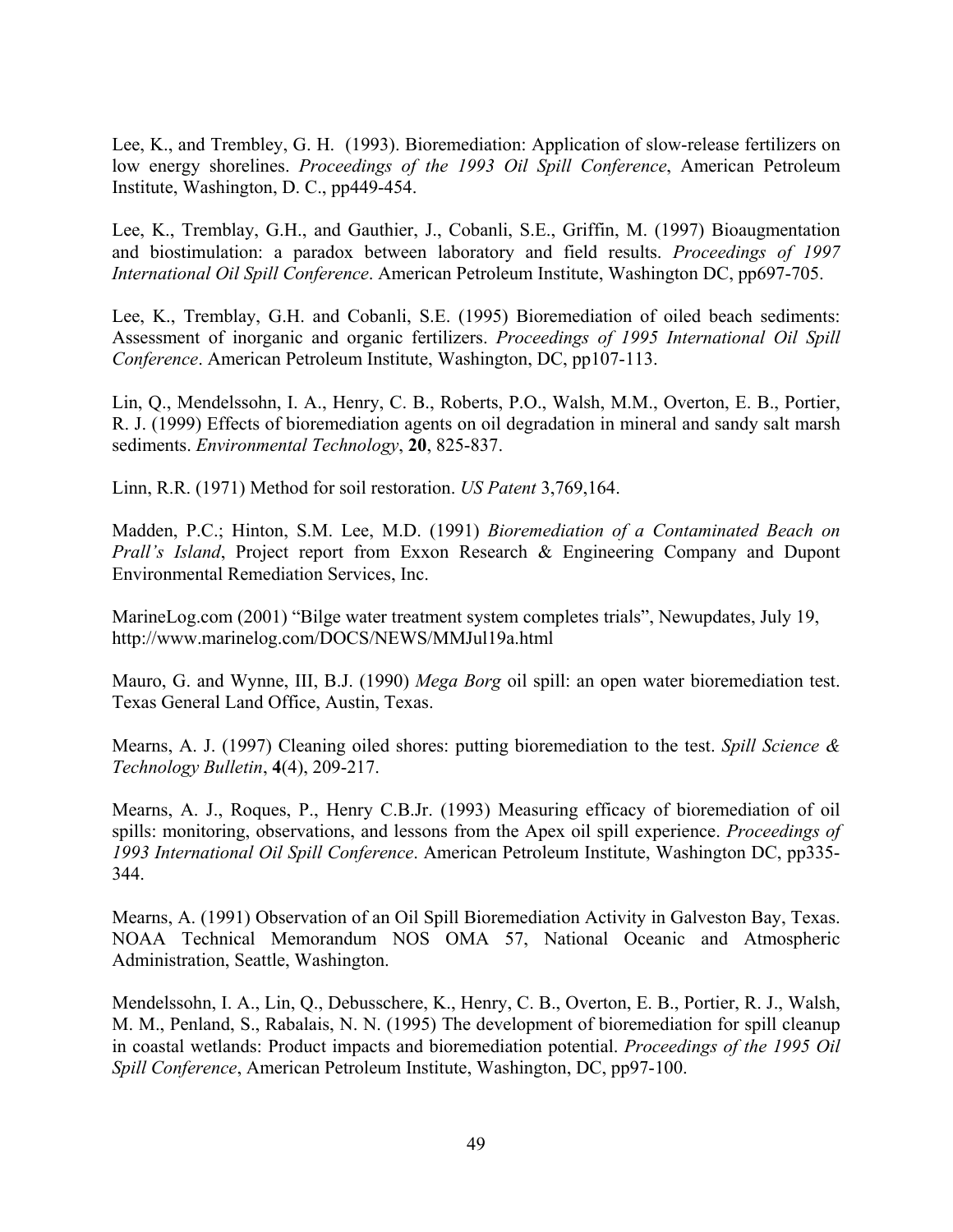Mohan, R.R., Byrd, G.H., Nixon, J., and Bucker, E.R. (1975) Use of microorganisms to disperse and degrade oil spills. *US Patent* 3,871,957.

National Academy of Sciences (1985) *Oil in the Sea: Inputs, Fates and Effects*, National Academy Press, Washington DC.

National Environmental Technology Application Center (1993a) *Evaluation Methods Manual: Oil Spill Response Bioremediation Agents*. University of Pittsburgh Applied Research Center, Pittsburgh, PA.

National Environmental Technology Application Center (1993b) *Bioremediation Product Evaluation: Mesocosm Field Study PRP Formulation #1.* University of Pittsburgh Applied Research Center, Pittsburgh, PA.

Nichols, W.J. (2001) The U.S. Environmental Protect Agency: National Oil and Hazardous Substances Pollution Contingency Plan, Subpart J Product Schedule (40 CFR 300.900). *Proceedings of 2001 International Oil Spill Conference*. American Petroleum Institute, Washington DC, pp1479-1483.

Nix, P.G., Stecko, J.P., and Hamilton, S.H. (1994) A constructed wetland for the treatment of stormwater contaminated by diesel fuel.  $17<sup>th</sup>$  Arctic and Marine Oil Spill Program Technical Seminar, VI, 439-464, Environment Canada.

NOAA (1992) *Shoreline Countermeasure Manual*, National Oceanic & Atmospheric Administration, Seattle, Washington.

Office of Technology Assessment (1991), *Bioremediation of Marine Oil Spills: An Analysis of Oil Spill Response Technologies*, OTA-BP-O-70, Washington, DC.

Office of Technology Assessment (1990), *Coping With An Oiled Sea: An Analysis of Oil Spill Response Technologies*, OTA-BP-O-63, Washington, DC.

Oil Spill Intelligence Report (2000)  $20^{th}$  International Oil Spill Control Directory, Cutter Information Corp., Arlington, MA.

Oudot, J., Merlin, F.X., and Pinvidic, P. (1998) Weathering rates of oil components in a bioremediation experiment in estuarine sediments. *Marine Environmental Research*, **45**(2), 113- 125.

Prince, R.C. (1993) Petroleum spill bioremediation in marine environments. *Critical Rev. Microbiol*. **19**, 217-242.

Prince, R. C., Bare, R. E., Garrett, R. M., Grossmann, M. J., Haith, C. E., Keim, L. G., Lee, K., Holtom, G. J., Lambert, P., Sergy, G. A., Owens, E. H., and Guenette, C. C. (1999) Bioremediation of a marine oil spill in the Arctic. In B.C. Alleman & A. Leeson (eds) : *In-Situ*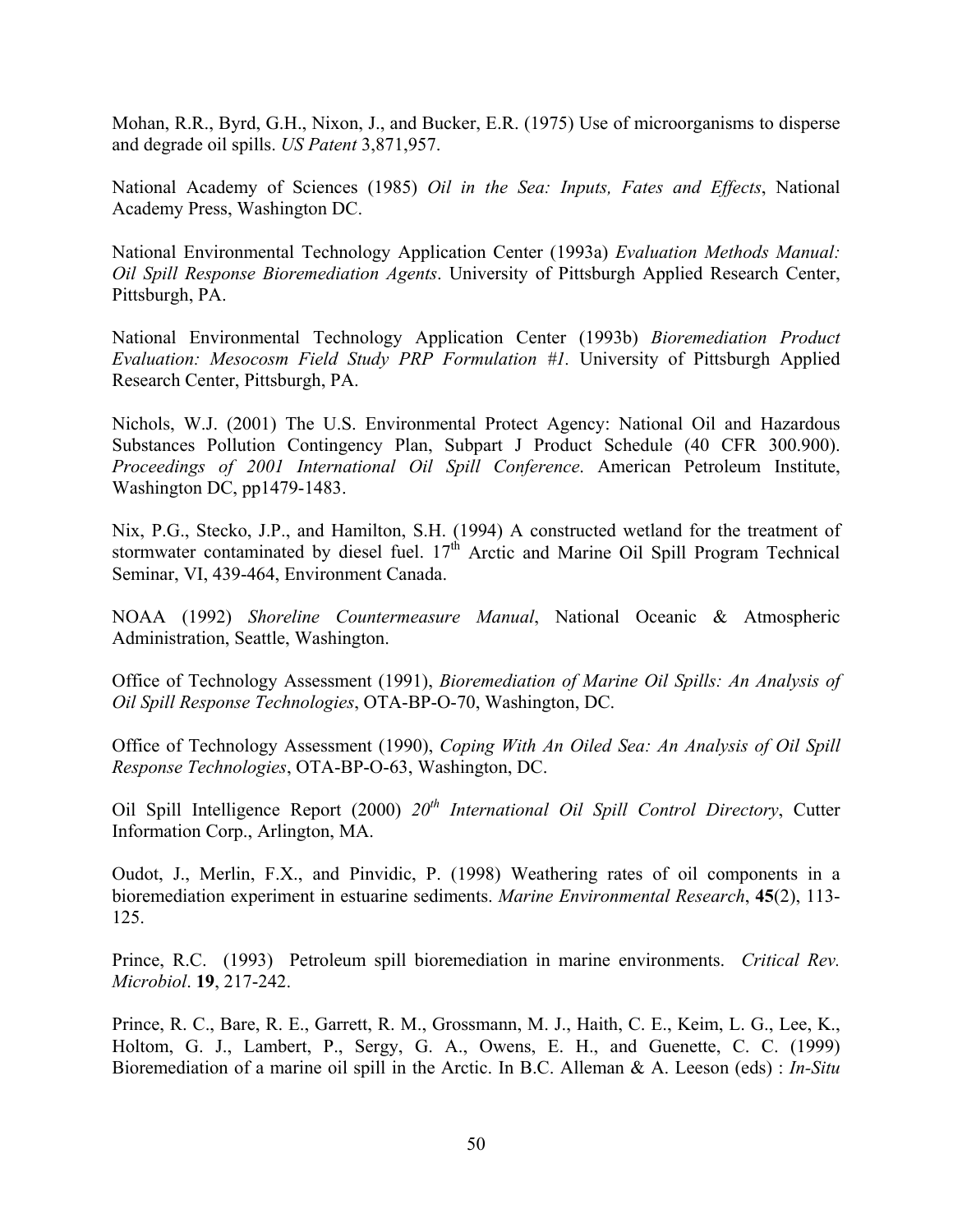*Bioremediation of Petroleum Hydrocarbon and Other Organic Compounds*, Battelle Press, Columbus, OH, pp. 227-232.

Prince, R. C., Clark, J.R., Lindstrom, J.E., Butler, E.L., Brown, E.J., Winter, G., Grossman, M.J., Parrish, P.R., Bare, R.E., Braddock, J.F., Steinhauer, W.G., Douglas, G.S., Kennedy, J.M., Barter, P.J., Bragg, J.R., Harner, E.J., and Atlas, R. M. (1994) Bioremediation of the Exxon Valdez oil spill: monitoring safety and efficacy. In: R.E. Hinchee *et al.*(Eds.), *Hydrocarbon Bioremediation*. Lewis Publishers, Boca Raton, Florida, pp107-124.

Pritchard, P.H, Mueller, J.G, Rogers, J.C., Kremer, F.V. and Glaser, J.A (1992) Oil spill bioremediation: experiences, lessons and results from the Exxon Valdez oil spill Alaska. *Biodegradation* **3**, 109-132.

Pritchard, P.H., Costa, C.F., and Suit, L. (1991) *Alaska Oil Spill Bioremediation Project*. EPA/ 600/9-91/046a&b, Office of Research and Development, U.S. EPA, Gulf Breeze, FL.

Rosenberg, E. and Ron, E.Z (1996) Bioremediation of petroleum contamination, In R.L. Crawford and D.L. Crawford (Eds.), *Bioremediation: principles and Applications*, Cambridge University Press, UK, 100-124.

Rosenberg, E., Lagmann, R., Kushmaro, A., Taube., R., Adler, R., and Ron, E.Z. (1992) Petroleum bioremediation—a multiphase problem. *Biodegradation*, **3**, 337-350

Safferman, S.I. (1991) Selection of nutrients to enhance biodegradation for the remediation of oil spilled on beaches. *Proceedings of 1991 International Oil Spill Conference.* American Petroleum Institute, Washington DC, pp571-576.

Santas, R. and Santas, P. (2000) Effects of wave action on the bioremediation of crude oil saturated hydrocarbons. *Marine Pollution Bullrtin*, **40**(5) 434-439.

Schueler, T.R., (1987) *Controlling Urban Runoff: A Practical Manual for Planning and Designing Urban BMPs*. Prepared for Washington Metropolitan Water Resources Planning Board, Washington, D.C.

Sendstad, E. (1980) Accelerated biodegradation of crude oil on Arctic shorelines, *Proceedings of the Third Arctic and Marine Oil Spill Program Technical Seminar*, Environment Canada, Ottawa, Canada.

Shafer, R. (1992) Bioremediation of a California Land Site: a cost-effective way to treat oil contamination. *Our California Environment*, winter 1992.

Shafer, R. (1991) Cleanup old problems: Bioremediation of diesel contaminated soil and tundra. *Land and Water*, Nov/Dec, 1991.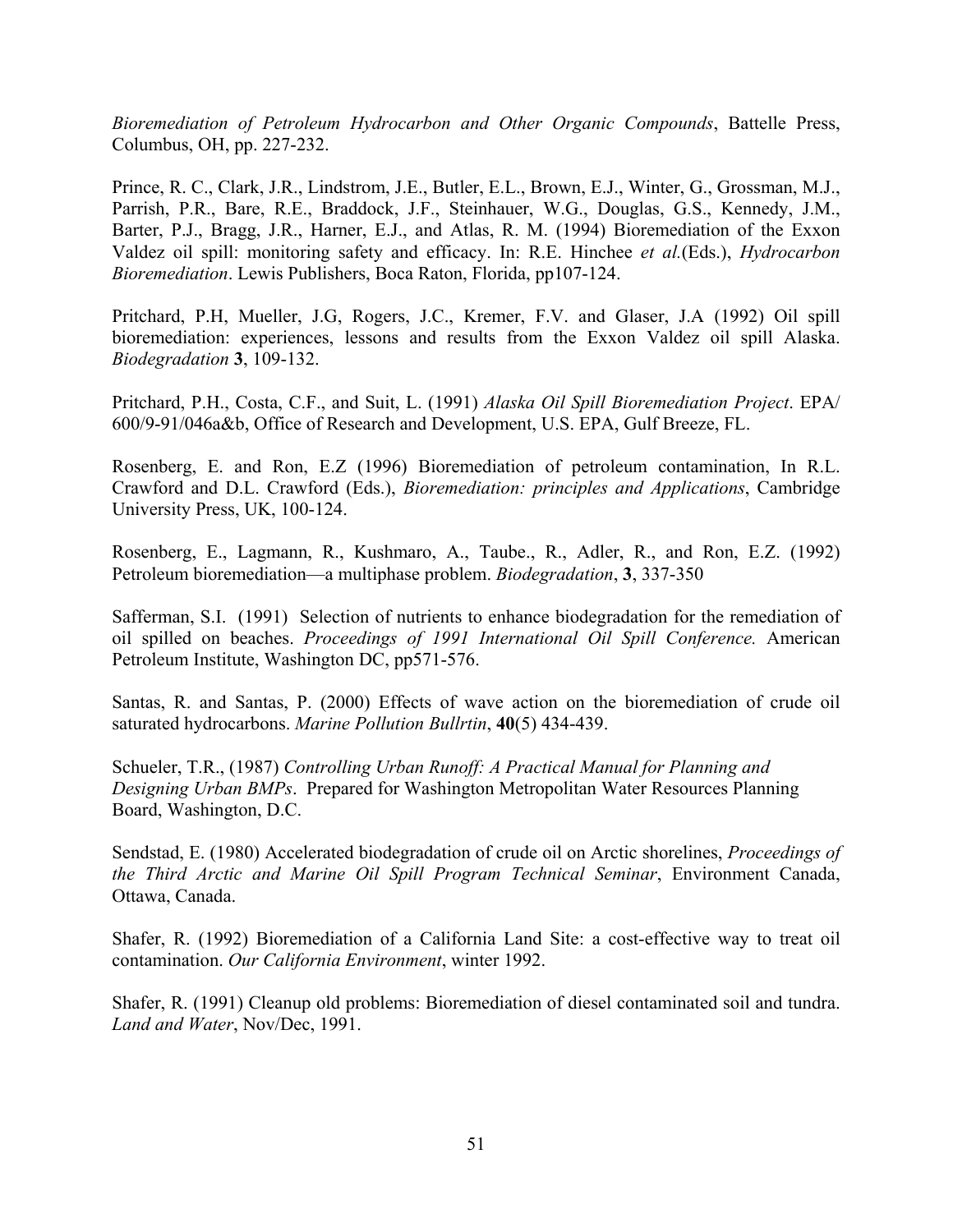Shin, W.,S., Tate, P.T., Jackson, W.A., Pardue, J.H. (1999) Bioremediation of an experimental oil spill in a salt marsh. *In* Means and Hinchee (Eds): *Wetlands and Remediation: An international Conference*. Battelle Press, Columbus, OH, pp.33-40.

Shutes, R.B.E., Revitt, D.M., Mungur, A.S., and Scholes, L.N.L. (1997) The design of wetland systems for the treatment of urban run off. *Wat. Sci. Tech*., **35**(5), 19-25.

Simon, M., Autenrieth, R.L., McDonald, T.J., Bonner, J.S.(1999) Evaluation of bioaugmentation for remediation of petroleum in a wetland. *Proceedings of 1999 International Oil Spill Conference*. American Petroleum Institute, Washington DC.

Spies, R.B., Rice, S.D., Wolfe, D.A., Wright, B.A. (1996) The effect of the Exxon Valdez oil spill on Alaskan coastal environment, *Proceedings of the 1993 Exxon Valdez Oil Spill Symposium*, American Fisheries Society, Bethesda, MD, pp1-16.

Sveum, P., and Ramstad, S. (1995) Bioremediation of oil-contaminated shorelines with organic and inorganic nutrients. In Hinchee, R.E. *et al.* (eds) *Applied Bioremediation of Petroleum Hydrocarbons*. Battelle Press, Columbus, OH, pp201-217.

Sveum, P., Faksness, L.G., and Ramstad (1994) Bioremediation and of oil-contaminated shorelines: the role of carbon in fertilizers. *In* R.E. Hinchee, B.C. Alleman, R.E. Hoeppel, and R.N. Miller (eds.), *Hydrocarbon Bioremediation*, Lewis Publishers, Inc., Boca Raton, FL. pp. 163-174.

Swannell, R. P. J., Mitchell, D., Lethbridge, G., Jones, D., Heath, D., Hagley, M., Jones, M., Petch, S., Milne, R., Croxford, R., and Lee, K. (1999a) The use of bioremediation to treat an oiled shoreline following the Sea Empress Incident. In B.C. Alleman & A. Leeson (eds) : *In-Situ Bioremediation of Petroleum Hydrocarbon and Other Organic Compounds*, Battelle Press, Columbus, OH, pp. 239-244.

Swannell, R. P. J., Mitchell, D., Lethbridge, G., Jones, D., Heath, D., Hagley, M., Jones, M., Petch, S., Milne, R., Croxford, R., and Lee, K. (1999b) A field demonstration of the efficacy of bioremediation to treat oiled shorelines following the Sea Empress Incident. *Environmental Technology*. **20**: 863-873.

Swannell, R.P.J., Lee, K., and McDonagh, M. (1996) Field evaluations of marine oil spill bioremediation. *Microbiological Reviews*, **60**(2), 342-365.

Swannell, R.P.J., Croft, B.C., Grant, A.L., and Lee, K. (1995) Evaluation of bioremediation agent in beach microcosms, *Spill Science & Technology Bulletin*, **2**(2/3) 151-159.

Townsend, R.T., Bonner, J.S., Autenrieth, R.L.(1999) The effect of bioremediation on microbial populations in an oil-contaminated coastal wetland. *Proceedings of 1999 International Oil Spill Conference*. American Petroleum Institute, Washington DC.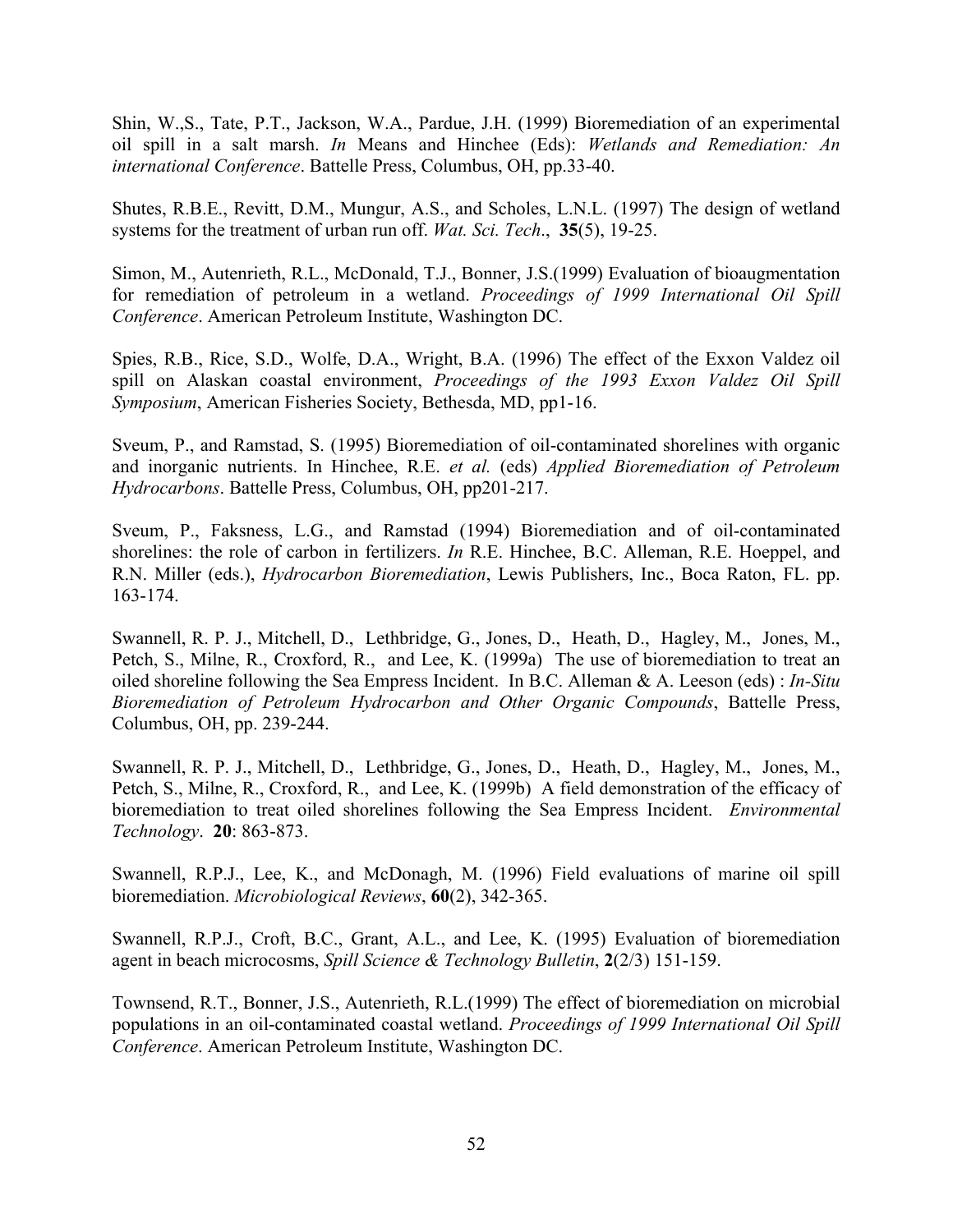Tsutsumi, H., Kono, M., Takai, K., Manabe, T. (2000) Bioremediation on the shore after an oil spill from the *Nakhodka* in the Sea of Japan. III. Field test of a bioremediation agent with microbiological cultures for the treatment of an oil spill. *Marine Pollution Bulletin*, **40**, 320-324.

U.S. Army (1999) *Biodegradation of POL-Contaminated Washrack Sludge*, Public Works Technical Bulletin 420-49-27, 31 March 1999, Department of the Army, U.S. Army Corps of Engineers, Washington DC

U.S. EPA (2002) Spill *NCP Product Schedule*,<http://www.epa.gov/oilspill>

U.S. EPA (2000) *The Quality of Our Nation's Waters: A summary of the National Water Quality Inventory: 1998 Report to Congress*. EPA841-S-00-001, Office of Water, U.S. Environmental Protection Agency.

U.S. EPA (1999) *Understanding oil spills and oil spill response*, EPA 540-K-99-007, Office of Emergency and Remedial Response, U.S. Environmental Protection Agency.

U.S. EPA (1997) *Innovative Use of Compost: Bioremediation and Pollution Prevention*. EPA530-F-97-042, Office of Solid Waste and Emergency Response, U.S. Environmental Protection Agency.

U.S. EPA (1996) *A Series of Fact Sheets on Nonpoint Source (NPS) Pollution*. EPA841-F-96- 004, Office of Water, U.S. Environmental Protection Agency.

U.S. EPA (1993) *Guidance Specifying Management Measures for Sources of Nonpoint Pollution in Coastal Waters*, EPA 840-B-92-002**,** Office of Water, U.S. Environmental Protection Agency.

U.S. EPA (1992) *Bioremediation Case Studies: An Analysis of Vendor Supplied Data*, EPA/600/R-92/043, Office of Research and Development, U.S. Environmental Protection Agency.

Venosa, A.D. (1998) Oil spill bioremediation on coastal shorelines: a critique. In: S.K. Sikdar & R.I. Irvine(Eds.), *Bioremediation: Principles and Practice*. Vol. III. *Bioremediation Technologies.* Technomic, Lancaster, PA, pp259-301.

Venosa, A. D., Lee, K., Suidan, M. T., Garcia-Blanco, S., Cobanli, S., Moteleb, M., Haines, J.R., Tremblay, G., and Hazelwood, M. (2002) Bioremediation and biorestoration of a crude oilcontaminated freshwater wetland on the St. Lawrence River. *Bioremediation Journal*, **6** (3).

Venosa, A. D., Suidan, M. T., Wrenn, B. A., Strohmeier, K. L., Haines, J. R., Eberhart, B. L, King, D.W., and Holder, E. (1996) Bioremediation of experimental oil spill on the shoreline of Delaware Bay. *Environmental Science and Technology*, **30**, 1764-1775.

Venosa, A.D., Suidan, M.T., Haines, J.R., Wrenn, B.A., Strohmeier, K.L., Eberhart, J.R., Kadkhodayan, M., Holder, E., King, D., Anderson, B. (1995) Field bioremediation study: spilled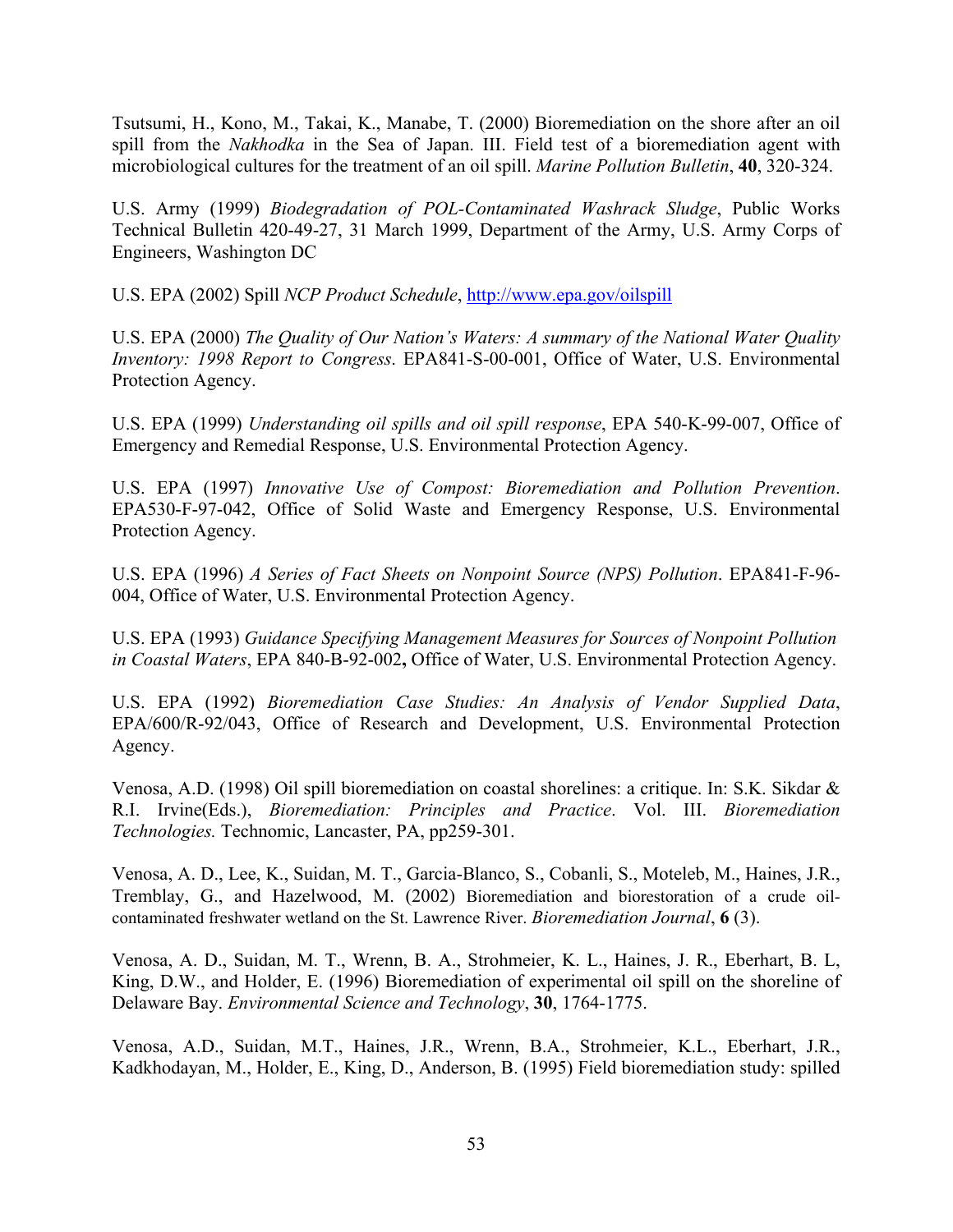crude oil on Bowler Beach, Delaware. In Hinchee, R.E. *et al.* (eds) *Bioaugmentation for Site Remediation*. Battelle Press, Columbus, OH, pp49-56.

Venosa, A.D., Haines, J.R., Eberhart, B.L. (1997) Screening of bacterial products for their crude oil biodegradation effectiveness. In Sheehan (ed) *Methods in Biotechnology, Vol.2: Bioremediation Protocols*. Humana Press Inc., Totowa, NJ, pp47-57.

Venosa, A.D., Kadkhodayan, M., King, D., Wrenn, B.A., Haines, J.R., Herrington, T., Strohmeier, K.L., and Suidan, M.T. (1993) Testing the efficacy of oil spill bioremediation products, *Proceedings of 1993 International Oil Spill Conference*. American Petroleum Institute, Washington DC, pp487-493.

Venosa, A.D., Haines, J.R., and Allen, D.M. (1992) Efficacy of commercial inocula in enhancing biodegradation of crude oil contaminating a Prince William Sound beach. *J. Ind. Microbiol*., **10**, 1-11.

Venosa, A.D., Haines, J.R., Nisamaneepong, W., Govind, R., Pradhan, S., Siddique, B. (1991) Protocol for testing bioremediation products against weathered Alaskan crude oil. *Proceedings of 1991 International Oil Spill Conference*. American Petroleum Institute, Washington DC, pp563- 570.

Venosa, A.D., Haines, J.R., Nisamaneepong, W., Govind, R., Pradhan, S., Siddique, B. (1990) *Protocol for Testing Bioremediation Products against Weathered Alaskan Crude Oil.* EPA/600/D-90/208, Risk Reduction Engineering Laboratory, U.S. EPA, Cincinnati, OH.

Wickham, D. E (1995) US Patent #5.531.898

WMI Report (2001) Bio-Remediation of Hydrocarbon Contaminated Water in Ballast and Bilge Tanks, WMI International, INC., Huston, TX.

Zhu, X., Venosa, A.D., Suidan, M.T., and Lee, K. (2001) Guidelines for the Bioremediation of Marine Shorelines and Freshwater Wetlands, Report under a contract with Office of Research and Development, U.S. Environmental Protection Agency. <http://www.epa.gov/oilspill/pdfs/bioremed.pdf>

Zobell, C. E. (1946) Action of microorganisms on hydrocarbons. *Bacteriol. Rev*. **10**, 1-49.

Zwick, T.C., Foote, E.A., Pollack, A.J., Boone J. L., Alleman, B.C., Hoeppel, R.E., Bowling L. (1997) Effects of nutrient addition during bioventing of fuel contaminated soils in an arid environment. In: *In-Situ and On-Site Bioremediation*: Volume 1, Battelle Press, Columbus, OH, pp. 403-409.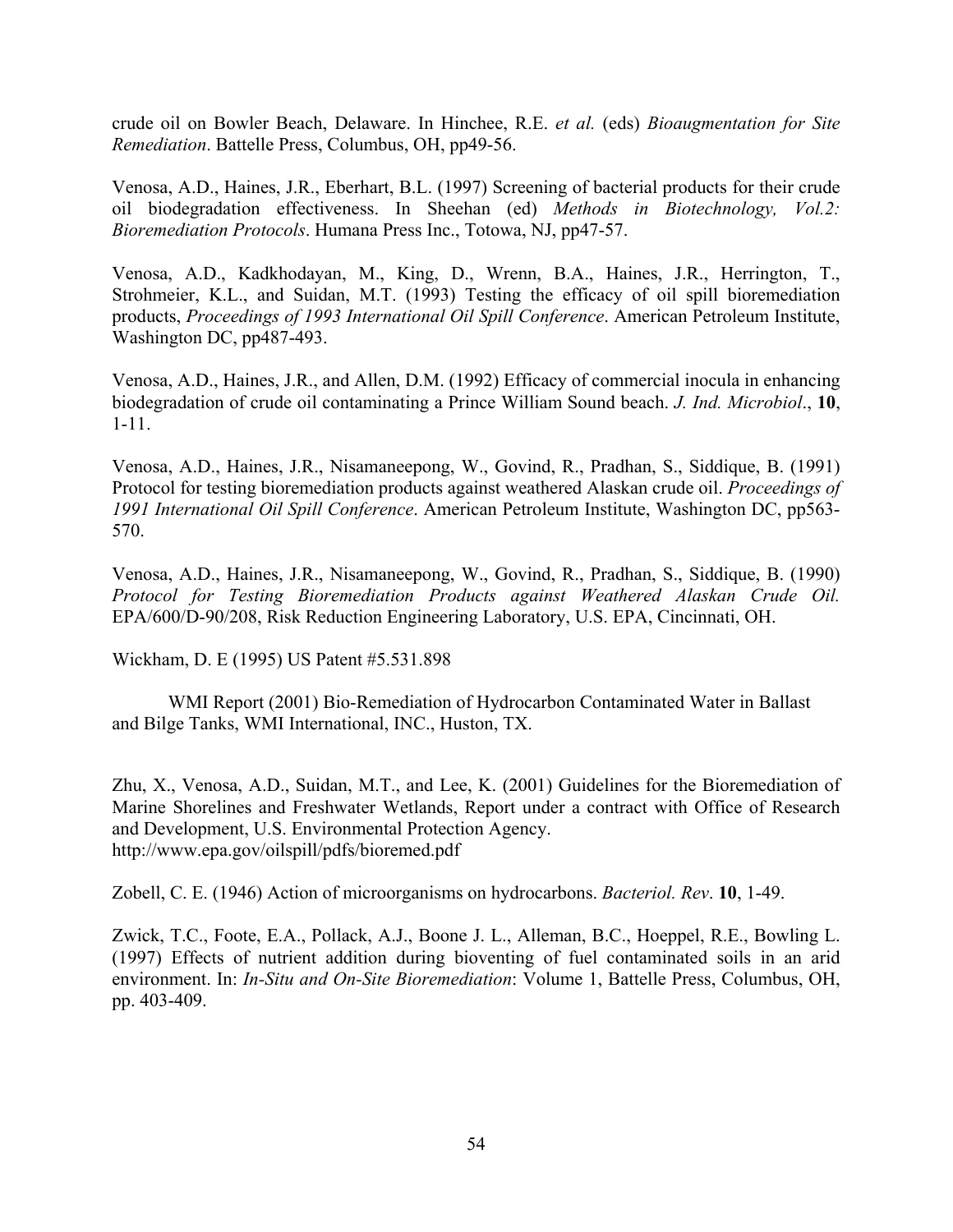# *Appendix A: Initial Letter Calling for Information*

Dear Madam/Sir:

I am a research associate with the University of Cincinnati's Department of Civil and Environmental Engineering, working on a contract with the U.S. Environmental Protection Agency's Office of Research and Development. I am conducting an in-depth literature review on the efficacy of commercial bioremediation products for cleaning up oilcontaminated environments, with special emphasis on estuaries. The objective of this project is to conduct a thorough assessment of the use and effectiveness of commercial bioremediation products by reviewing actual field cases where bioremediation has been used.

Based on information from EPA's Oil Program Center, the National Contingency Plan Product Schedule, and the Oil Spill Intelligence Report (Cutter Information Corp.), it is my understanding that your company has been involved in producing and marketing bioremediation products for oil spill cleanup. Since we intend to make our review as inclusive and fair as possible, the field experience of your company on bioremediation agents is extremely valuable to us. Therefore, I would like to obtain some technical information and experience in regard to your bioremediation product(s). The information that is of particular interest to me includes the following:

- Principle ingredients of your bioremediation products (without your divulging confidential business information).
- Technical publications regarding the effectiveness of your bioremediation products in actual case studies.
- Client response and contact information.

The purpose of this letter is to see whether your company is willing to participate in this inquiry. Please understand that your participation in this endeavor is strictly voluntary. If you wish to respond, please drop me a quick note via e-mail, and I will contact you via telephone at your convenience and will provide you more detailed information about my request. If you do not wish to participate, please also let me know so that I may strike you from my list.

Due to the time constraint of this project, I would be most appreciative if you would reply within two weeks. Thank you for taking the time to consider this request, and I am very hopeful to receive a positive reply from you.

Sincerely yours,

Xueqing Zhu, Ph.D., P.E. Department of Civil and Environmental Engineering University of Cincinnati Cincinnati, OH 45221-0071 Tel: 513-556-3638, Fax: 513-556-2599 E-mail: zhuxi@email.uc.edu